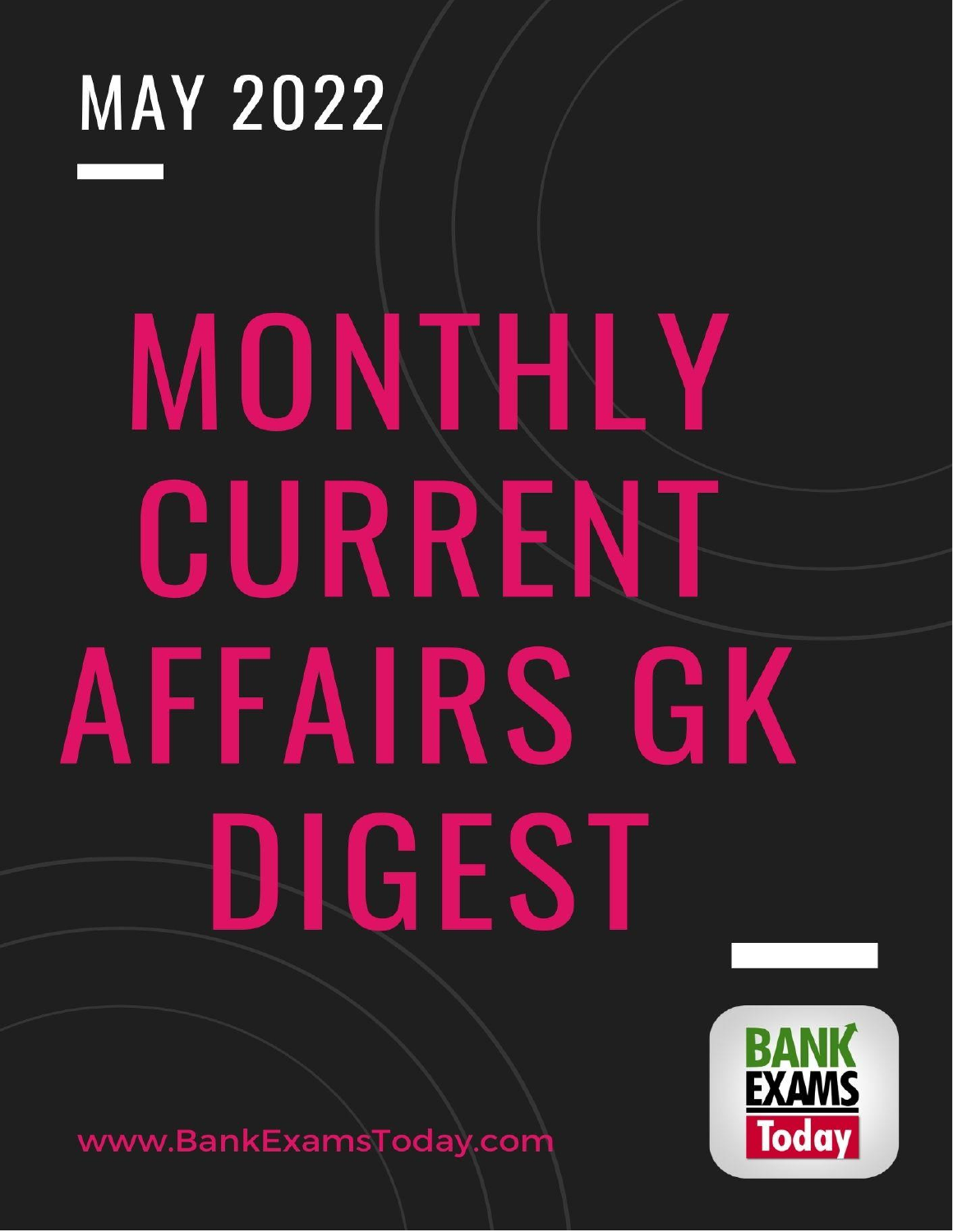# **Contents**

| www.BankExamsToday.com | www.BankExamsToday.com | www.BankExamsToday.com |
|------------------------|------------------------|------------------------|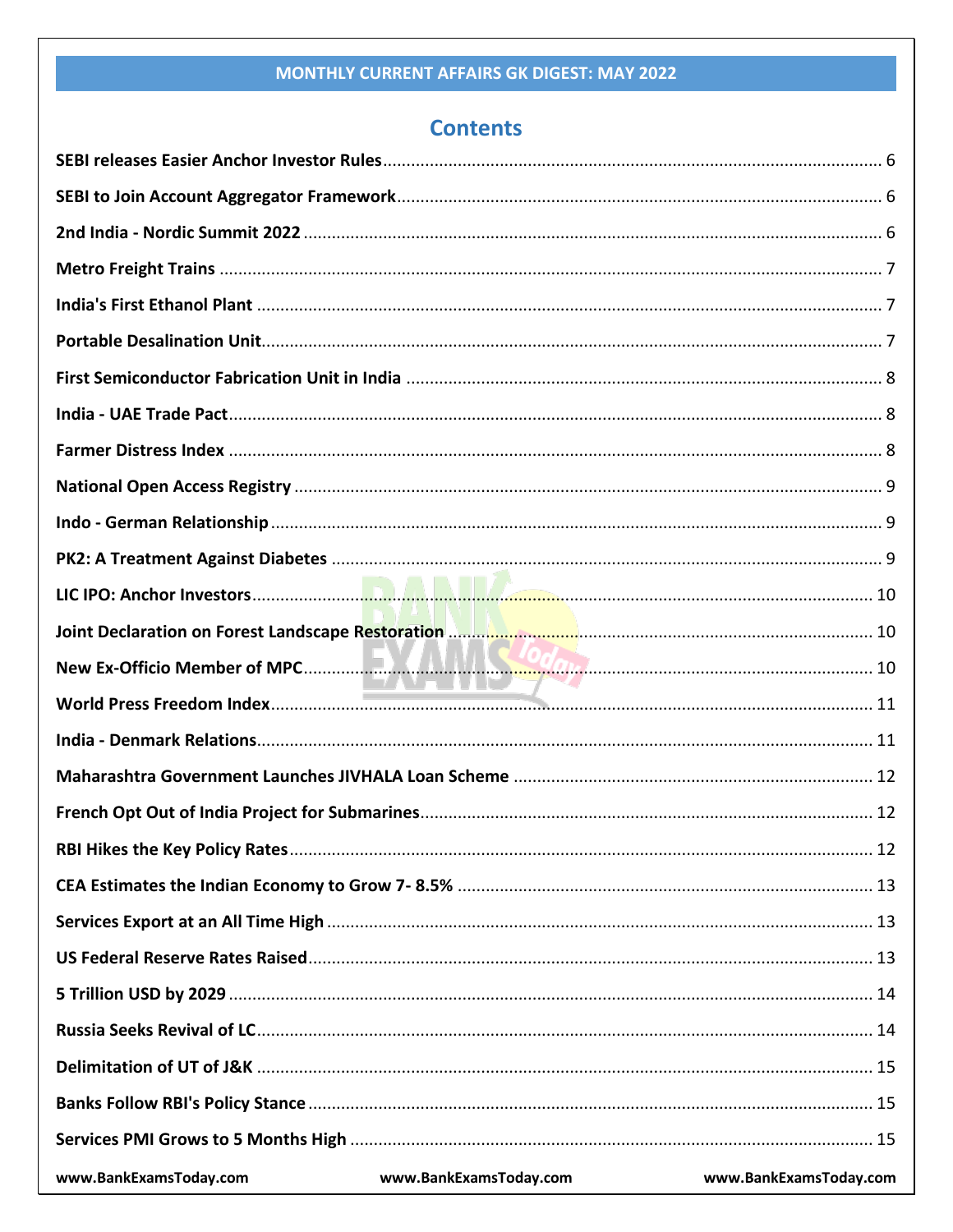| www.BankExamsToday.com | www.BankExamsToday.com | www.BankExamsToday.com |
|------------------------|------------------------|------------------------|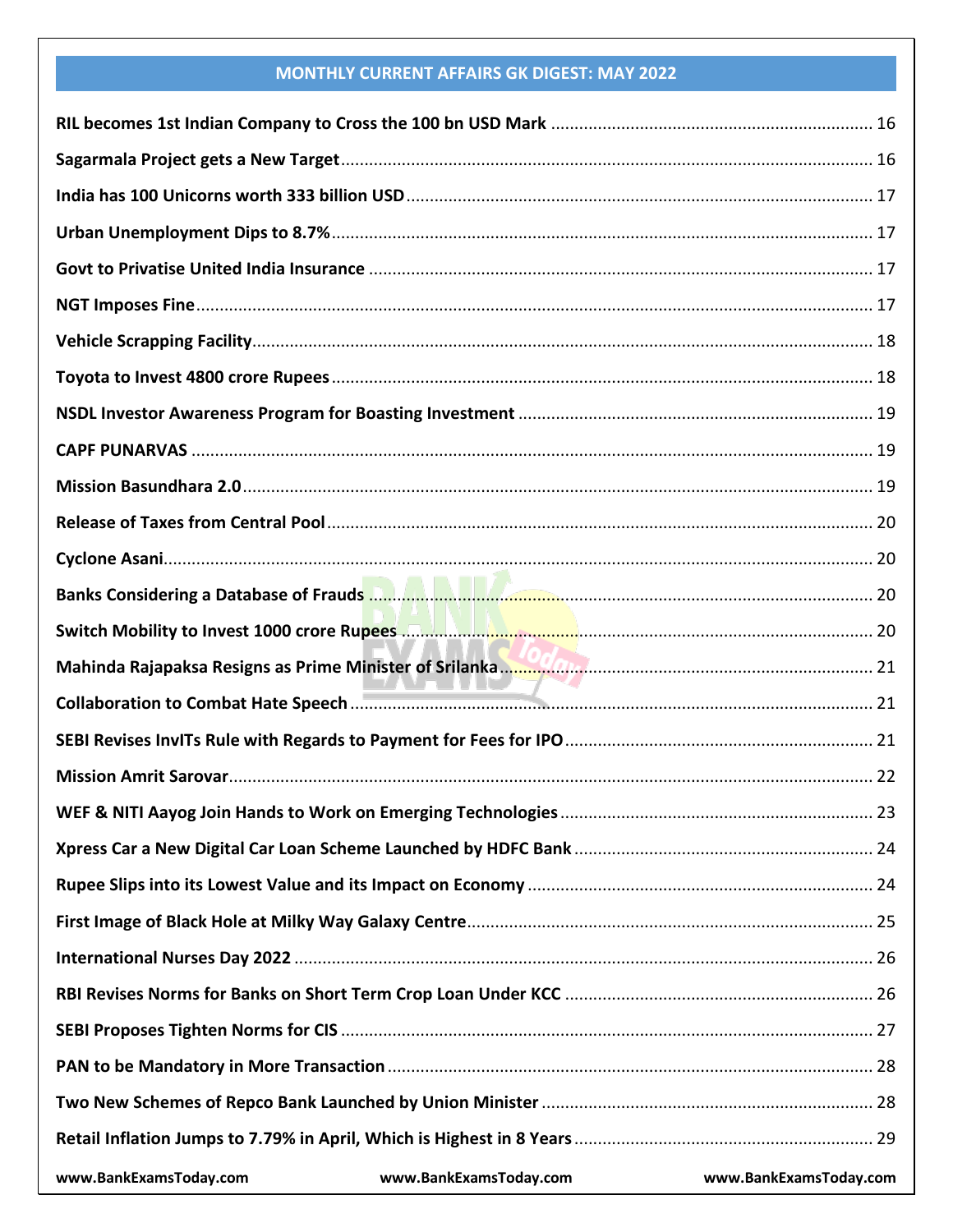| www.BankExamsToday.com | www.BankExamsToday.com | www.BankExamsToday.com |
|------------------------|------------------------|------------------------|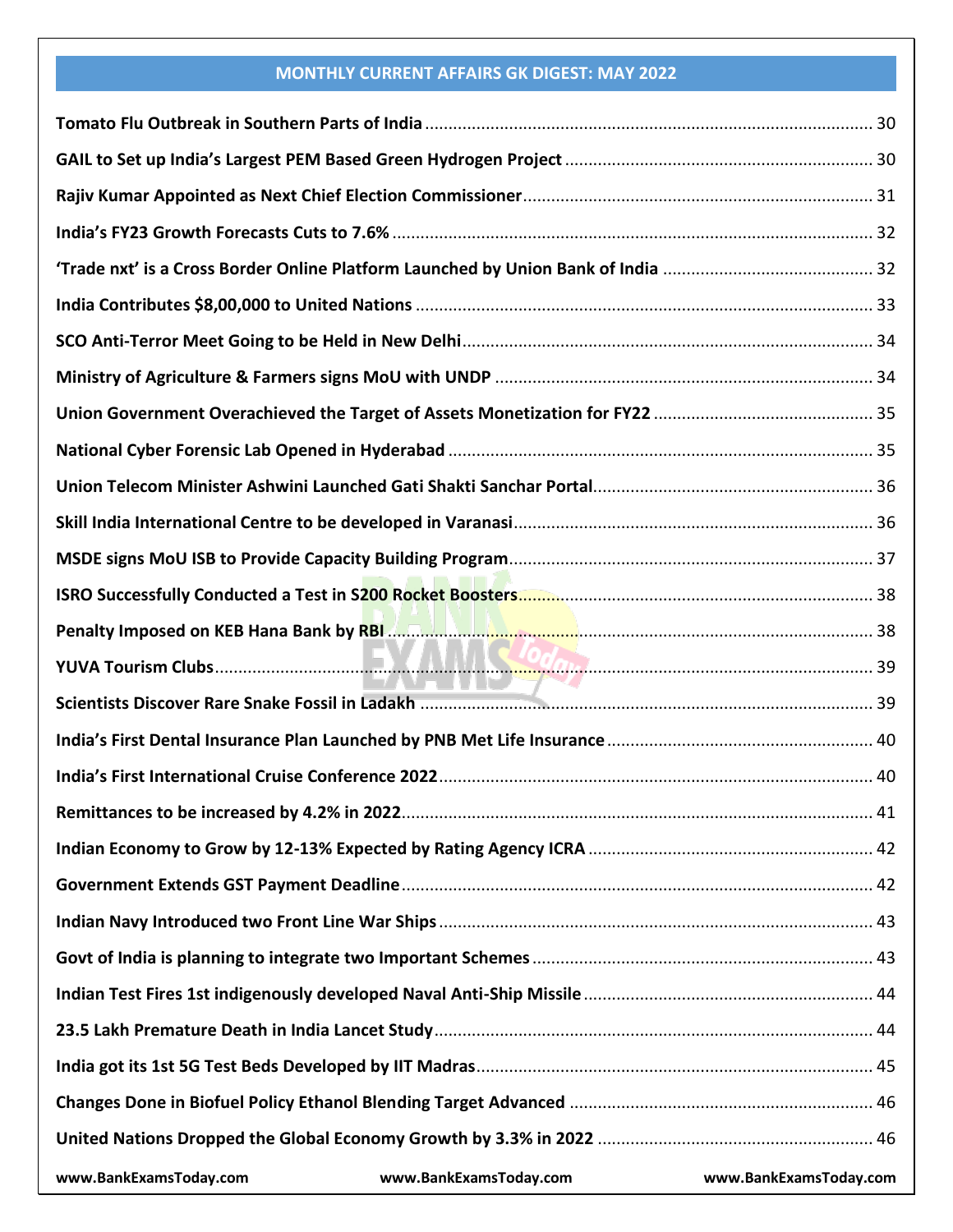| www.BankExamsToday.com | www.BankExamsToday.com www.BankExamsToday.com |  |
|------------------------|-----------------------------------------------|--|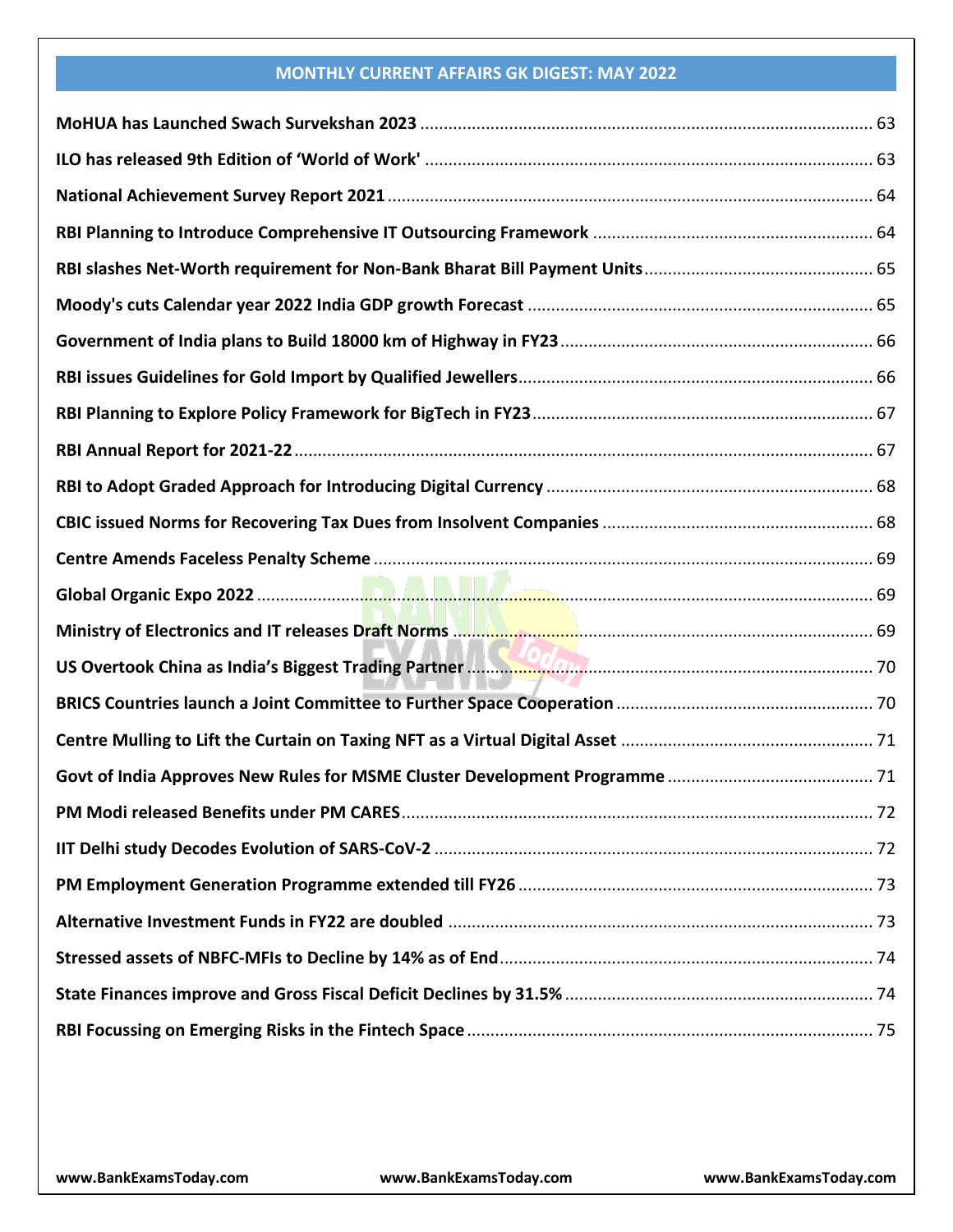# **SEBI releases Easier Anchor Investor Rules**

<span id="page-6-0"></span>**Current Context:** To make the **LIC IPO**, the attractive Securities and Exchange Board of India has eased the rules for Anchor Investors.

# **Highlights**

- Anchor Investors are those institutional investors whose investment in an IPO motivates others to invest. These investors boost the confidence of the retail investors. They are also called **Celebrity Investors.**
- **Lock in period** for the Anchor Investors has been reduced to **30 days** for public issues exceeding 10000 crore rupees.
- Role of Anchor Investors and NIIs is crucial to inspiring retail investors' confidence.
- <span id="page-6-1"></span>LIC will dilute **3.5%** of her total shares. SEBI reduced the threshold to 5%, particularly for LIC.

# **SEBI to Join Account Aggregator Framework**

**Current Context:** Securities and Exchange Board of India, will join the account aggregator framework for data sharing.

# **Key Points**

- The account aggregator framework is meant to allow the customers to share information about their mutual fund and stock portfolio with the financial service providers, such as Brokers, lenders, wealth managers, etc.
- The Account Aggregator Framework is under the regulation of the **Reserve Bank of India,** therefore it would make the transactions secure. An API (Application Program Interface) is used as an interface between the market players and the regulators. The players include NSDL, CSDL, CAMS, etc.

### **2nd India - Nordic Summit 2022**

<span id="page-6-2"></span>**Current Context:** PM Shri Narendra Modi will visit Denmark as a part of his 3 nation tour, to attend Nordic Summit, in addition to his visit to Germany and France.

### **Key Facts**

- Nordic Summit is one of its kind summits that allow India and the Nordic countries to negotiate terms of trade, people-to-people connections, cultural exchanges, technology transfer, and augmentation among others.
- The summit would take place in **Copenhagen,** Denmark. This summit would be attended by India and Nordic countries that including Denmark, Finland, Iceland, Norway, and Sweden.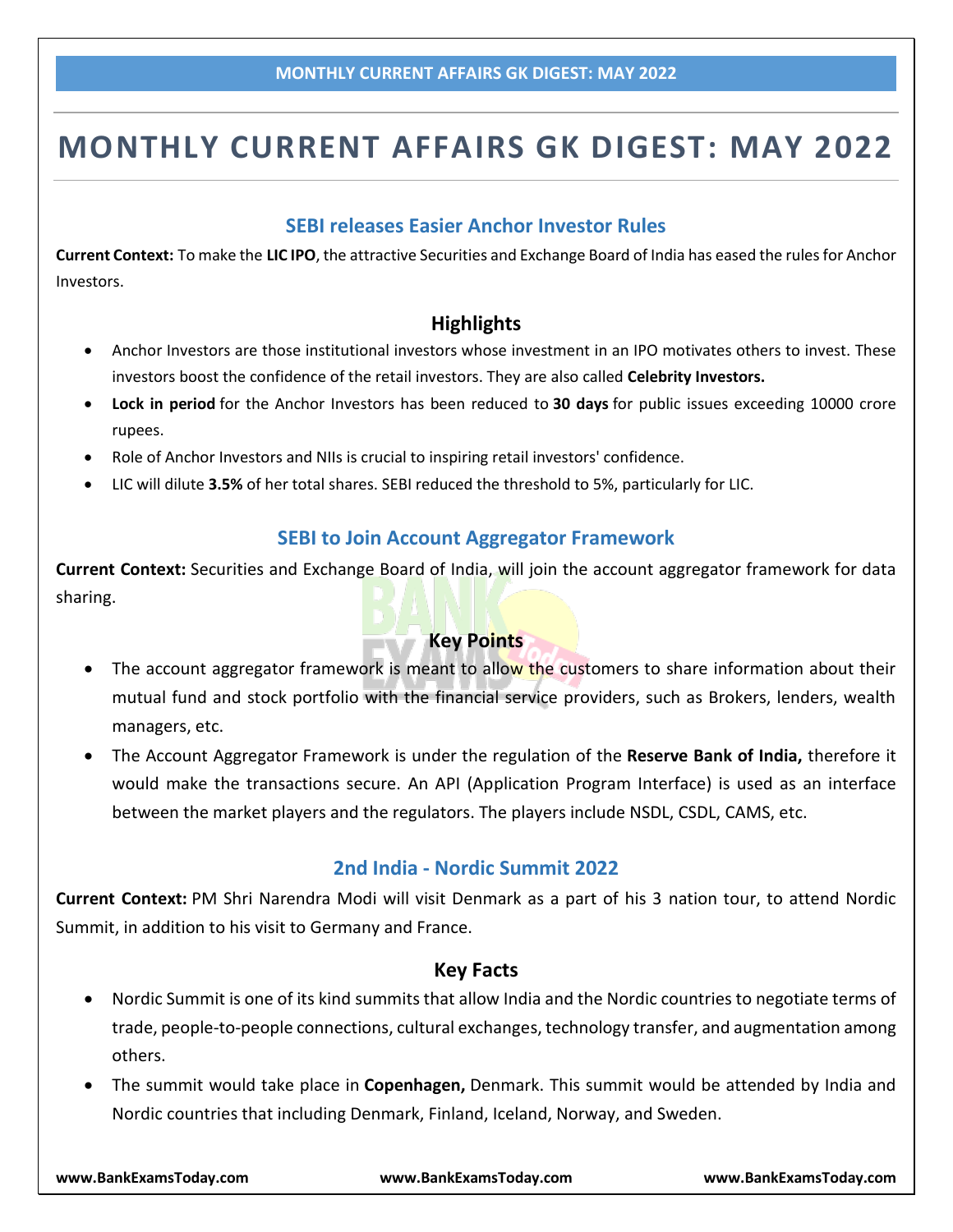As of now, the Total Bilateral trade volume is **\$ 13 bn.** The Nordic countries provide technology services, particularly they have expertise in cyber security and related innovations. India on the other hand, exports cereals, steel, precious diamonds, gems, and stones. Indian Jackfruit is in popular demand there.

# **Metro Freight Trains**

<span id="page-7-0"></span>**Current Context:** Ministry of Railways will roll out high-speed freight trains, for faster movement of goods, to help reduce the cost of products.

# **Details**

- 25 Trains of the design of Vande Bharat, which could run at a speed of **160 km/h,** will be manufactured by Integral Coach Factory, Chennai.
- Each train would consist of **16 coaches,** with 2 coaches meant for refrigeration. A train would cost **60 crore rupees.**
- Earlier, last year Kisan Rails were started, they however lack the speed. **DFCCIL** is a dedicated PSU meant to improve the service of the freight corridor.

# **India's First Ethanol Plant**

<span id="page-7-1"></span>**Current Context:** Chief Minister of Bihar, Sri Nitish Kumar, inaugurated **India's first Ethanol Plant in Purnea.**

# **About**

- Bihar became the first state to implement Ethanol Policy. Ethanol is a liquid from the alcohol family having excellent blending potential. Ethanol is blended in petrol and diesel to help reduce the cost and also the emissions.
- The Ethanol Plant at Purnea is one of its kind with an investment of **105 crore** rupees, set up by private entrepreneurs. It will have zero liquid discharge.
- <span id="page-7-2"></span>This plant is **India's first grain-based Ethanol unit**. It would run on Rice husk and maize.

# **Portable Desalination Unit**

**Current Context:** Researchers at the prestigious Massachusetts Institute of Technology **(MIT),** have developed a Portable Desalination kit.

# **Highlights**

- Based on **Ion Concentration Polarization** technology, the researchers at the biophysics laboratory have developed a Portable Desalination Unit that can turn the oceanic water into potable water.
- Professor Jongyoon Han of the electrical engineering wing and his team achieved this feat which will transform coastal tourism and help evolve similar sustainable solutions.
- The unit costs 50 USD, which is very much affordable. The kit uses ion concentration polarization to remove the impurities along with pathogens by creating an electric field.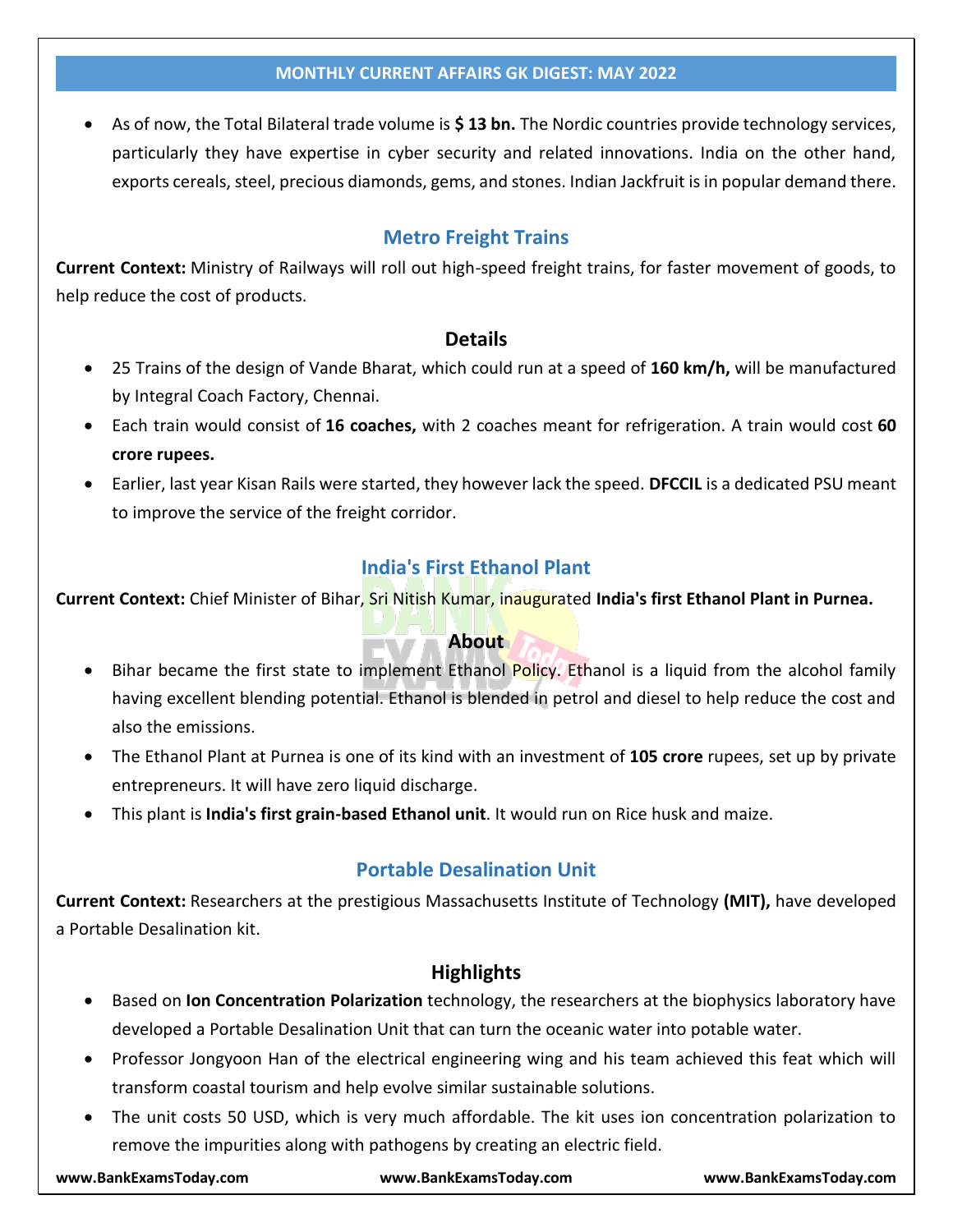### **First Semiconductor Fabrication Unit in India**

<span id="page-8-0"></span>**Current Context:** The government of Karnataka has signed a MoU with ISMC for the first semiconductor fabrication unit in India.

### **Key Points**

- In a major success of the National Semiconductor Mission, the Government of Karnataka has entered into a Memorandum of Understanding with **Israel-based ISMC Analog fabrication private limited**, to inaugurate the first semiconductor fabrication unit in India.
- The fabrication unit would see an investment worth 3 bn USD, which is roughly 22,900 crore Indian Rupees. It would attract 1500 jobs directly. The project would take 7 years to be implemented completely.
- This MoU comes after SEMICON INDIA SUMMIT 2022, held in Bengaluru, which saw the presence of eminent personalities from the semiconductor domain, entrepreneurs, students, academia, and many others. The ambitious National Semiconductor Mission has been launched with a corpus of 76,000 crore Rupees.

# **India - UAE Trade Pact**

<span id="page-8-1"></span>**Current Context:** India and UAE Trade pact has come into force and is bound to give thrust to increased bilateral trade and investment.

# **Key Facts**

- Signed in February this year, the ambitious India -UAE Trade pact has come into force. It would boost bilateral trade from **60 bn USD to 100 bn USD in the next five years.**
- The Comprehensive Economic Partnership Agreement (CEPA), would see duty-free trade of goods and services on both sides. UAE has been able to diversify its economy beyond fuel.
- India UAE Cooperation has been strengthened all these years. Recently, UAE has roped in India for opening an IIT Campus there and the government of India has agreed to open the first overseas campus of IIT there.

### **Farmer Distress Index**

<span id="page-8-2"></span>**Current Context:** NABARD has come up with an index dedicated to the hardships that farmers face.

### **Details**

- The agricultural sector lender NABARD has developed the farmer Distress Index, based on certain parameters. **NABARD** conducted an extensive field study in cooperation with **Bharat Krishak Samaj.**
- The parameters are rainfall variation, soil moisture, dry spells, temperature, pest, and weed management among others.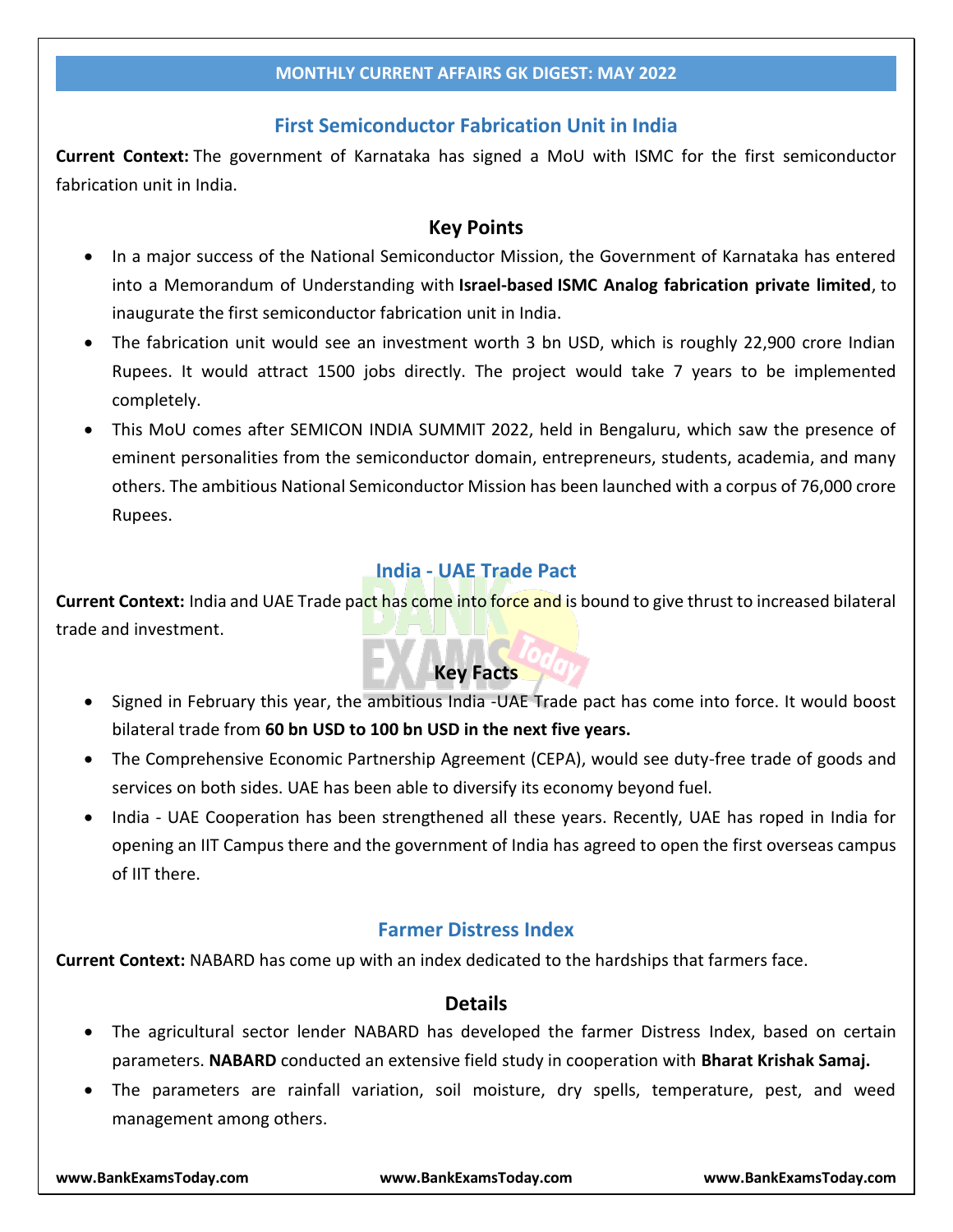- The index will help the lending institutions to take a holistic view of crop insurance as they will be able to gauge the expected crop damage.
- The rate of distress has been found to be more among the marginal farmers. These are such farmers who have landholding less than 1.1 acres and unfortunately, **86%** of the farmers fall under the category of marginal farmers.

# **National Open Access Registry**

<span id="page-9-0"></span>**Current Context:** Ministry of power has developed the National open Access Registry.

### **About**

- Launched by the Union Ministry of Power, NOAR will serve as an integrated single-window clearance Platform. The platform will also act as a repository of information on short-term inter-state electricity transmission.
- National Load Despatch Center (NLDC) will act as the nodal agency for implementing the NOAS. NLDC is under the purview of POSOCO.
- National Open Access Registry will act as the key facilitator to help with enabling the integration of Renewable energy resources into the grid. Now, it would encourage the consumers to take up renewable energy production at in-house facilities and transfer the surplus electricity to the grid. Solar on-grid has been very successful.

# **Indo - German Relationship**

<span id="page-9-1"></span>**Current Context:** Honorable Prime Minister of India, Shri Narendra Modi is on a 3-day tour to Europe and he will be visiting Germany, Denmark, and France.

### **Highlights**

- An Indo-German **Green Hydrogen climate task force** has been constituted following PM Modi's visit. It paved the way for pledging **10 bn Euros**, to attain the Sustainable Development Goals (17 SDGs set up by UNO).
- The 10 bn Euros fund will continue until 2030. India has become able to extend its National Green Hydrogen Mission and attract stakeholders from across the world.
- There is already an existing NITI-BMZ Dialogue mechanism present that facilitates cooperation on development issues. India and Germany have also agreed to have **encrypted connections** between the foreign offices of the two nations. It will help to foster exchange and mutual protection of classified documents.

### **PK2: A Treatment against Diabetes**

<span id="page-9-2"></span>**Current Context:** A molecular medicine PK2 has been developed by the researchers at IIT Mandi.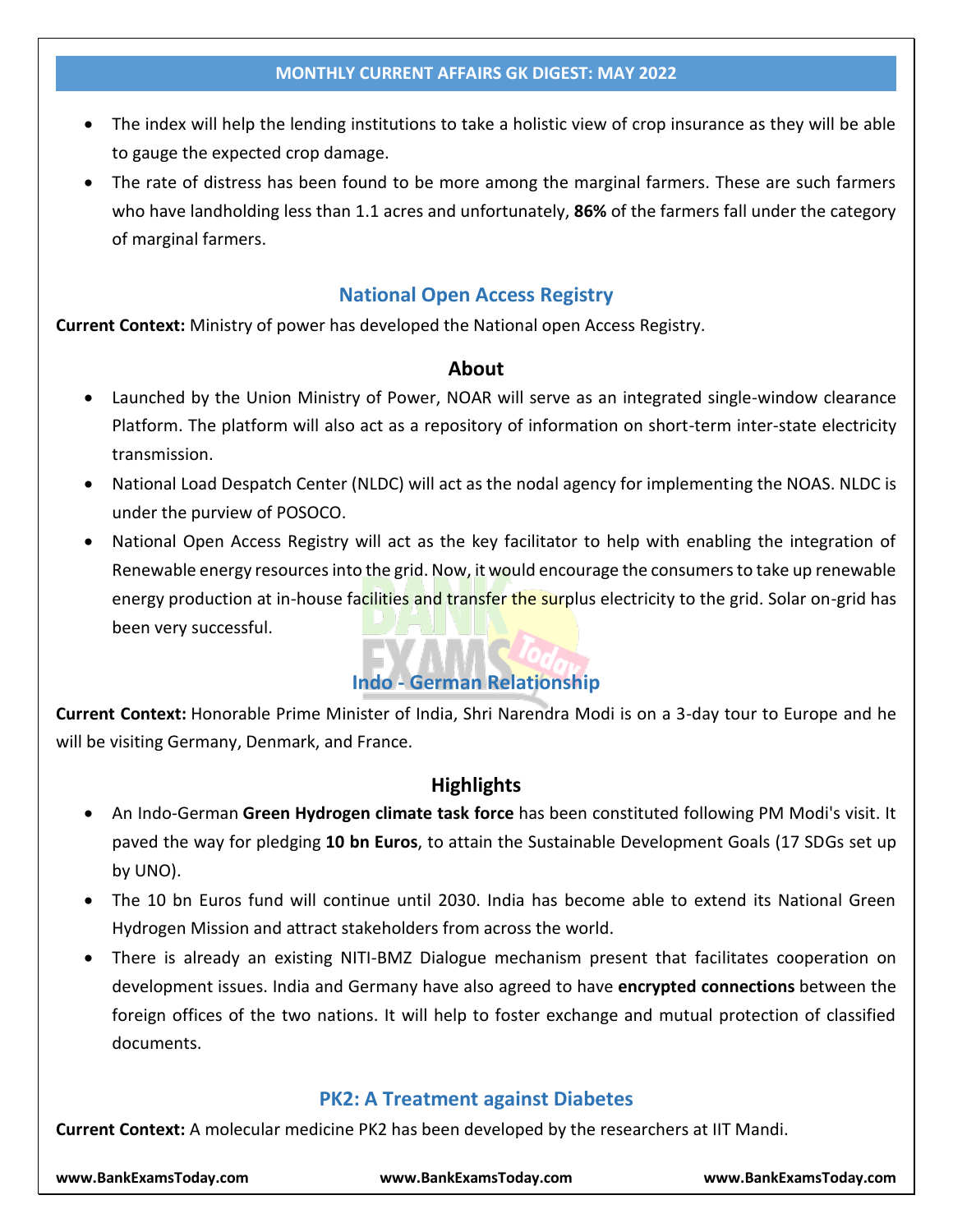# **Key Points**

- Researchers at IIT Mandi, have been able to develop PK2 which is capable of triggering the release of **INSULIN** by the Pancreas. It can be orally administered to the targeted patients.
- It will be a unique panacea for Diabetic patients because it would replace the need for external insulin to be injected to maintain the blood sugar level.
- A blood sugar level in the range of 90-160 is assumed to be safe. Administering PK2 helps in augmenting many biochemical processes.

# **LIC IPO: Anchor Investors**

<span id="page-10-0"></span>**Current Context:** LIC went for an IPO, where Anchor Investors made a substantial investigation today.

### **Key Facts**

- Anchor Investors, who are considered to generate confidence among the retail investors, have invested **5,600 crore rupees** since the IPO was first opened for them.
- The Securities market regulator SEBI had easies the norms for conducting the IPO of LIC by allowing below threshold liquidation of company shares (i.e 3.5%, instead of 5%).
- Major foreign investors who contributed under the Anchor Investors category are CPPIB, CDPQ, Brookfield, KIA, NORGES, etc, in addition to the domestic investors. The share price has been kept at **949 rupees per issue.**

# **Joint Declaration on Forest Landscape Restoration**

<span id="page-10-1"></span>**Current Context:** India's Environment Minister Shri Bhupendra Yadav and Her German counterpart have signed a joint declaration on forest Landscape Restoration.

### **Details**

- India's total forest cover is 24.71%, as per the Forest Survey of India Report 2021. This percentage is much less than the stipulated goal of 33 % forest cover as per the National Forest Policy 1988. Therefore, in order to restore more land under forest cover, India has sought German assistance.
- The joint declaration is intended to facilitate the sharing of technology, for holistic landscape management of forests. Forest is an important ecosystem that helps mitigate the ill impacts of climate change.
- Land degradation is another issue and India has signed the pledge to bring 3,30,000 km2 of land under restoration, on the sidelines of UNCCD, held in New Delhi in 2020.

# **New Ex-Officio Member of MPC**

<span id="page-10-2"></span>**Current Context:** The Reserve Bank of India has approved the appointment of **Shri Rajiv Ranjan** as an ex-officio member of the monetary policy committee.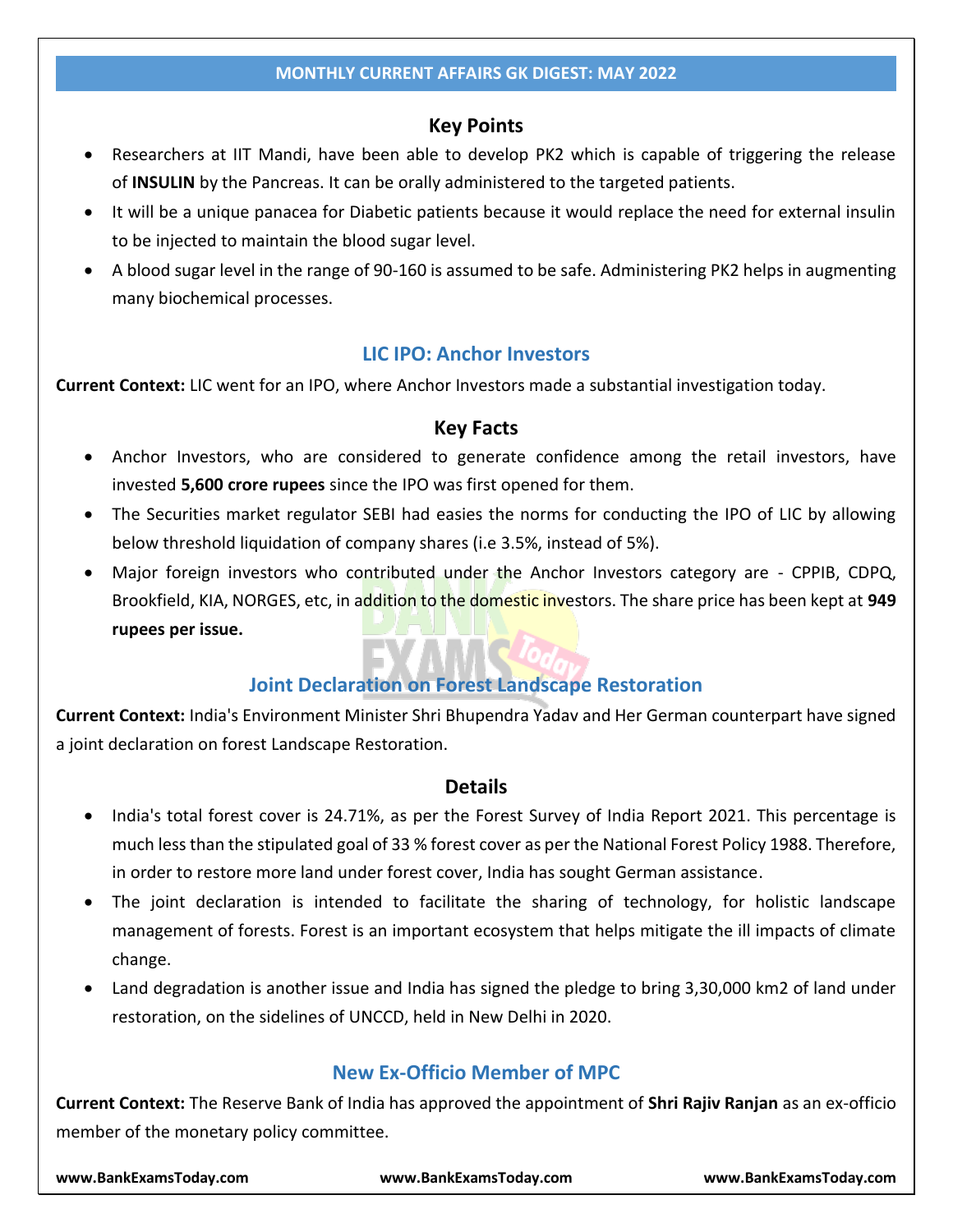### **About**

- The Executive Director of RBI has been cleared for being appointed as a member (ex officio) of the monetary policy committee, by the Central board of directors.
- The 6-member MPC is a key committee of RBI that decides the policy rates viz Repo, Bank rate, SLR, CRR, etc. The MPC came into existence in 2016 on the recommendation of the **Urjit Patel committee.**

### **World Press Freedom Index**

<span id="page-11-0"></span>**Current Context:** The RSF released the 20th version of the World press freedom Index 2022.

### **Highlights**

- The Paris-based NGO Reporters without Borders has come up with the 20th edition of the world press freedom index, which is compiled based on 6 broad parameters.
	- 1. Media Independence
	- 2. Media environment and self-censorship
	- 3. Legislative Framework
	- 4. Transparency
	- 5. Quality of Infrastructure for media production
	- 6. Pluralism
- The three Nordic countries only Norway, Denmark, and Sweden have bagged the first three spots, in the repetition of the past trends.
- India has slipped to 8 spots further, from 142nd to 150th. RSF has registered serious concerns about the UAPA laws being used to silence the media.

### **India - Denmark Relations**

<span id="page-11-1"></span>**Current Context:** Honorable Prime Minister Shri Narendra Modi is on a country tour to Europe.

### **Key Points**

- PM Modi met his Danish counterpart Frederiksen and concluded the following.
	- 1. Review of Green Strategic Partnership, which was established in September 2020.
	- 2. A smart laboratory to be established on clean river water in Varanasi.
	- 3. A center of excellence in Smart water Resource Management is to be established.
	- 4. A center of excellence in Dairy technology will also be established.
- Denmark will also host the 2nd India -Nordic Summit in Copenhagen. Nordic countries form a significant pearl of India's foreign policy in Europe.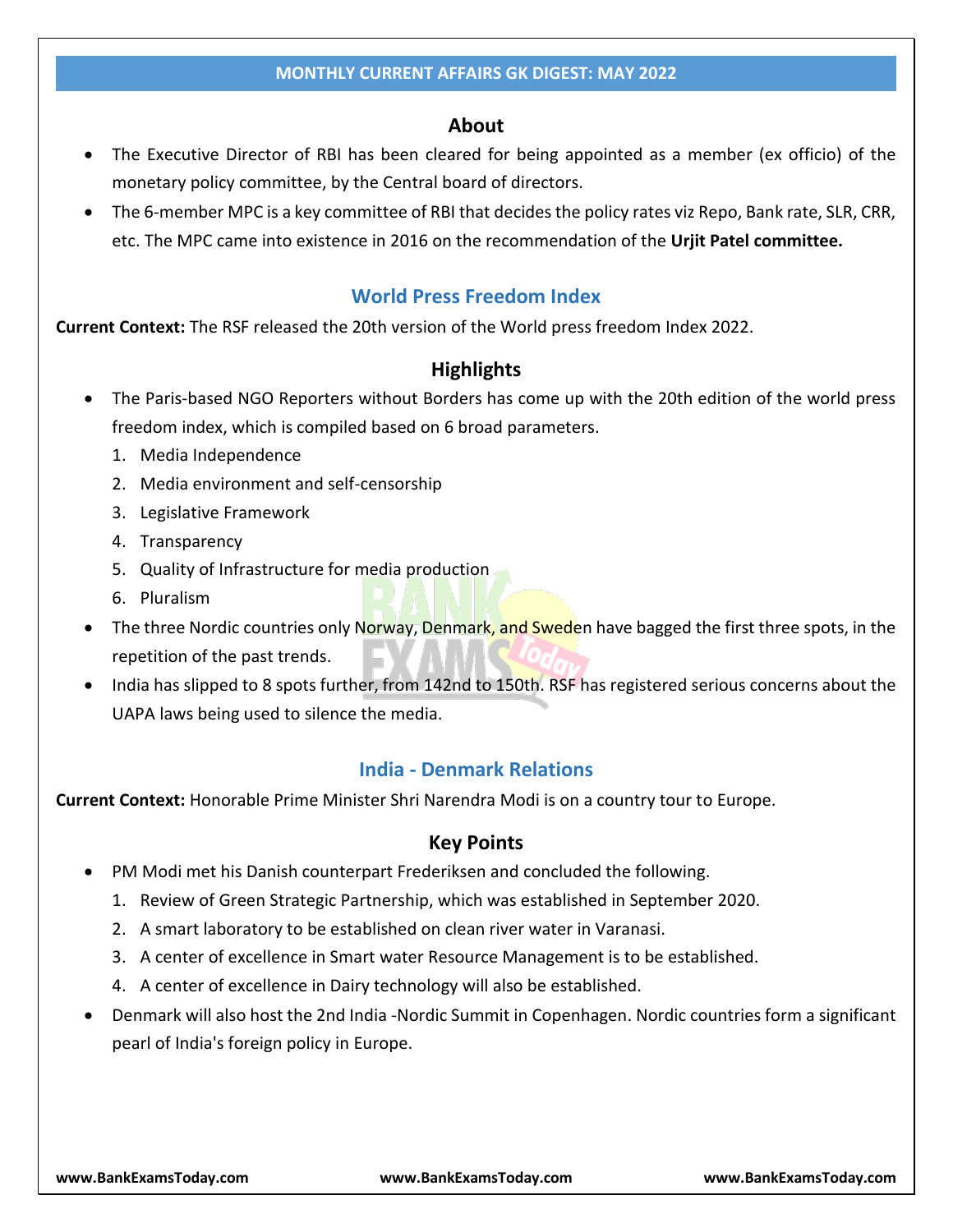# **Maharashtra Government Launches JIVHALA Loan Scheme**

<span id="page-12-0"></span>**Current Context:** The government of Maharashtra, has come up with a credit facility for Jail inmates, called JIVHALA.

# **Key Facts**

- In a unique approach to improving the conditions of Prisoners, the Maharashtra Government has launched a credit scheme for prisoners, with assistance from a Cooperative bank.
- The loan will be disbursed to those who have served a minimum of **three** years of the term. The scheme has been launched on a pilot basis from **Yerwada Jail of Pune.**
- 50,000 rupees, is to be lent to the prisoners charged at a rate of interest of 7 % per annum. The Bank will contribute 1% of its earnings to the **Prisoner's Welfare Fund.**
- The scheme will help erosion of the family's source of income because a large chunk of the family income is directed to litigation and maintenance of the jailed accused.

# **French Opt Out of India Project for Submarines**

<span id="page-12-1"></span>**Current Context:** France's Naval Group has opted out of India's ambitious Project 75 I, following RFP norms.

# **Details**

- The France Naval group is opposed to the **AIP Technology,** being demanded by India. AIP (Air Independent Propulsion) is a technology that allows submarines to stay underwater for a longer period of time.
- Project P75 I was approved by the cabinet committee on security, in June 1999. It was planned to have indigenous production of **24 submarines by 2030.** Two lines of production under P75 and P75I were commenced.
- As of now, India has 16 conventional Diesel-electric submarines. However, with the induction of INS VELA and VAGASHEER, the total fleet would be 18.
- 4 under shishumar class, 4 under kalvari, and 8 under kilo (SINDHU VEER) are presently there with the Indian Navy.

# **RBI Hikes the Key Policy Rates**

<span id="page-12-2"></span>**Current Context:** The Central bank (RBI), held a surprise meeting of the Monetary Policy Committee and brought about key changes in policy rates.

# **Highlights**

Looking at the consistently growing inflation, which crossed the 4+/-2% threshold this quarter at 6.95%, the Reserve Bank of India hiked the key policy rates. The increase is meant to contain inflation in the long term.

|                        | <b>CRR</b> | Repo                   | <b>SDF</b> | <b>MSF</b>             |
|------------------------|------------|------------------------|------------|------------------------|
| www.BankExamsToday.com |            | www.BankExamsToday.com |            | www.BankExamsToday.com |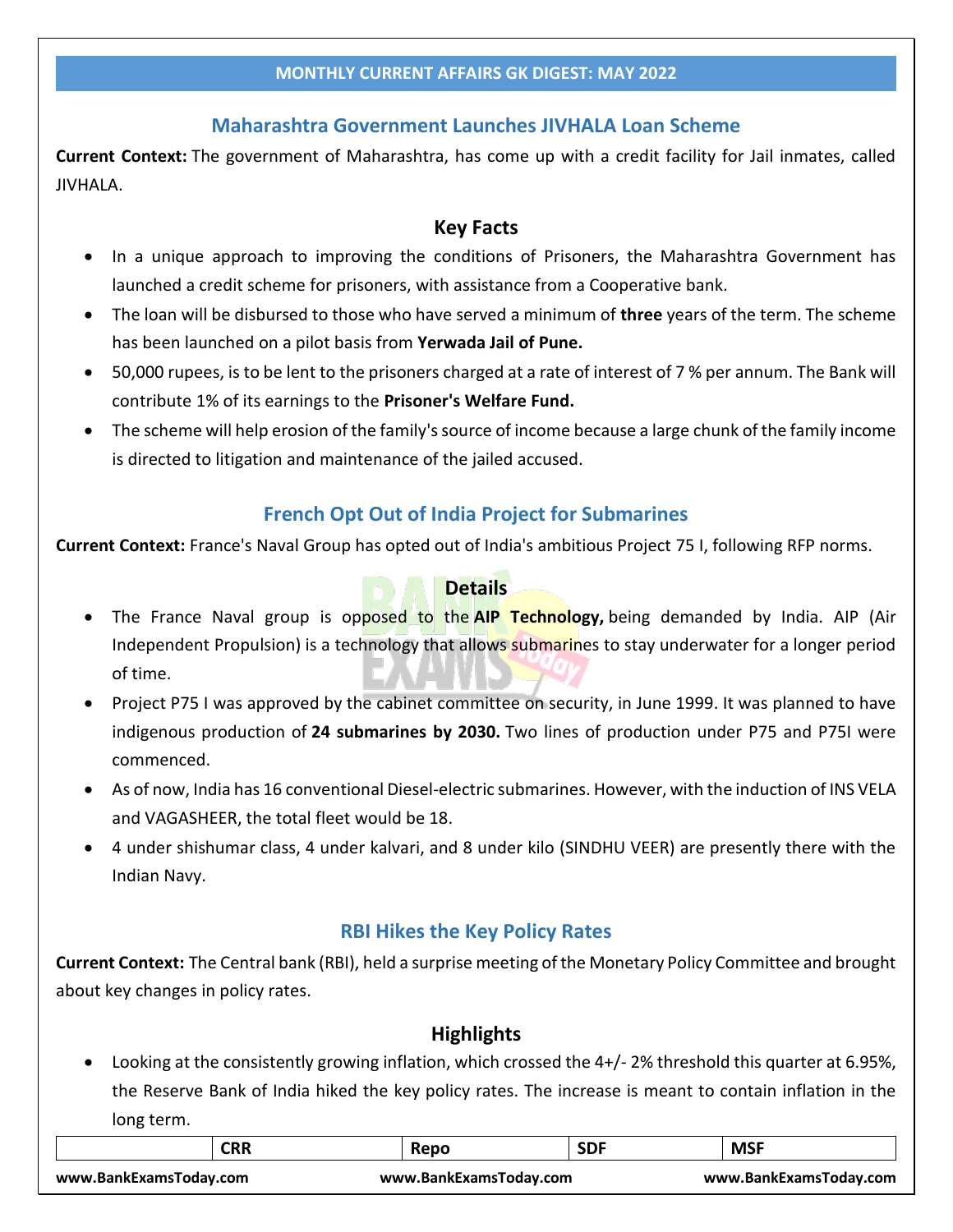| $\overline{\phantom{a}}$<br>- 251125<br>не<br>Lui | 1.0% | $.0\%$<br>___ | $\sim$               | $\sim$ |
|---------------------------------------------------|------|---------------|----------------------|--------|
| Now                                               | 50%  | 40%           | r oz<br>$\mathbf{r}$ | .65%   |

### **Impact on the Indian Economy**

- o Increased rate of interest thus a dip in demand
- o Rise in monthly EMIs
- o Debt investments will become more attractive
- o Consumer Loans are expensive

### **CEA Estimates the Indian Economy to Grow 7- 8.5%**

<span id="page-13-0"></span>**Current Context:** Chief Economic Advisor in a recent meeting projected the Indian economy to grow at 7 -8.5%.

### **Key Points**

- The Chief Economic Advisor Dr. V Anantha Nageswaran, in a recent meeting with the credit agencies, forecasted the Indian economy to grow at 7 to 8.5%. His observations are based on current developments in Europe (Ukraine Conflict), which has led to supply chain disruption and a rise in prices.
- He also emphasized the CPI crossing the 6% threshold, breaching the inflation target. To contain inflation, the government's push to increase capital expenditure, is what he conceives right.
- The projections by key institutions are as follows.

| <b>Institution/Publication</b> | Projected growth rate for FY 2022 -23 |
|--------------------------------|---------------------------------------|
| <b>IMF</b>                     | 8.2%                                  |
| <b>RBI</b>                     | .2%                                   |
| <b>Economic Survey</b>         | $8 - 8.5%$                            |

### **Services Export at an All Time High**

<span id="page-13-1"></span>**Current Context:** The services Export has reached **254.4 bn USD,** this fiscal.

### **Key Facts**

- India's Services sector export grew by **23.4%,** in 2021-22 to touch above 250 bn USD mark despite the pandemic causing serious restrictions on trade. With this, India's total export including merchandise has reached 676.2 bn USD.
- This is a result of India's forward-looking trade policy and subsequent FTAs, PTAs, CEPA, etc with the countries. India's approach to UAE and Australia through the FTA window. Reaped many opportunities for her.
- Today, UAE has surpassed China to become India's 2ns largest trade partner. India's services export is expected to touch the 1 trillion USD mark.

# **US Federal Reserve Rates Raised**

<span id="page-13-2"></span>**Current Context:** The US Fed Reserve has introduced a hike in the key policy rates.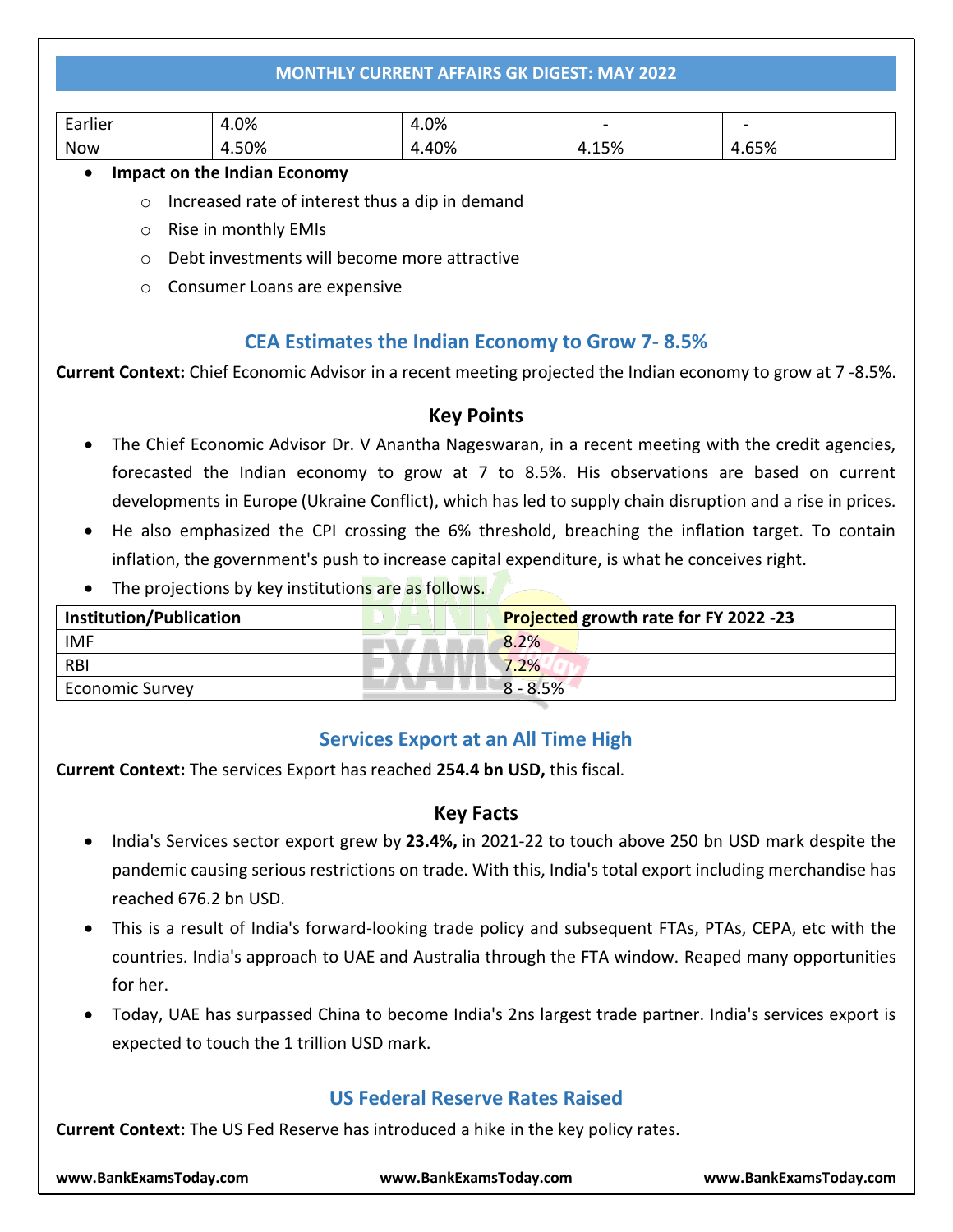### **Details**

- In a move to contain the inflation that is affecting the global markets the US Federal Open Market **Committee (like MPC in India)**, raised the interest rates by **0.5%.**
- The change in the position of the US currency has a ripple effect on the global economies, including India. The US Fed is led by **Jerome Powell.**
- Impacts on the Indian Economy
	- $\circ$  Foreign Portfolio Investments will be poorly hit as they would find it better to park their funds in the US Market. FPI of the volume 1.67 lakh crore has been pulled out so far, which is a matter of great concern.

### **5 Trillion USD by 2029**

<span id="page-14-0"></span>**Current Context:** The IMF has projected that India would achieve the 5 Trillion USD mark by the year 2029.

### **About**

- India is a 3 trillion USD economy and stands as the 6th largest in the world. The Government of India had put forth her ambitious target of achieving 5 Trillion USD by 2024. However, COVID 19 pandemic created havoc on all sectors of the economy by forcing the markets to close.
- Meanwhile, the International Monetary Fund has projected that India would be able to achieve the 5 Trillion mark by 2029, in her World Economic Outlook Report 2022, released recently.
- <span id="page-14-1"></span> $\bullet$  IMF projects India to grow at 8.2 % per annum in FY 2022. The report also finds that the Indian rupee will depreciate further to 94.4 rupees per dollar by 2029.

### **Russia Seeks Revival of LC**

**Current Context:** The government of Russia has asked the Indian government to revive the Letter of Credit.

### **Highlights**

- Amid sanctions by most of the European countries, led by the United States of America, It has become difficult for Russia to carry out transactions as Russia has been banned from using SWIFT.
- SWIFT stands for **Society for World Interbank Financial telecommunications.** This code is mandatory for carrying out international transactions. An 8 to 11-digit code is assigned which has to be verified on both ends. Following the ban from using the SWIFT network, Russia is finding it difficult to carry out transactions.
- Russia has therefore asked India to use the **letter of credit** once in use decades ago, which comes with the **guarantee of payment**, despite any changes in the market structure. Indian and Russian central banks are working on this keeping in mind the sanctions imposed.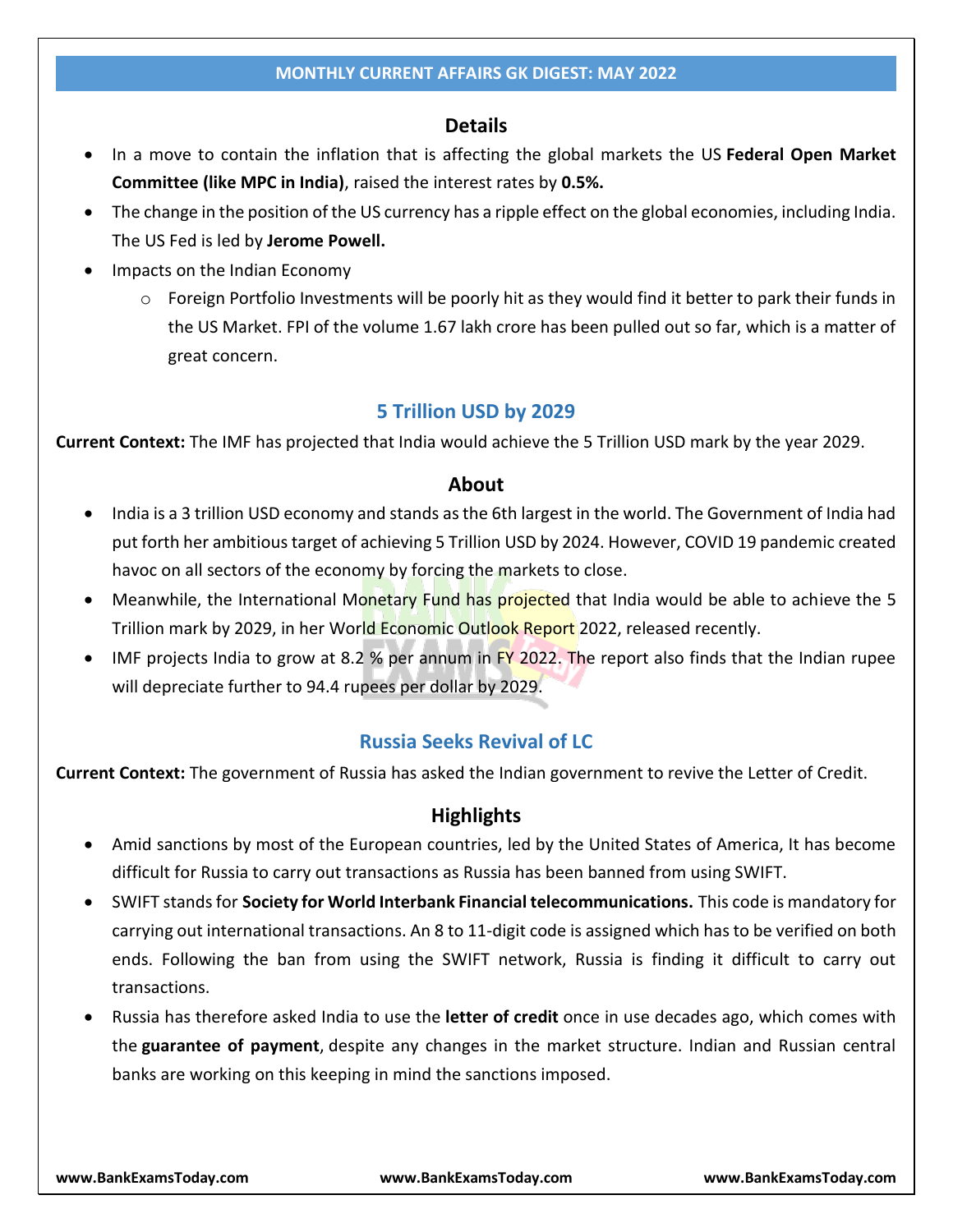Indian exports will see a boost following the approval of the Letter of Credit. So far, India has exported 2.358 bn USD of goods and services this financial year, whereas imports from Russia have crossed 10 bn USD.

# **Delimitation of UT of J&K**

<span id="page-15-0"></span>**Current Context:** The Delimitation Commission has released the list of new constituencies.

### **Key Points**

- As ordered by the President of India, under **Article 82** of the Indian Constitution, the Delimitation Commission has demarcated new legislative and parliamentary constituencies in the UT of J&K.
- The Delimitation Commission headed by Retd. Justice Ranjana Prakash Desai has assigned **43 legislative constituencies to Jammu and 47 legislative constituencies to Kashmir respectively,** considering their corresponding population of 44% and 56%.
- The Commission which has 3 members including the chairman, Chief election commissioner, and state election commissioner, assigned **6 Lok Sabha constituencies to Jammu, while 1 Lok Sabha constituency to Kashmir.**
- <span id="page-15-1"></span>The basis for Delimitation is Census 2011.

# **Banks Follow RBI's Policy Stance**

**Current Context:** Following RBI's announcement of policy rates, the Banks are aligning their interest rates to RBI.

### **Key Facts**

- The Reserve Bank of India, in an unprecedented move, held an emergency meeting of MPC and announced new policy rates to contain the inflation which had soared past the 6% threshold.
- The Reserve Bank of India has been mandated to maintain inflation in the range of 2 to 6%. RBI hiked the repo by 40 bps following which ICICI Bank, Bank of Baroda, and Bank of India made corresponding hikes in their interest rates too.
- As of now, 53% of the lent amount is linked to MCLR, 25% to the External Benchmark rates (Repo and G Sec), and 22% to the fixed rates.
- Banks following the suit will help contain the inflation as of now an estimated 1.68 lakh crore rupees of excess liquidity exists in the market.

### **Services PMI Grows to 5 Months High**

<span id="page-15-2"></span>**Current Context:** A five months surge has been reported in the services sector PMI released by S&P.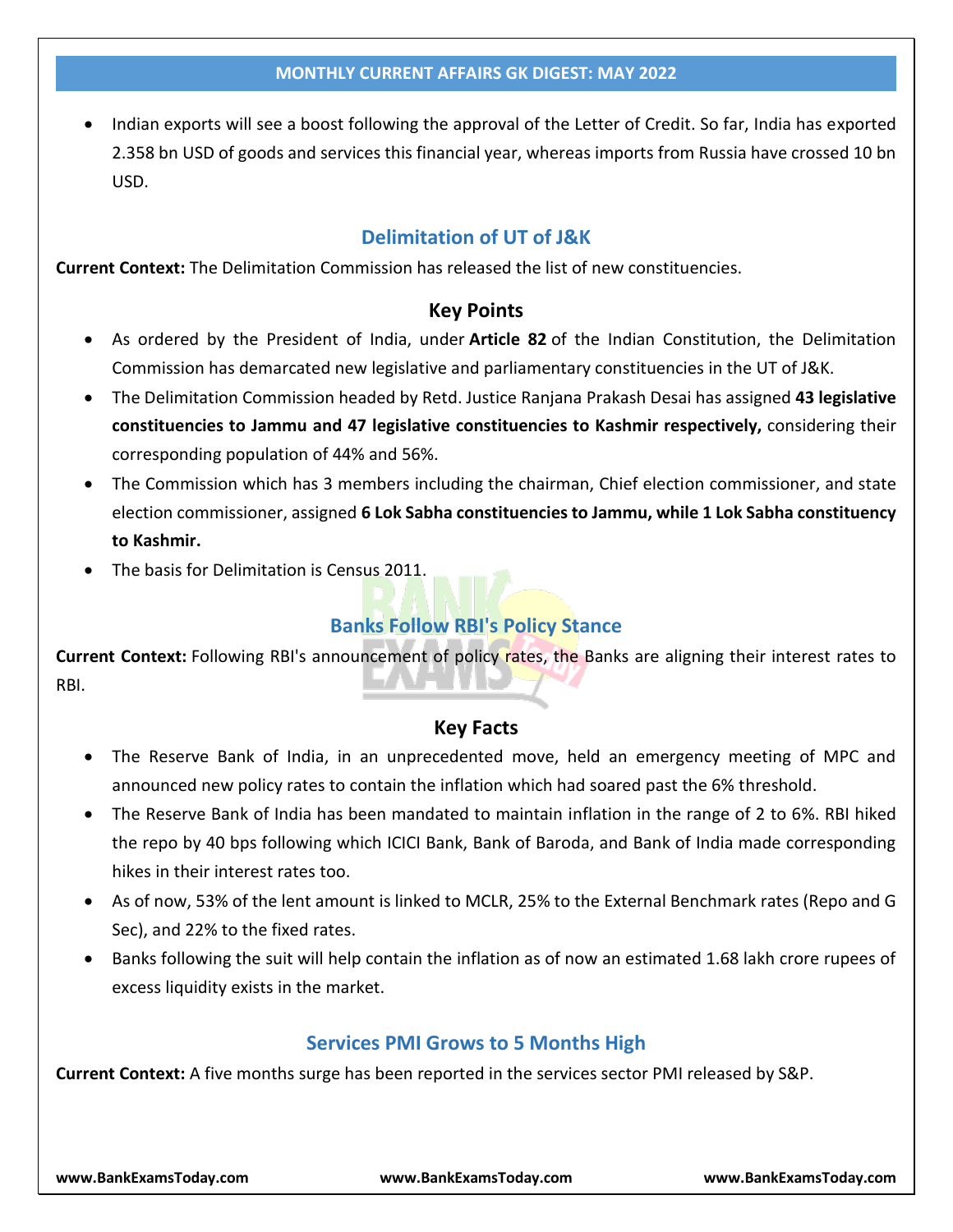### **Details**

- Purchasing Managers Index is an index of goods and services sector growth expansion. It categorizes countries below and above 50 indicating contraction and expansion respectively.
- India's Services sector PMI has jumped to 57.9 indicating robust demand in her services sector. The services sector contributes 54% of gross value added (GVA), currently.
- The PMI hike is indicative of rising employment opportunities and market expansion of India's services sector. PMI measures both goods and services sectors separately and then adds them to collate the combined PMI score.

### **RIL becomes 1st Indian Company to Cross the 100 bn USD Mark**

<span id="page-16-0"></span>**Current Context:** Reliance India Ltd recently crossed the **100 bn USD** in terms of gross revenue.

### **Highlights**

- Mukesh Ambani led by Reliance Industries Ltd has become the first Indian conglomerate to cross the 100 bn USD gross revenue. The RIL has ventured across Refining, Telecom, and Retail business. The lion's share of their revenue comes from Refining at about 44%, while retail accounts for 45%.
- The consolidated revenue of RIL stands at 7.92 lakh crore Indian rupees. During the last fiscal RIL generated 2.1 lakh new jobs.
- Becoming a 102 bn USD company makes RIL, a significant player in the nation's growth story. Mukesh Ambani is the 2nd richest individual in the country, behind Gautam Adani.

### **Sagarmala Project gets a New Target**

<span id="page-16-1"></span>**Current Context:** The government of India has recently revised the total investment to be made under the Sagarmala Project, launched in 2015.

### **Key Facts**

- Sagarmala, an ambitious project that aims to ensure last-mile coastal connectivity, has seen a revision in the **Investment target from 1 Trillion Rupees to 6.5 Trillion Rupees.**
- These projects include port modernization, coastal shipping, and inland waterways development among others. As of now, **202 projects worth 99,281 crore Rupees have been completed. Another 200 projects worth 2.2 trillion are underway.**
- The inter-ministerial committee has approved 735 new projects, taking the total projects to 1735 which will augment the total investment to 6.5 trillion rupees.
- The Sagarmala Project is similar to the Golden Quadrilateral that saw connecting India through One road. The project has taken care of environmental clearances and the safety of coastal zones as suggested by **Shailesh Nayak Committee.**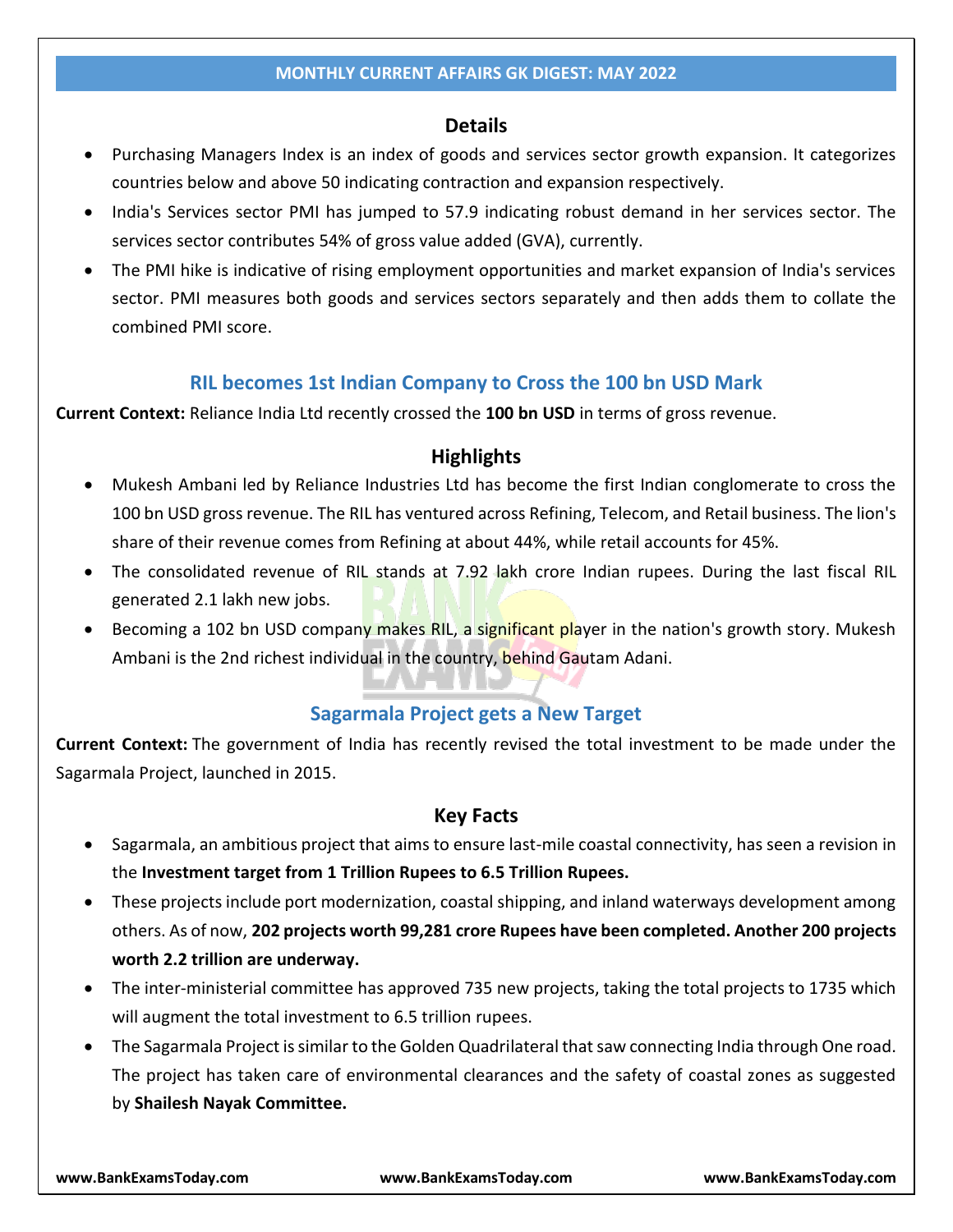# **India has 100 Unicorns worth 333 billion USD**

<span id="page-17-0"></span>**Current Context:** As per Ministry of commerce data, India has a total of 100 Unicorns.

### **Key Points**

- India has added 44 unicorns in fiscal 2021-22, worth 93 billion USD. As per the Dept for Promotion of Industry and Internal Trade, as many as **66,000 startups** have come.
- DPIIT recognizes startups across **56 sectors,** the majority of which have come from the services sector. This is a result of the government of India's **simplification of labour laws into 4 labour codes. The government has also done away with 25,000 odd compliances** which were a major bottleneck for the startups.
- Schemes like Startup India and stand up India have helped to create a conducive atmosphere of innovation and investment.

# **Urban Unemployment Dips to 8.7%**

<span id="page-17-1"></span>**Current Context:** NSO, released the urban Unemployment data for the last quarter of Dec 2021.

### **Details**

- As per the labour force participation survey conducted by the National statical office, the urban Unemployment has improved to 8.7%, from 9.8% last quarter (Sept 2021).
- Labour force participation survey is conducted for people above the age of 15 years, obeying the mandate of Article 24 of the Indian Constitution that prohibits employing children below 14 years of age.
- Following COVID 19 pandemic, India saw industries shutting down on a massive scale thus contributing to huge job loss.

### **Govt to Privatise United India Insurance**

<span id="page-17-2"></span>**Current Context:** The Government of India is considering to Privatise United India Insurance Ltd.

### **About**

- Out of three general insurers, the government of India is considering to Privatise the United India Insurance. The task of identification of such government entities for disinvestment is entrusted to NITI AAYOG.
- The government has infused 100 crore rupees into United Insurance this fiscal to improve the health of the insurer. The insurance company had reported a net loss of 1,485 crore rupees in 2019-20.
- <span id="page-17-3"></span>The task of disinvestment is carried out by DIPAM, which is under the Ministry of Finance.

### **NGT Imposes Fine**

**Current Context:** The National Green Tribunal has imposed a fine on Singareni collieries in Telangana.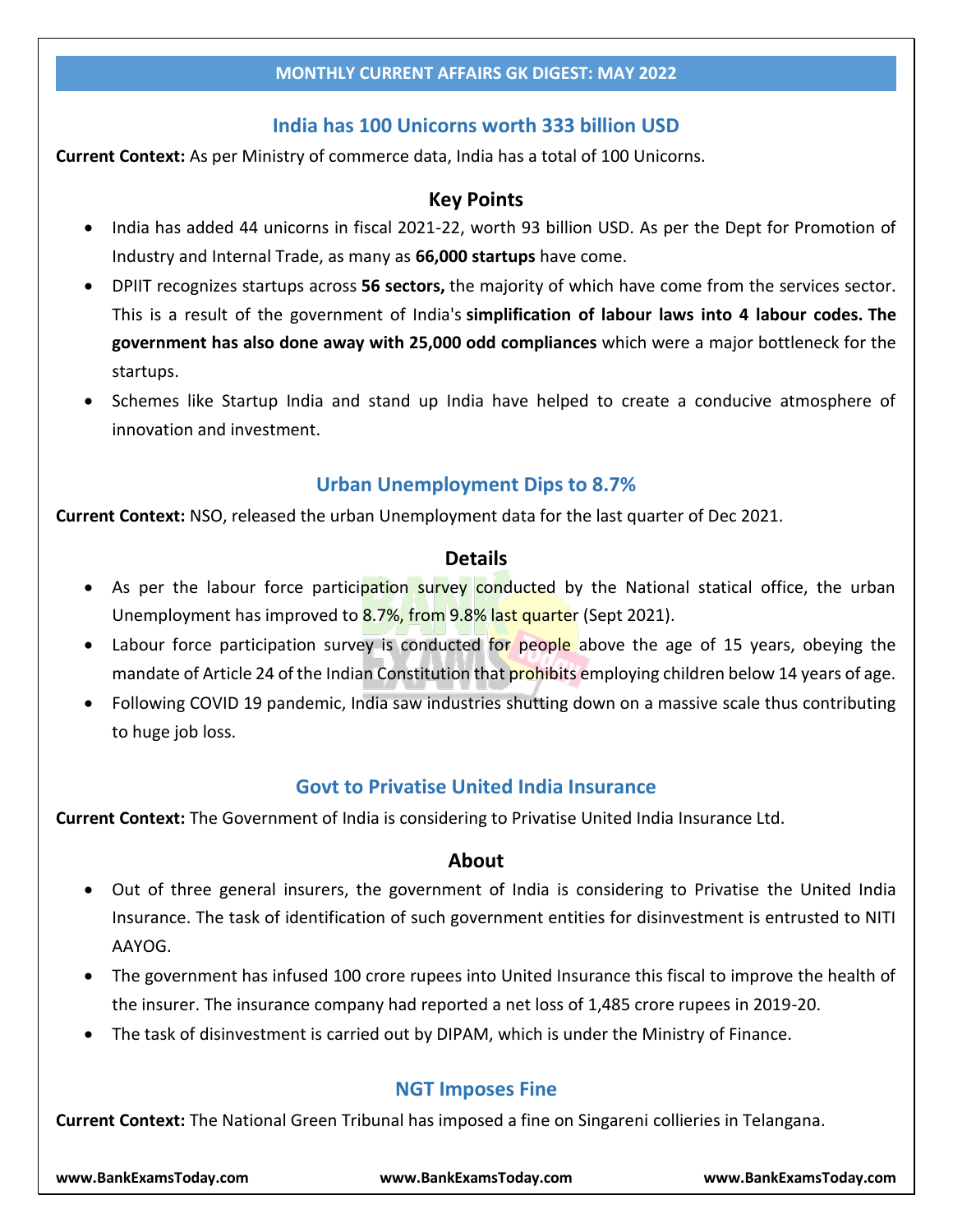# **Highlights**

- Singareni collieries have been punished with a **penalty of 41.21 crore** rupees for violating the environment clearances and mining excess coal, in Telangana. It is a state-owned unit of Telangana under the Ministry of Energy Resources.
- The colliery has been directed to pay the penalty to the state pollution control Board within three months' time and in case of nonpayment within the given time, the district administration would take action to recover the revenue.
- NGT was established to expedite the environment-related cases and has expertise in the arena of environmental justice. It works on the **principle of Natural justice.** India is the third country after Australia and New Zealand to have a specialized court for environmental justice. The current chairman is Justice Adarsh. Goel.

# **Vehicle Scrapping Facility**

<span id="page-18-0"></span>**Current Context:** The union transport ministry has given nod to the vehicle scrapping units within **150 km of the city centers.**

### **Key Points**

- The vehicle scrapping policy that was introduced in the **Budget 2021-22**, mandates that **Private vehicles older than 15 years and commercial vehicles older than 10 years** will have to be scrapped.
- As per the policy, the vehicle scrapping units would fetch around **35,000 fresh jobs** and would add more than 6.5 lakh crore to the automobile industry of India which is worth 4.5 lakh crore, as of now.
- The setup of scrapping units within 150 km of the city centers would be very beneficial, looking at the transportation cost.

### **Toyota to Invest 4800 crore Rupees**

<span id="page-18-1"></span>**Current Context:** Toyota will invest 4800 crore rupees for manufacturing electric vehicle components in India.

### **Key Facts**

- An **MoU** has been signed between **Toyota Kirloskar Motors and Toyota Kirloskar auto parts to invest 4100 crore** Indian rupees and the rest **700 crores** will be invested by **Toyota Industries Engine India.**
- The plant would be set up in Karnataka and is bound to give Phillip to the electric vehicle industry. It is a part of the **Go Green, Go Local initiative.**
- The Government of India has approved the **FAME 2.0** which has an outlay of **10,000 crore** rupees. Therefore this investment would help in faster adoption of electric vehicle technology. It would also make the price of the electric Vehicle parts competitive, making the industry more lucrative for buyers.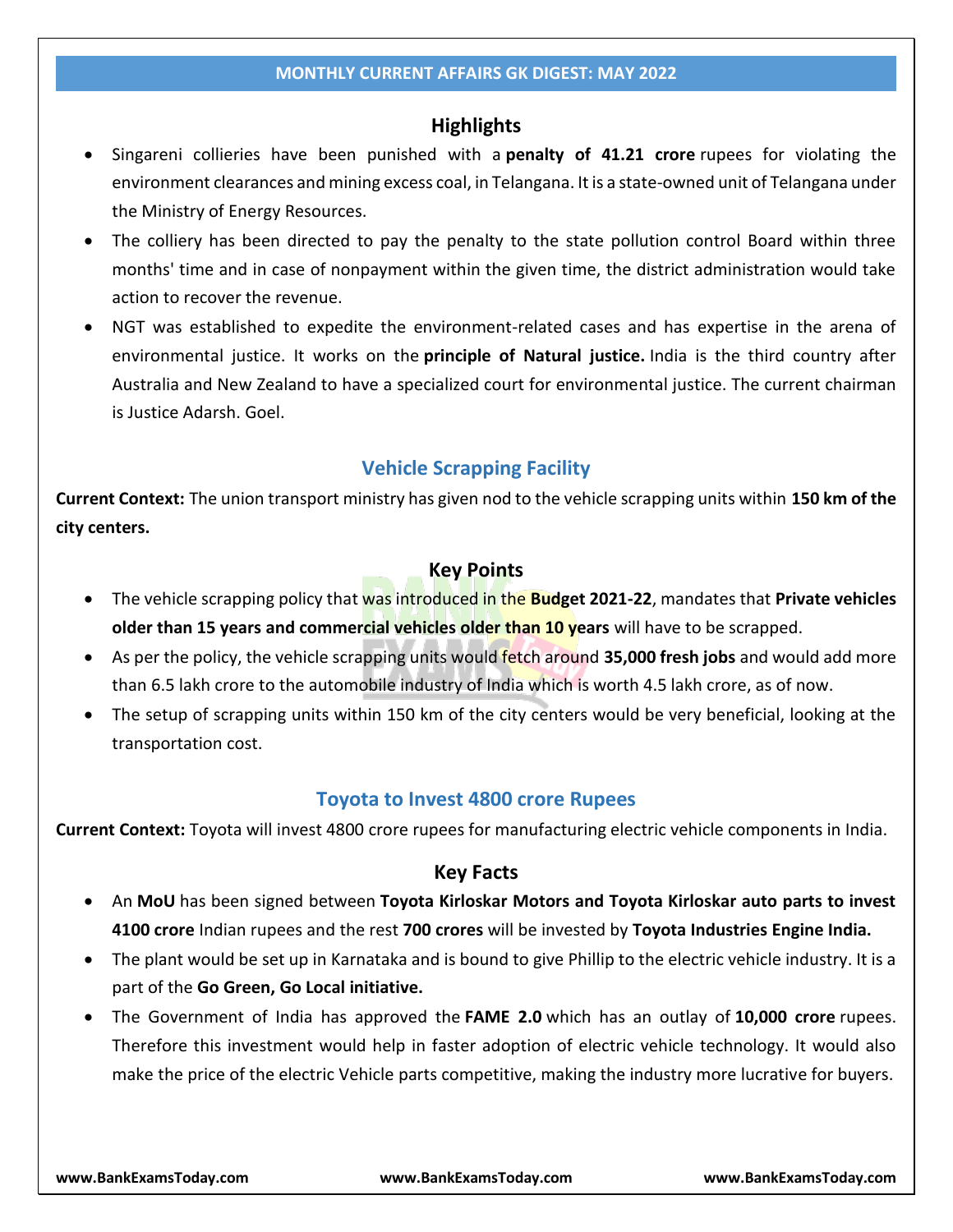### **NSDL Investor Awareness Program for Boasting Investment**

<span id="page-19-0"></span>**Current Context:** The Union finance minister Smt. Nirmala Sitharaman inaugurated the Investor Awareness program.

### **Details**

- The Investor awareness program has been named **Market ka Eklavya,** it has been introduced to raise awareness among the investors for boosting the investment atmosphere in India.
- As per the **USTR data, less than 2 % of Indians, make investments in money and capital market together,** whereas this data in the **United States of America is close to 35%**, thus allowing the market to make domestic borrowings with more sovereignty.
- This investment awareness program is an online initiative available in Hindi and other regional languages too. Initiatives like these are targeted to boost the investment atmosphere.
- <span id="page-19-1"></span>The finance minister also released a new publication **my stamp**, to honor the contribution of NSDL.

### **CAPF PUNARVAS**

**Current Context:** The Ministry of Home Affairs has launched a new initiative for retired CAPF Personnel.

### **Highlights**

- In a new move to help the retired CAPF Personnel secure reemployment post-retirement, the Ministry of Home Affairs has come up with the initiative CAPF PUNARVAS. This would be implemented through the **Welfare and Rehabilitation Board (WARB).**
- This portal allows both job seekers and job providers to come together and fulfill their mutual needs.
- The Ministry of Home Affairs also runs a portal under the **private agencies regulation Act**, for the registration of private security agencies.

### **Mission Basundhara 2.0**

<span id="page-19-2"></span>**Current Context:** The Assam Government has launched Mission Basundhara 2.0.

### **Key Facts**

- The purpose is to solve the land issues and provide for quicker mitigation under a governance framework.
- The chief minister Shri Himanta Biswa Sharma also launched the composite land transfer service, aimed at resolution of the No objection certificate of the land, mutation, registration, and partition of land.
- The Government of Assam had also launched Project Sadhbhawna which is aimed at improving governance in the state.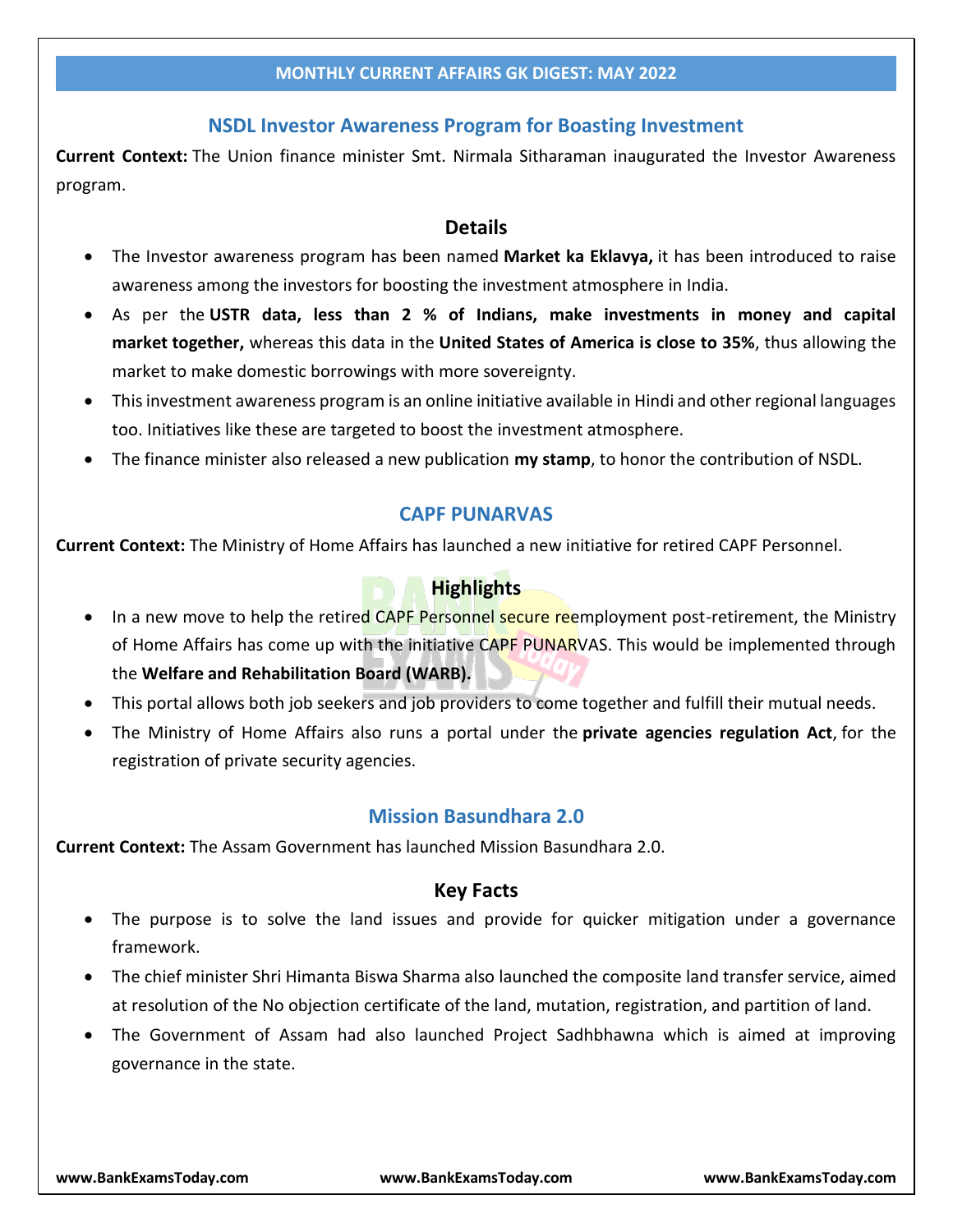# **Release of Taxes from Central Pool**

<span id="page-20-0"></span>**Current Context:** The Central Government has released 7813.42 crore rupees as a part of the central pool of taxes.

### **Key Points**

- As recommended by the Finance committee, the central government has released this sum as a grant against the Revenue Deficit.
- As per the 15th finance commission report, the states have a share of 41 % in the central pool of taxes. 1% tax has been kept separate for the development of UT Jammu and Kashmir and UT of Ladakh.
- The finance commission has called for devolution of 86,201 crore rupees for meeting Revenue Deficit grants. Under Article 275, the central government is mandated to issue money for R.D Grants.

# **Cyclone Asani**

<span id="page-20-1"></span>**Current Context:** Cyclone Asani is about to hit the Bay of Bengal adjoining states.

### **Details**

- A tropical cyclone emanates when the average sea surface temperature exceeds 27 degrees celsius. The Bay of Bengal is a cyclone hotspot following climate change.
- Cyclone Asani is about to make landfall as per IMD, however, its speed would be as low as 25 km/h.
- It has been named so by Srilanka as per the convention. The cyclone would hit coastal Andhra Pradesh and Odisha.

# **Banks Considering a Database of Frauds**

<span id="page-20-2"></span>**Current Context:** As directed by the **Reserve Bank of India,** Banks are considering constituting a database of frauds, for better credit penetration.

### **Highlights**

- A database readily available to the banks would help them to provide genuine credit and the worthy borrowers would not suffer.
- On the lines of the **Central Fraud Registry,** the Indian public and private sector banks are also mulling having a similar database that would record even attempted fraud.
- This database would include both the corporate and retail borrowers. This database would be contributed by both the public and private sector banks.

### **Switch Mobility to Invest 1000 crore Rupees**

<span id="page-20-3"></span>**Current Context:** The EV Arm of Ashok Leyland, will invest 1000 crore rupees as a part of the electric vehicle investment.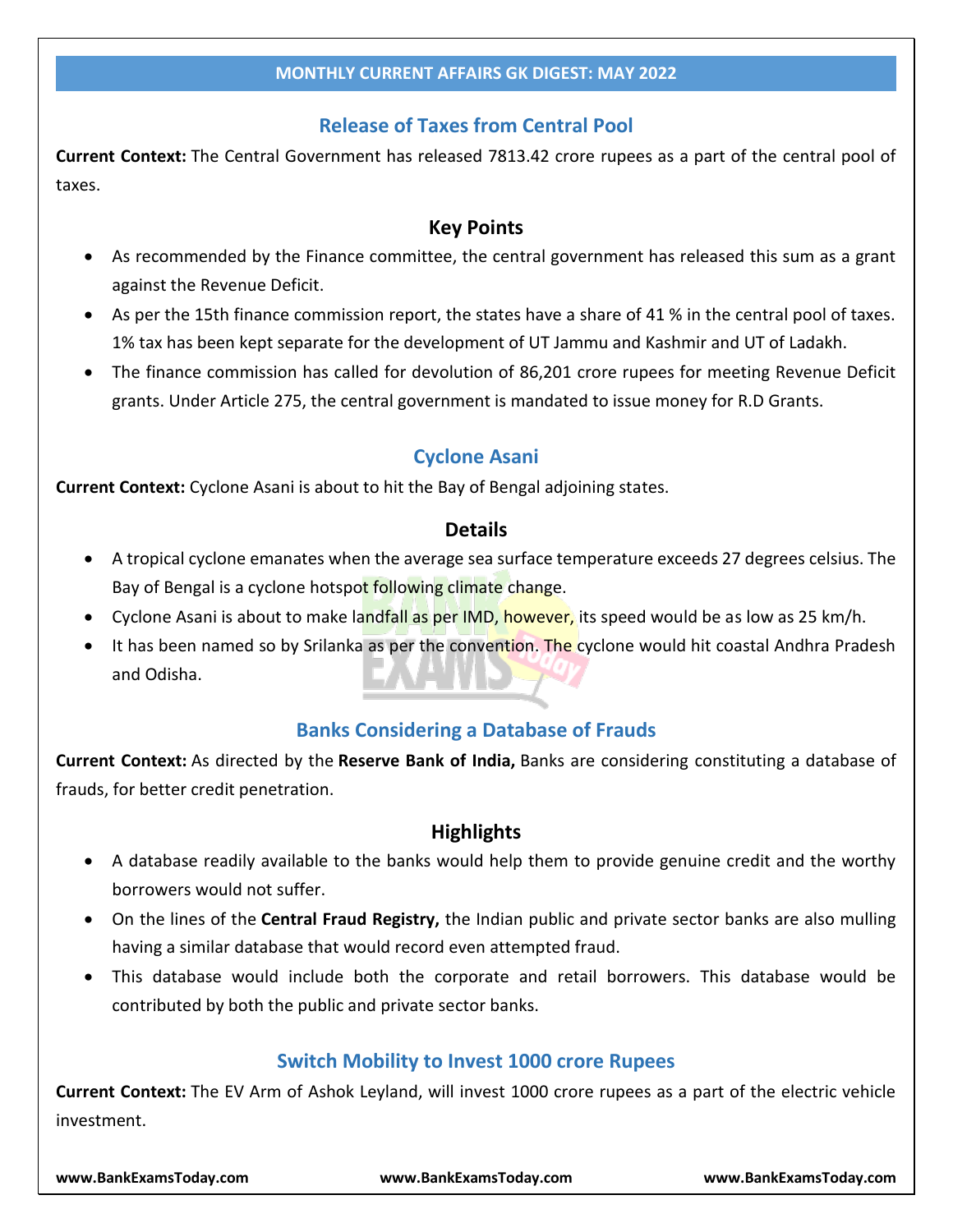# **Key Points**

- In a push for the Government of India's **FAME 2.0** that seeks to make India an electric vehicle destination, many private players have come forward to make investments.
- The electric vehicle unit would be set up on the outskirts of Chennai in Tamilnadu.
- <span id="page-21-0"></span>Electric vehicles come with the advantage of no pollution and an exponentially low carbon footprint.

# **Mahinda Rajapaksa Resigns as Prime Minister of Srilanka**

**Current Context:** Following a financial emergency, the Prime Minister of Srilanka resigned.

### **Key Facts**

- The economic policies of the Sri Lankan government, which included a sudden shift to organic farming, fuelled by the harsh impact of COVID 19 made the Srilankan economy vulnerable.
- India extended a credit line of **1 bn USD** in addition to essential supplies. Srilankan government approached the International Monetary Fund under **Rapid Financing Instrument** for bail-out assistance of 4 bn USD.
- Srilanka became a partner to China's Belt and Road initiative and her borrowings made the situation even worse, so much so that Srilanka had to lease **Hambantota port** to the Chinese government.

# **Collaboration to Combat Hate Speech**

<span id="page-21-1"></span>**Current Context: IIIT Delhi** has collaborated with **logically** to counter hate speech.

### **Details**

- Hate speech is a major menace being faced by India and is deeply harming communal harmony and her social fabric. In order to curb the instances of hate speech, IIIT Delhi and LOGICALLY have collaborated.
- The MHA had also set up a committee on combating hate speech under the cabinet secretary Shri Rajeev Gauba.
- <span id="page-21-2"></span>This collaboration would also stop online misinformation.

# **SEBI Revises InvITs Rule with Regards to Payment for Fees for IPO**

**Current Context: SEBI has come up with new norms to implement draft filing fees to be paid by infrastructure investment trusts (InvITs) for IPO and rights issues.**

# **Highlights**

- **Firstly InvITs were required to pay non-refundable filing fees of 0.1 percent of the total issue size but now after amending the rules InvITs are required to pay non-refundable filing fees of 0.1 percent in the category of the initial offer and 0.05 percent in the case of rights issue of the total issue size.**
- Though InvITs are relatively new investment instruments in India but extremely popular in global markets.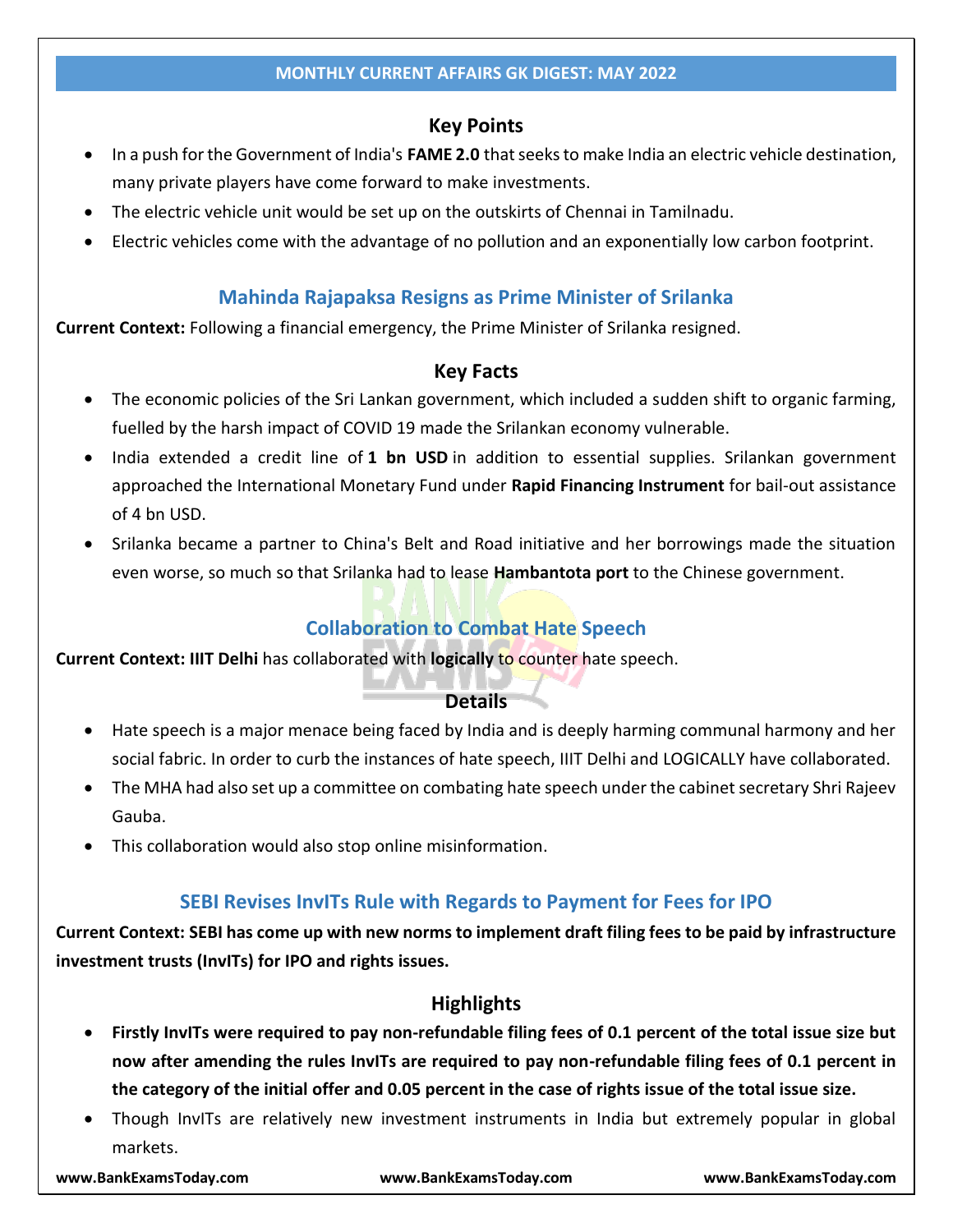- According to present data, a total of Rs 21,195 crore was collected through InvITs in 2021-22.
- The funds were raised in many ways like the initial offer, preferential issue, institutional placement, and rights issues.
- As of now, 15 InvITs are registered with Sebi and from which 7 of them are listed on the stock exchanges.
- Static Part
	- o InvIts (Infrastructure Investment Trusts)
	- o InvITs are nothing but similar to mutual funds, which **pool investments from various categories of investors and invest them into completed and revenue-generating infrastructure projects,**
	- o They have been regulated under **the Sebi (Infrastructure Investment Trusts) Regulations, 2014, and the Indian Trust Act, 1882.**
- **Structure of InvIT:**
	- o Like mutual funds, they have a **trustee, sponsor, investment manager,** and **project manager.**
	- o **The trustee** was given responsibility for inspecting the performance of an InvIT.
	- o **Basically, sponsors** are promotors of the company that set up the InvIT.
	- o The **investment manager** is looking after the task of supervising the assets and investments of the InvIT.
	- o **Finally project manager** was entrusted with the execution of the project.

# **Mission Amrit Sarovar**

<span id="page-22-0"></span>**Current Context: Recently Amrit Sarovar Mission was launched with an aim of conserving water for the future.**

### **Key Points**

- **Its been a part of Azadi ka Amrit Mahotsav in which they were going to develop and rejuvenate 75 water bodies in each district of the country.**
- **This lead to the creation of 50,000 water bodies of a size of about an Acre or more.**
- This Mission has been launched with a whole Government Approach in which 6 Ministries/Department were included.
- The Mission works through the States and Districts, by collaborating with various schemes such as MNREGA and many others.
- It will also help in creating mobilization among citizens and non-govt resources for enhancing these efforts.
- The target for the completion of the mission is 15th August 2023.
- Each Amrit Sarovar will have approximately an area of 1 acre with a water holding capacity of 10,000 cubic metres.
- On the 15th of August, National Flag hoisting will be hoisted on every Amrit Sarovar site.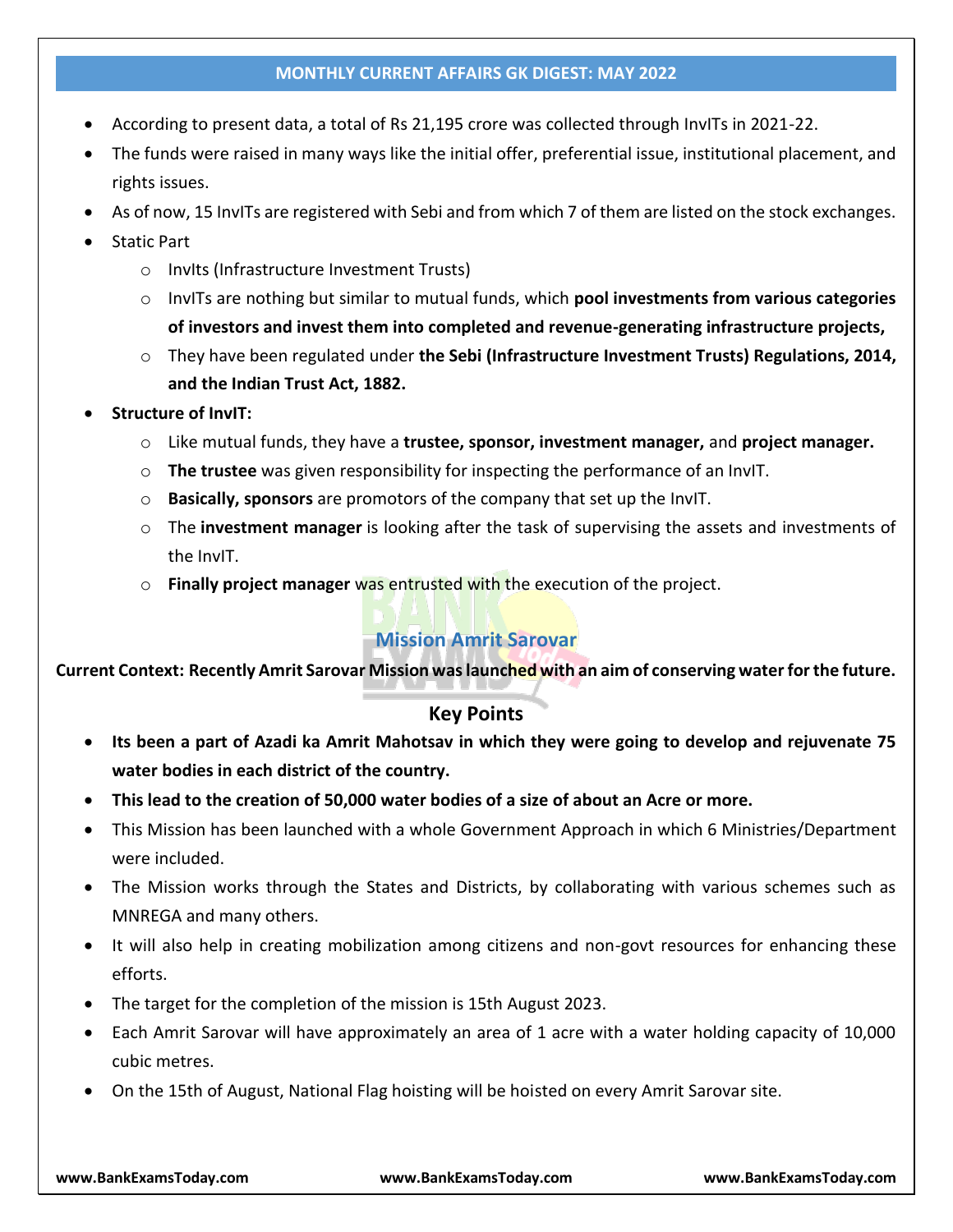# **WEF & NITI Aayog Join Hands to Work on Emerging Technologies**

<span id="page-23-0"></span>**Current Context: The World Economic Forum (WEF), join hands with the Government's think-tank Niti Aayog and started to focus on artificial intelligence (AI), Internet of Things (IoT), blockchain, and drones so that they can provide better services and benefits to farmers, particularly small and marginal.**

### **Key Facts**

- **The fourth industrial revolution will not play important role in agriculture but also in health, urban transformation urban space, and the environment.**
- **For this purpose WEF set up the center for the fourth industrial revolution in 2017 to help these core sectors.**
- **In line with WEF C4IR, the Telangana government has already started using AI for agricultural innovation.**
- **The union ministry of agriculture has also worked toward creating a digital ecosystem.**
- Apart from that, this digital data can be used to help farmers, who are facing issues with the settlement of insurance claims.
- WEF is also looking for generating revenue from the surplus produced by the farmers because it often gets wasted.
- Through this initiative, farmers will be provided correct information on which pesticide should be used at what time and what is the best method to use it
- As of now, WEF is looking at 5-6 States to demonstrate the impact of its fourth industrial revolution initiatives.
- They were also trying to focus on one million farmers through its programs in the next two years so that it further can be scaled.
- **Static Part:**
	- o **World Economic Forum:**
		- The World Economic Forum (WEF) is a Swiss nonprofit foundation established in 1971
		- **Headquarters: Geneva, Switzerland.**
		- Founder & Executive Chairman: Klaus Schwab.
- **Important Reports published by WEF are:** The energy transition index, global competitiveness report, and global IT report.
- **NITI Aayog:**
	- o NITI Aayog is a **premier policy think tank** of the Government of India.
	- $\circ$  The main aim is to achieve sustainable development goals through the active involvement of the state government in the planning process.
	- o It was **established in 2015** through executive resolution and replaced by the **Planning Commission of India.**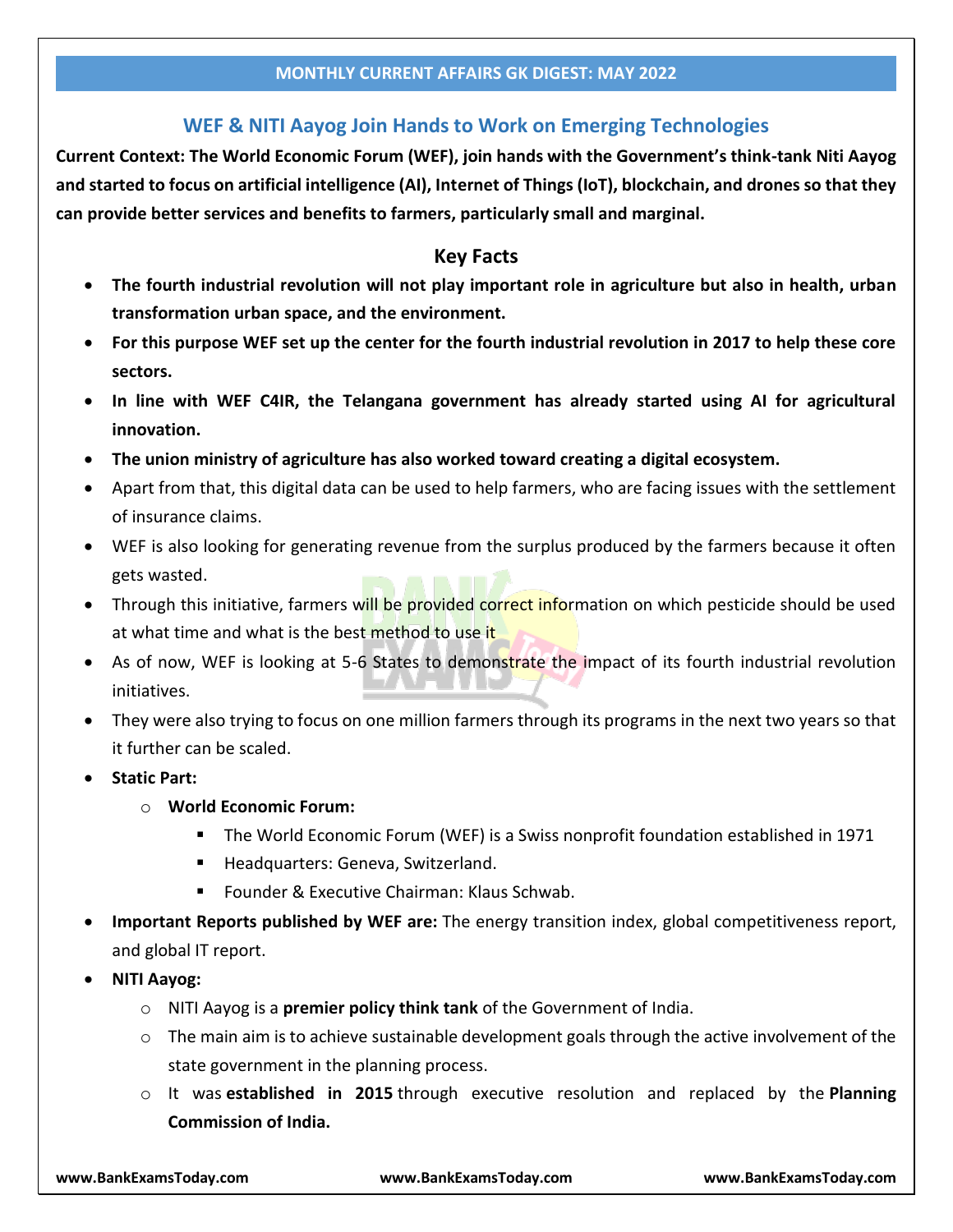# **Xpress Car a New Digital Car Loan Scheme Launched by HDFC Bank**

<span id="page-24-0"></span>**Current Context: HDFC Bank has launched a new car loan scheme i.e Xpress Car Loans' which provides a digital new car loan journey for existing customers as well as non-customers.**

# **About**

- **The bank has linked its lending application with all automobile dealers across the country to facilitate this scheme for end-users.**
- This car loan scheme provides loans faster, and more convenient, for car buyers through a digital medium.
- In fact, it creates a win-win situation for both banks and the automobile industry since it boosts the purchase process and car sales across India.
- This Xpress car loan scheme will simplify the car purchase process, especially for those people who are willing to buy but don't want to indulge at all paper works.
- It provides a hassle-free experience in car sales across the country, including in the semi-urban and rural areas.
- It is estimated that the Indian automotive industry will become the third-largest in the world in the next 5 to 7 years with 35 million new vehicle units per year of sales.
- The intensity of vehicles will also increase by over 350 million in 4-wheelers and over 250 million 2wheelers, in about a decade.
- Currently, this loan scheme facility is only available for four-wheelers, and they were planning to include two-wheeler loans also in near future.
- **Static Part**
	- o HDFC Bank Ltd MD & CEO: Sashidhar Jagdishan
	- o Establishment: 1994
	- o Headquarters: Mumbai, Maharashtra
	- o Tagline: We Understand Your World.

# **Rupee Slips into its Lowest Value and its Impact on Economy**

<span id="page-24-1"></span>**Current Context: The Indian Rupee slips to its lowest value when compared to US Dollar as there is an increase in inflation and also Federal Reserve increased the rates drastically.**

# **Details**

- **Reserve Bank of India's (RBI) monetary policy committee (MPC) also could not stop the rupee's decline with their changed policy rates as a widening current account deficit possess a concern.**
- In order to counter the currency loss, RBI has been using forex reserves but even forex reserves have also been dropped to their lowest level in a year.
- Presently India's foreign exchange reserves have dropped below the \$600 billion mark for the first time.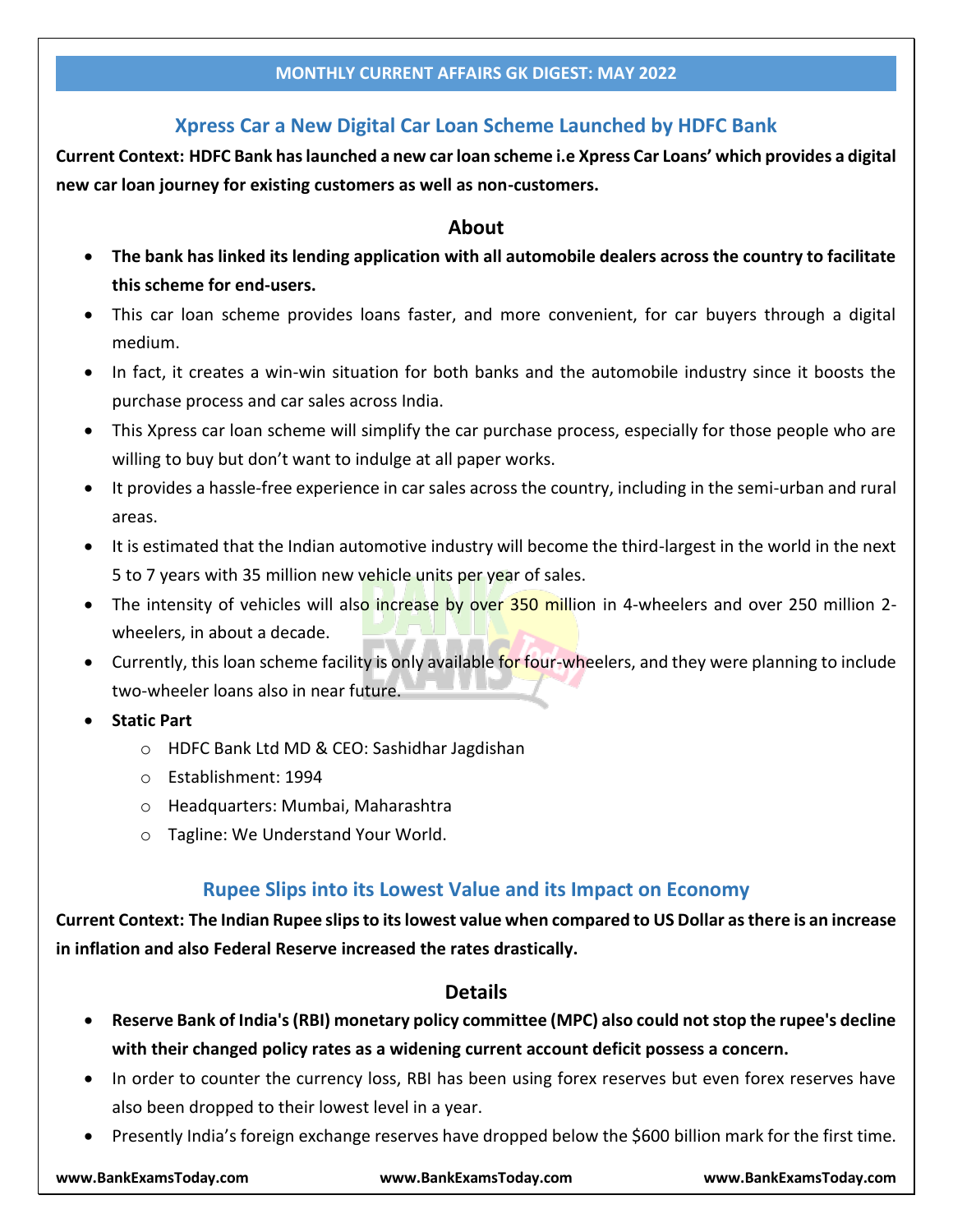- Even many western economies have imposed sanctions on Russia, which leads to volatility in global markets.
- In fact, FPI also facing losses and creating selling pressure in Indian equities, till now they have sold a massive Rs 1.4 lakh crores worth of stocks in 2022.
- The RBI is now trying to intervene in all foreign exchange markets so that they can protect the currency value.
- **How it may impact on economy**
	- $\circ$  Due to the fall of the rupee, certain things will get expensive which directly impacts on spending decisions of households.
	- o The import cost of goods and services will also get increased.
	- $\circ$  This will also lead to an increase in oil prices since India imports a major chunk of its oil needs.
	- o Apart from that many imported items like luxury cars, car components, mobile phones and appliances may also become expensive.
	- $\circ$  It also impacts on tourism sector which contributes a major part to economic growth due to the fall of the rupee. Now tourist people will have to spend more money when compared to their previous trips.
- **Static Part:**
	- o **Foreign Exchange Reserves**
		- Foreign exchange reserves are such assets held by a central bank as reserves in foreign currencies, which can include bonds, treasury bills, and other government securities.
		- This also includes Foreign Currency Assets, gold reserves, special drawing rights, and reserve position with the **International Monetary Fund.**

# **First Image of Black Hole at Milky Way Galaxy Centre**

<span id="page-25-0"></span>**Current Context: Scientist unveils first glimpses of the supermassive black hole at the center of our Milky Way galaxy Sagittarius A.**

# **Highlights**

- **This image was snapped by the same Event Horizon Telescope that unveiled the first-ever photo of a black hole residing at the heart of another galaxy.**
- **The Event Horizon Telescope is a group of 8 radio telescopes located in different parts of world.**
- Sagittarius A possesses 4 million times the mass of our sun and is located **about 26,000 light-years and 5.9 trillion miles from earth.**
- A black hole refers to a point in space where the matter is so compressed as to create a gravity field **no matter or light can escape its pull.**
- Supermassive black holes are believed to form at the same time as the galaxy surrounding them.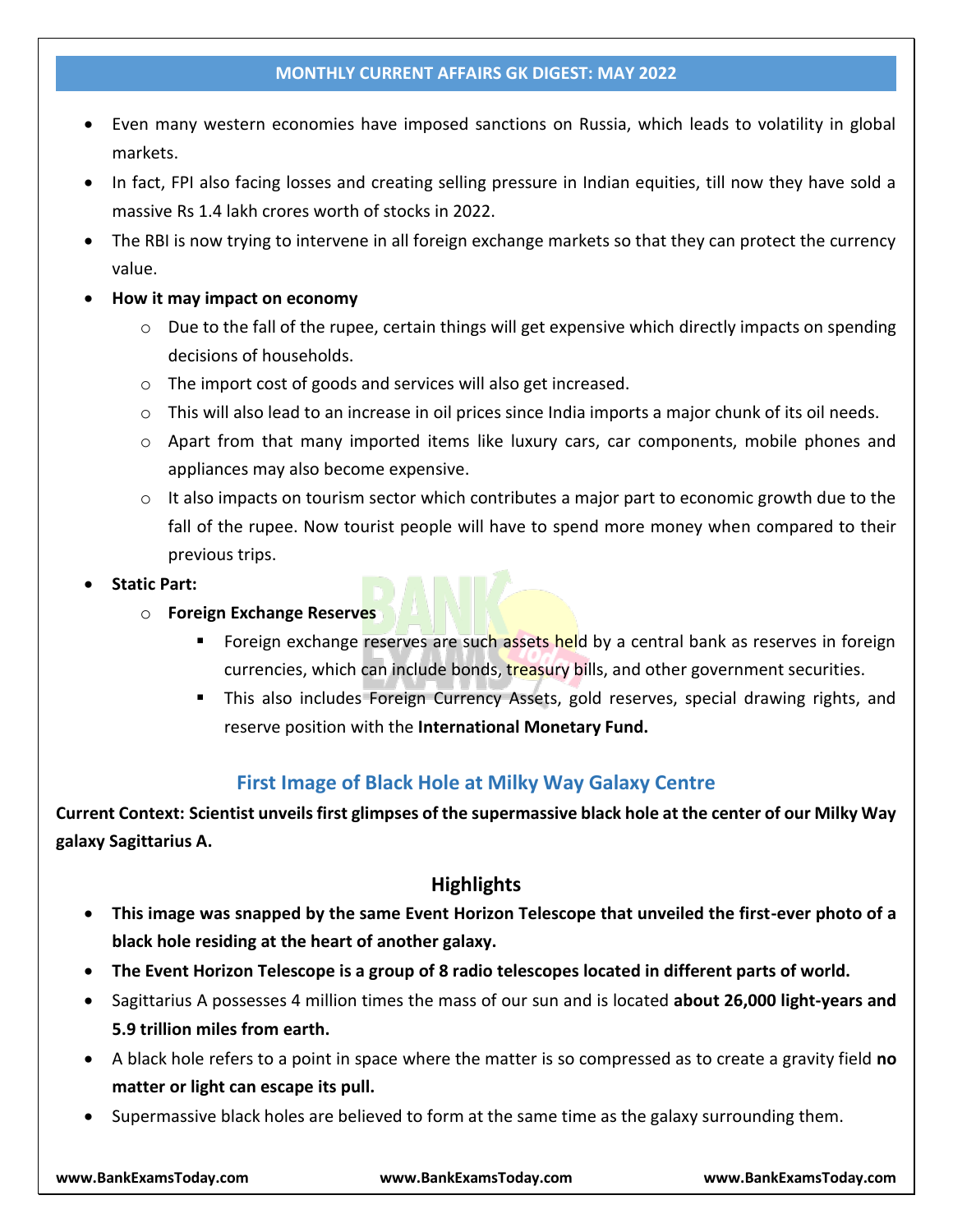- This concept was developed by **Albert Einstein in 1915 and the term black hole was first used in the mid-1960 by John Archibald Wheeler.**
- In the **1990s, astronomers mapped the orbits of the brightest stars** near the center of the Milky Way, confirming the presence of a supermassive compact object there.
- The project scientists observed that as per visuals it does not appear to be a black hole but glowing gas that encircles the phenomenon.
- They are also going to observe new insights into how these giants' **black holes interact with their surroundings.**

# **International Nurses Day 2022**

<span id="page-26-0"></span>**Current Context: May 12 of every year is observed as International Day of Nurses in order to commemorate the birth anniversary of Florence Nightingale.**

### **Key Points**

- **Theme:** The theme for this year is "Nurses: A Voice to Lead-Invest in Nursing and Respect Rights to Secure a Global Health".
- Florence Nightingale is also known as **'Lady with the Lamp'.**
- She was the founder of modern nursing and was a **British social reformer and statistician.**
- She opened a **nursing school at St Thomas' Hospital in London in 1860**, thus laying the foundation of professional nursing and giving the job a favorable reputation.
- Nurses' account for **more than half of health workers,** celebrating this day would provide encouragement and also necessary information about nursing.
- As we all know that due to pandemics health workers especially nurses are at the forefront of providing high-quality treatment.
- The government has also announced **50lakh insurance** cover per person under **Pradhan Mantri Garib Kalyan Yojana** for frontline workers.
- <span id="page-26-1"></span>In fact, many Hospitals also observed **international nurses week from 6th May to 12th May 12.**

# **RBI Revises Norms for Banks on Short Term Crop Loan under KCC**

**Current Context: RBI modified norms for banks to claim the amount of interest subvention provided to farmers under the short-term crop loan scheme through the Kisan Credit Card (KCC) during the last fiscal.**

# **Key Facts**

- **Pending claims for the fiscal year 2021-22 can be submitted by June 30, 2023, and they must be duly certified by statutory auditors whether it is true or false.**
- **Kisan Credit Card:**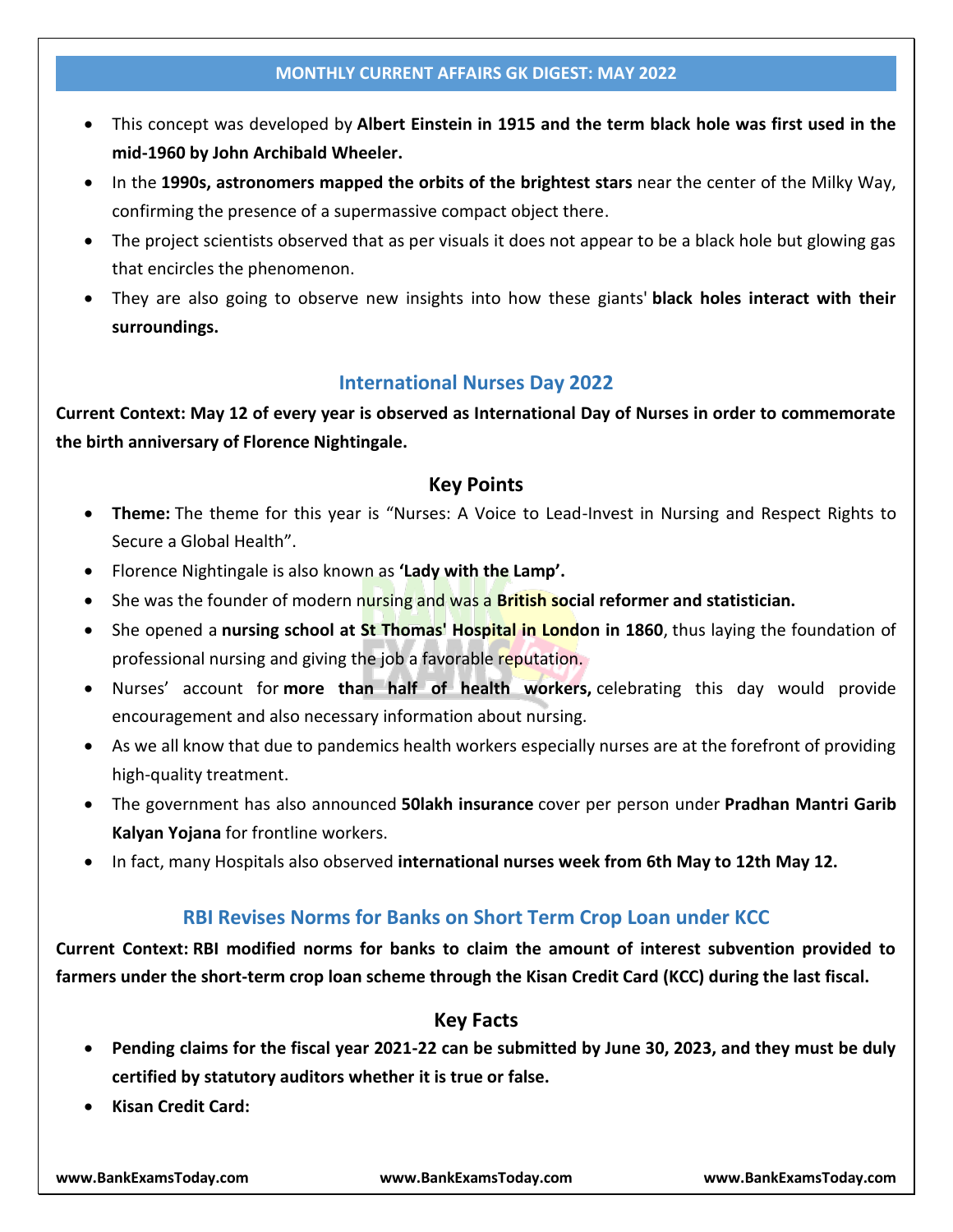- $\circ$  KCC Scheme was first introduced in 1998 for providing timely credit support from banking, further extended for investment credit requirements of farmers in allied and non-farm activities in the year 2004.
- $\circ$  Minimum paperwork and simplification of documentation for withdrawal of funds from the bank.
- o Flexibility to draw cash and buy inputs.
- $\circ$  Assured availability of credit at any time enabling reduced interest burden for the farmer.
- $\circ$  It also covers post-harvest expenses, consumption requirements of farmer households, farm assets, agriculture, and allied activities.
- **Interest Subvention Scheme**
	- o It aims to provide short-term crop loans up to 3 lakh to farmers at a **7% annual interest rate.**
	- o PSBs and Private sector commercial banks offer **interest subvention of 2 percent by the government.**
	- o The policy came into force with **effect from 2006-07.**
	- o It is implemented by **NABARD and SEBI.**
- <span id="page-27-0"></span>**Present Governor of RBI:** Shri Shaktikanta Das-25th Governor of RBI.

### **SEBI Proposes Tighten Norms for CIS**

**Current Context:** SEBI notifies rules in order to strengthen regulatory framework subscription amount of **atleast Rs 20 crore.**

# **Details**

- Securities & Exchange Board of India tightens the regulatory framework for **Collective Investment Scheme (CIS).**
- SEBI mandated a **minimum of 20 investors and a subscription amount of atleast Rs 20 crore** for each CIS.
- CIS is a pooled investment vehicle in the closed-ended investment space.
- CIMCs are required **to have a minimum net worth of Rs 50 crore as compared to the present requirement of Rs 5 crore.**
- Under the new framework, each CIS needs to have a minimum of 20 investors and no single investor will **hold more than 25 percent of the assets under management of such schemes.**
- SEBI said CIS will not be open for subscription for more than 15 days. The scheme may be kept open for subscription for a **maximum of another 15 days,** at present, **the limit is for 90 days.**
- **Static Part:** 
	- o SEBI Headquarter Mumbai
	- o SEBI Chairman Madhabi Puri Buch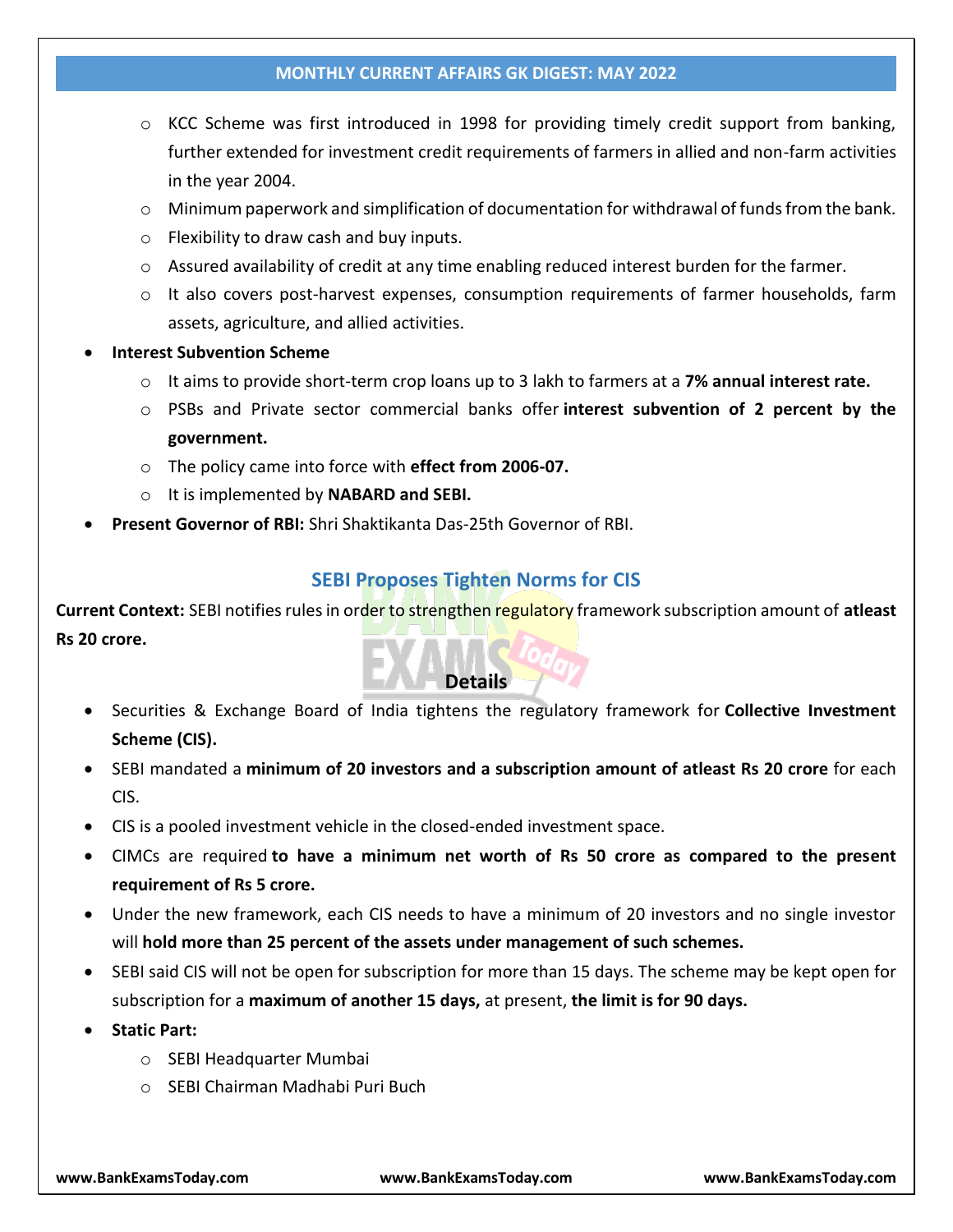# **PAN to be Mandatory in More Transaction**

### <span id="page-28-0"></span>**Current Context: PAN is mandatory for high-value transactions over Rs 20 lakh in an annum.**

### **About**

- A person must obtain and quote PAN when he enters into any High-value cash deposits.
- A cash deposit (or deposits) aggregating **to Rs 20 lakh or more in a financial year.**
- **Having one or more accounts of a person with a banking company,** a co-operative bank, or a post office will require PAN to be furnished.
- According to new rules by the tax department, one needs to mention **PAN details at the time of deposit and withdrawal.**
- CBDT notified amendments in **Income Tax Rules, 1962.**
- The new rule will be **applicable from May 26.**
- In the Budget for 2020, the **Finance Ministry had introduced Tax Deducted at Source (TDS) on cash withdrawal in excess of Rs 20 lakh,** and this amendment to the rule has been added for specific transactions.
- **Static Part:**
	- o CBDT head Sangeeta Singh

### **Two New Schemes of Repco Bank Launched by Union Minister**

<span id="page-28-1"></span>**Current Context: Union Minister of State for Home Affairs Ajay Kumar Mishra has launched two new welfare schemes, a deposit scheme for Repco Bank, a microfinance loan scheme, and furthermore a mobile app for Repco Micro Finance Ltd. (RFML) in Chennai.**

### **Highlights**

- The New deposit scheme which is also called Repco Subiksham destined for senior citizens which are above the age of 60 years and super senior citizens who are above the age of 80 years.
- The Interest rate under this scheme was decided as 7.15% for senior citizens and 7.25% for super senior citizens.
- Apart from that Repatriate Youth Development Scheme was also designed which includes the class repatriate members along with their families from Myanmar or Sri Lanka and their family members are eligible. A maximum amount of 25,000/- scholarship will be given for those whose age ranges between 18 and 35 years.
- One more scheme designed for self-help groups that aim at supporting income generation activities for the underprivileged sections is called **Repco Mahila Samriddhi Scheme.**
- In which a woman whose household income is up to Rs. 3 lakhs can avail of collateral-free loans under this scheme.
- The loan amount will vary between Rs. 50,000 and Rs. 2.5 lakh.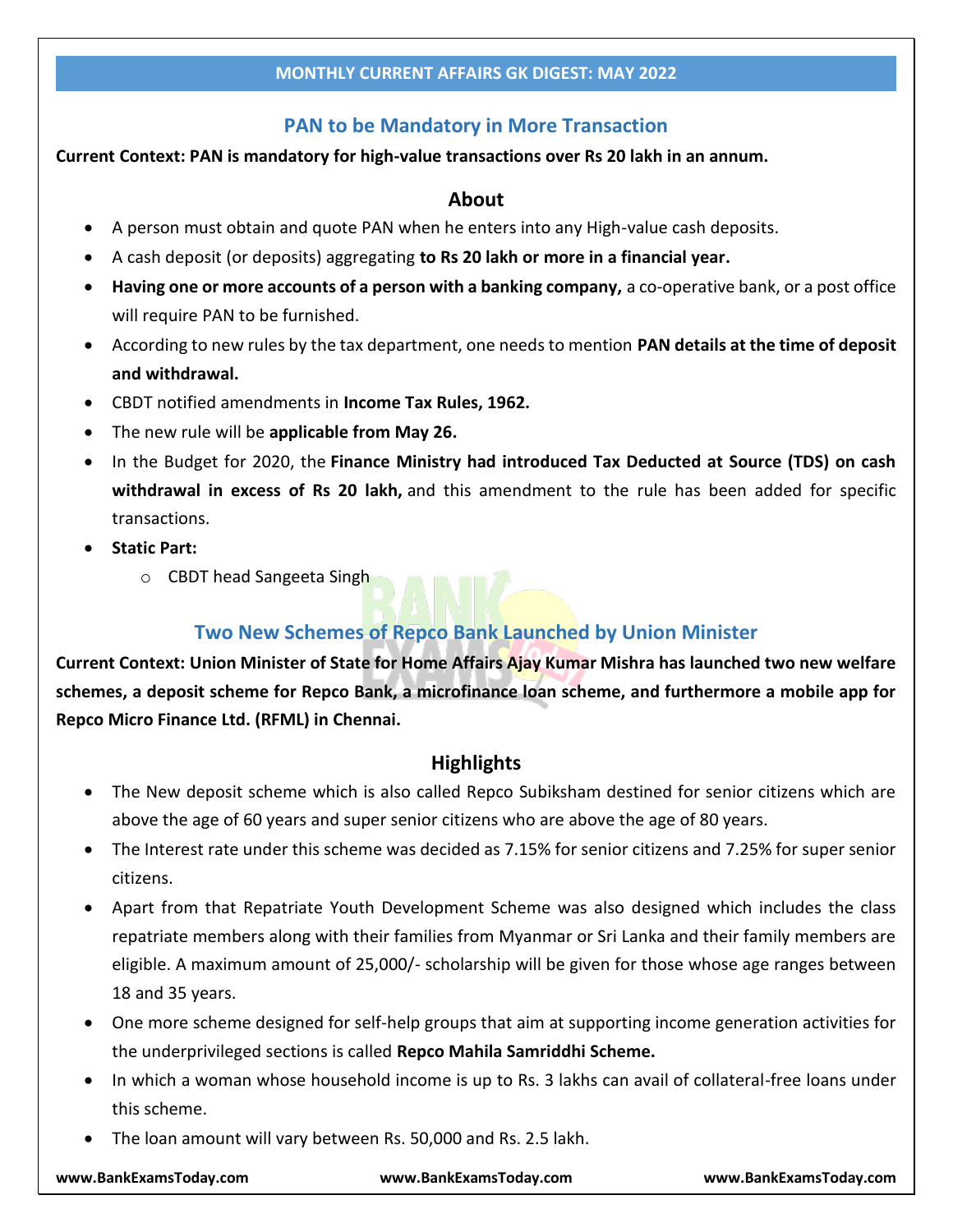### **About Repco Bank**

- o Established on 19th November 1969
- $\circ$  Registered as a Cooperative Society functioning under the Administrative Control of the Union Ministry of Home Affairs.
- o Headquarters: Chennai
- o MD of Repco Bank –R.S Isabella

# **Retail Inflation Jumps to 7.79% in April, Which is Highest in 8 Years**

<span id="page-29-0"></span>**Current Context: India's retail inflation took a sudden turn and jumps to 7.79 percent in April, which was mainly caused due to high oil and food prices.**

### **Key Points**

- **This is the fourth consecutive month where CPI figures stood above RBI upper tolerance limit.**
- **The previous record stood at 8.33 percent in May 2014.**
- Inflation in the food basket rose to 8.38 percent in April if we compared to the previous month which recorded as 7.68% in March.
- The core inflation also drastically increases from 6.6% in March to 6.8% in April.
- If we consider the same factor in the oils and fats category, inflation stood at a high level of 17.28% in April as Ukraine is one of the major sunflower oil producers in the world, mostly India imports a major portion the commodity from Ukraine.
- Secondly, it also impacted on prices of fertilizers as Ukraine is also a key supplier of fertilizer to India.
- Now many experts believed that RBI will hike the policy rate by 25 bps in order to control this situation, as the next monetary policy committee meeting is scheduled on June 6-8.
- **Static Part**
	- o **About Inflation:**
		- The CPI tracks the change in retail prices of products and services which households purchase for their daily consumption.
		- To measure inflation, we estimate what quantity CPI has increased in terms of percentage change over the identical period of the previous year.
		- If prices have fallen, it's called deflation (negative inflation). The financial organization (RBI) pays very close attention to the current figure in its role of maintaining price stability within the economy.
		- **The CPI closely monitors retail prices at a specific level for a specific commodity; the price** movement of products and services at rural, urban, and all-India levels.
		- The change within the price level over a period of your time is observed as CPI-based inflation or retail inflation.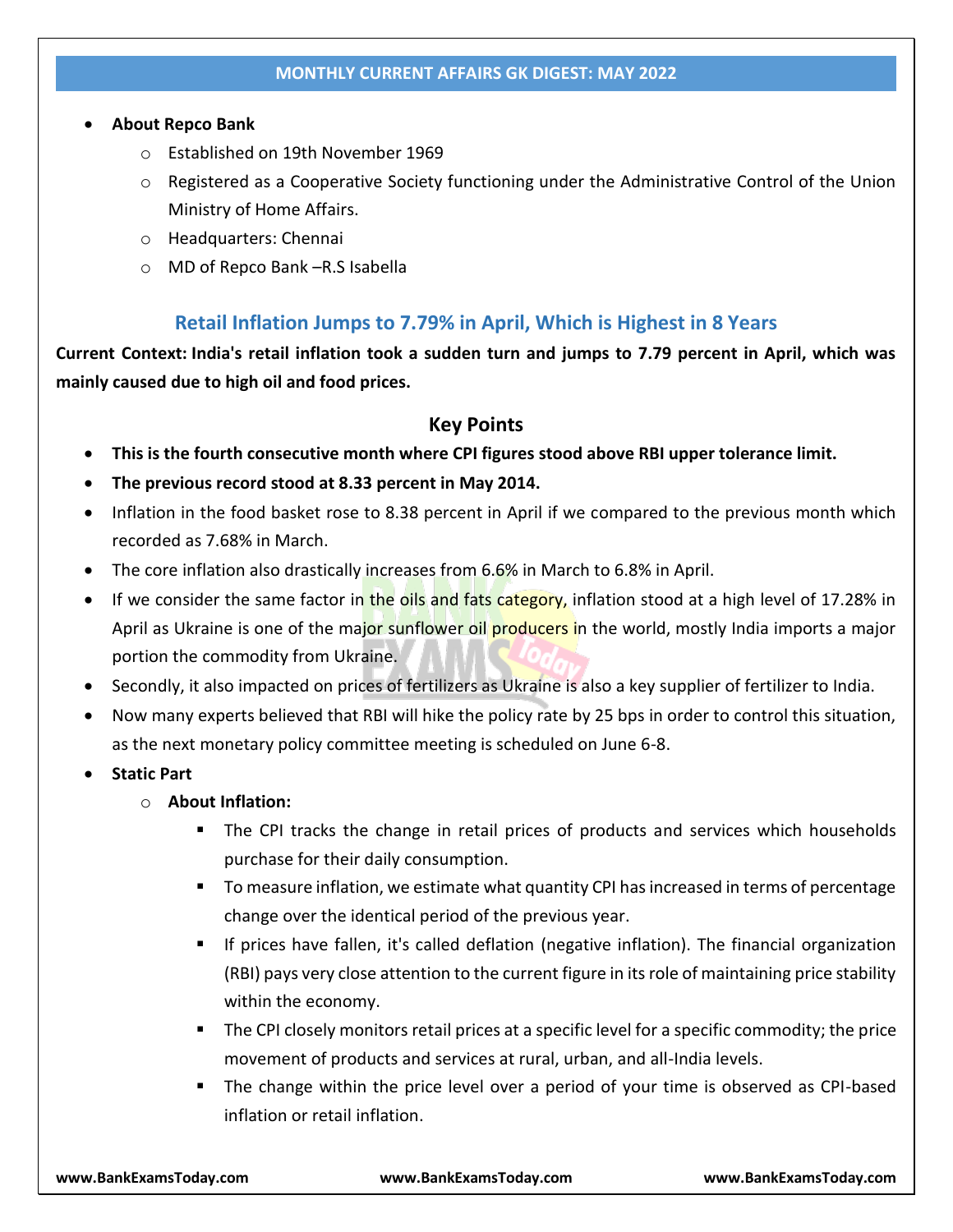Generally, CPI is employed as a macroeconomic indicator of inflation, as a tool by the financial institution and government for inflation targeting and for inspecting price stability, and as a deflator within the national accounts.

### **Reserve Bank Of India:**

- o The Reserve Bank of India was established on April 1, 1935, under the Reserve Bank of India Act, 1934.
- o **Present Governor:** Shri Shaktikanta Das

# **Tomato Flu Outbreak in Southern Parts of India**

<span id="page-30-0"></span>**Current Context: Tomato flu is a viral disease that causes red rashes, skin irritation, and dehydration. This unknown viral fever created panic not only in Kerala's Kollam district but also in other states like Karnataka, Tamil Nadu, etc.**

### **Key Facts**

- **In Kerala, it was detected in 80 children, all less than five years of age. So the government decided to form a 24-member team to oversee the screening of all the Anganwadi centers and release a proper notification to contain the disease.**
- The children who got affected by this disease have seen different kinds of symptoms like abdominal cramps, nausea, vomiting or diarrhea, and discoloration of the hands, knees, and buttocks.
- Since Tomato flu is contagious, there is a need to avoid close contact with the infected person.
- Due to the rapid increase in the cases, the Tamil Nadu government had already issued an alert and a medical team is carrying out tests of those entering Coimbatore for fever, rashes, and other illnesses and strict measures were following on the Tamil Nadu-Kerala border.
- As of now, doctors are advising to maintain cleanliness hygiene and proper hydration.
- If any one of the symptoms appears in children parents should immediately consult a doctor.
- Parents will make sure that infected children should avoid scratching rashes or blisters as it will only make it worse.

### **GAIL to Set up India's Largest PEM Based Green Hydrogen Project**

<span id="page-30-1"></span>**Current Context: GAIL to line Up India's Largest PEM Based Green Hydrogen Project.**

### **Details**

- **The project would be installed at GAIL's Vijaipur Complex, in Guna District of Madhya Pradesh, and this may be supported by renewable power.**
- **This has been designed to produce around 4.3 Metric Tons of Hydrogen per day with a purity of about 99.999% volume.**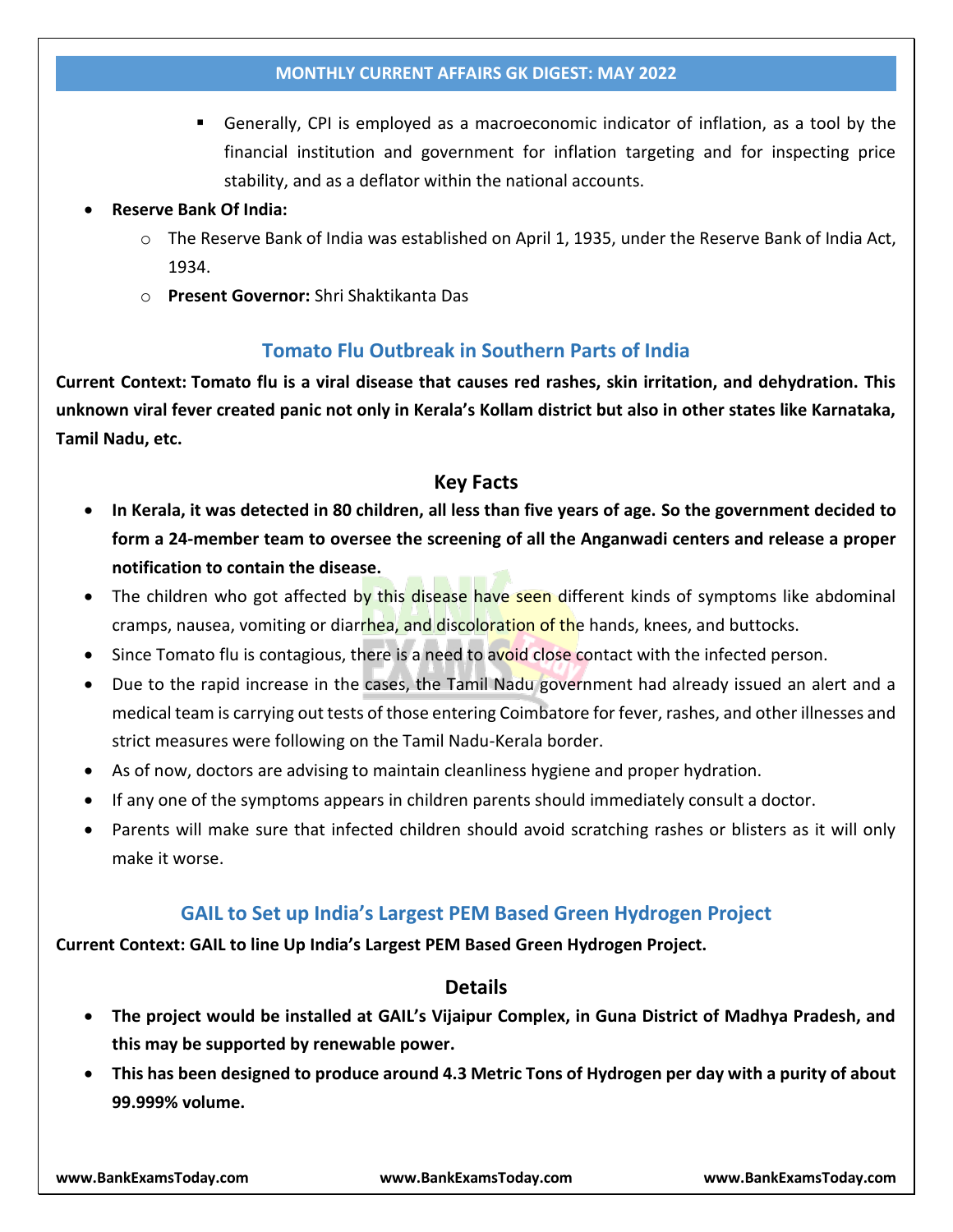- **The project is scheduled to be commissioned by November 2023. In line with the vision of Atmanirbhar Bharat.**
- GAIL had also commenced India's first project of blending hydrogen into the gas system in January.
- As of now, GAIL has been successful in blending upto 2% (v/v) hydrogen in gas within the CGD network.
- **Static Part:**
	- o **What is green hydrogen?**
		- Green hydrogen is nothing but regular hydrogen that is obtained by separating hydrogen and oxygen molecules of water by using only renewable energy.
		- Green hydrogen is created by a process called electrolysis. Within which an appropriate amount of electrical current passes through water, it separates hydrogen and oxygen.
		- But one condition that regardless of the energy utilized in electrolysis must be renewable of unpolluted energy, which can not release any carbonic acid gas into the atmosphere.

### **Use of green hydrogen:**

- $\circ$  Hydrogen is an energy carrier and may deliver or store an incredible amount of energy.
- $\circ$  It is employed in fuel cells to get electricity, or power and warmth which in turn reduces the impact on the environment.
- $\circ$  Hydrogen and fuel cells have the potential to cut back greenhouse emission emissions in many applications.

### **National Hydrogen Mission:**

- o The Union allows 2021-22 has announced a National Hydrogen Energy Mission (NHM) that may draw up a road map for using hydrogen as an energy source.
- $\circ$  Hydrogen as a fuel is already used widely across the globe with a worldwide value of \$900 million.
- $\circ$  China is the current global leader in green hydrogen with an output of 20 million tonnes.
- $\circ$  In the long run, solar power and biomass are used more to generate hydrogen.

# **Rajiv Kumar Appointed as Next Chief Election Commissioner**

### <span id="page-31-0"></span>**Current Context: The President appointed Shri Rajiv Kumar, as the 25th Chief Election Commissioner of India.**

### **About**

- **Shri Rajiv Kumar will assume the charge from the 15th of May 2022.**
- **He is a 1984 batch IAS officer from Bihar/Jharkhand cadre.**
- Kumar will oversee several upcoming crucial elections in his tenure as CEC, like the Presidential and Vice Presidential polls in July followed by assembly elections than the 2024 Lok Sabha elections.
- Prior to assuming charge within the committee, Kumar had been the chairman of the general public Enterprises Selection Board. He joined because the PESB chairman in April 2020.
- **Static Part**
	- o **Article 324:**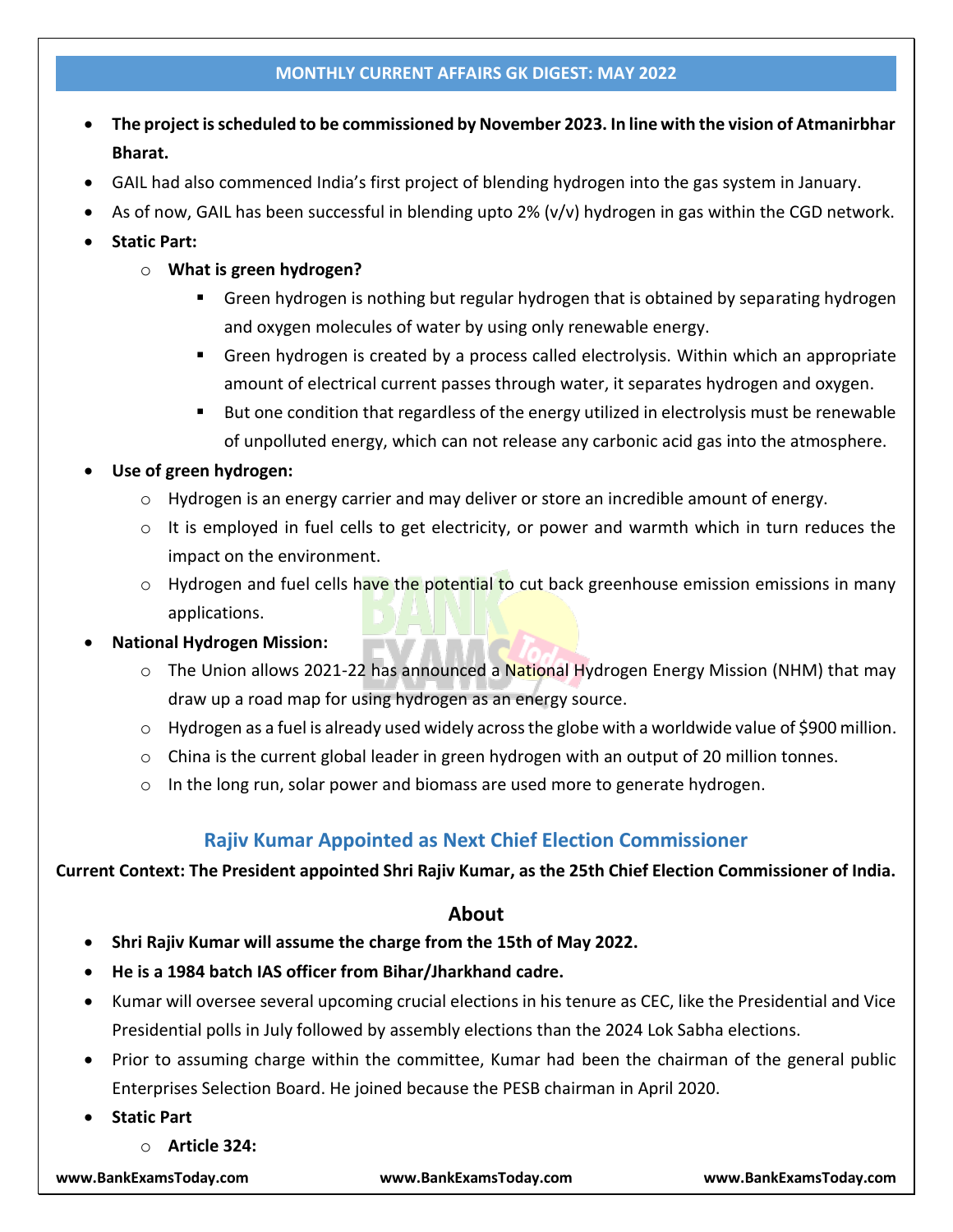- Under article 324, the constitution provides the Election Commission of India with the ability to direction, superintendence, and control elections to parliament, state legislatures, the office of president of India, and also the office of vice-president of India.
- **Election Commission: Constitutional Body.**
- **Established: 25th January 1950.**
- Present CEC: Sushil Chandra as of May 13th, Later Rajiv Kumar will assume charge

# **India's FY23 Growth Forecasts Cuts to 7.6%**

<span id="page-32-0"></span>**Current Context: As per the Morgan Stanley Report the growth forecast of India for FY23 has been revised to 7.6% from 7.9% which is estimated earlier.**

### **Highlights**

- The factors that effects the growth forecast of India were a slowdown in global growth, higher commodity prices, and risk aversion.
- According to a Morgan Stanley report, in Asia India is the only country that is exposed to the upside risk of inflation.
- Apart from that, it has also projected the global growth at 2.9 % for the year 2022 which is below the half 6.2% of the previous year i.e 2021.
- In fact, they also lowered the growth forecast from  $7\%$  (which was estimated earlier) to 6.7% for FY24.
- CPI is also expected to maintain 6.5% for FY23.
- Current Account Deficit has also widened to 10 year high i.e 3.3% of GDP (Gross Domestic Product) for FY23.
- Apart from that World Bank also reduced the growth forecast from 8.7% to 8% for FY23 in January citing reasons as uncertainties due to Russia-Ukraine War.
- <span id="page-32-1"></span>The projections made by RBI (Reserve Bank of India) have also been reduced from 7.8% to 7.2%.

# **'Trade nxt' is a Cross Border Online Platform Launched by Union Bank of India**

**Current Context: To facilitate the Indian importers and exporters, UBI has launched an online platform by the name 'Trade nxt'.**

### **Key Facts**

- It provides a hassle-free experience and various services for all enterprises **who were unable to conduct all export-import transactions, they can get a letter of credit, bank guarantees, export/import bills, outward and inward remittances, and many other things in a single platform.**
- It ensures better governance and also saves time for companies to visit the bank branches to initiate trade transactions.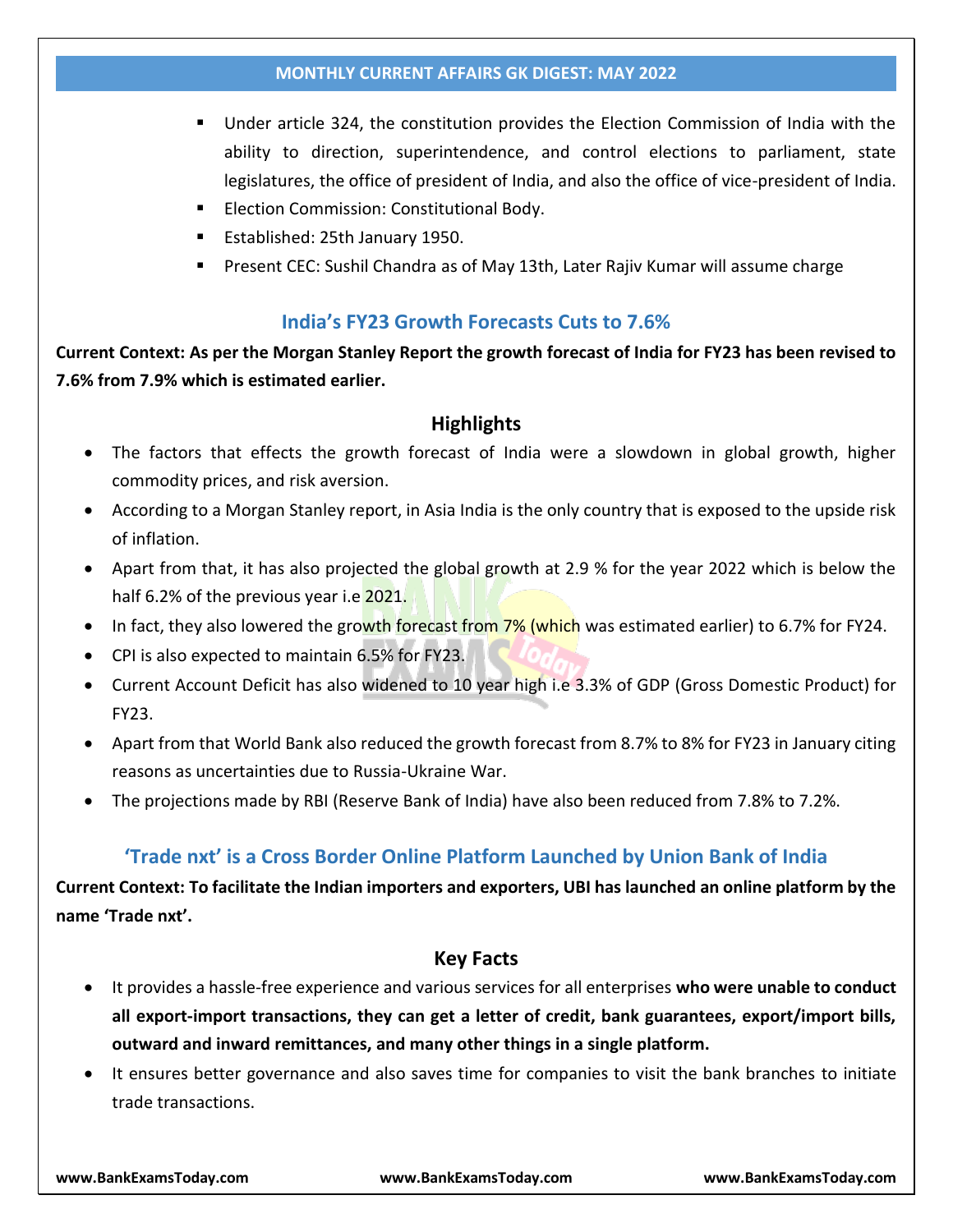- This platform also enables a user-friendly experience for regulating online auto reporting through Import Data Processing & Monitoring Systems, Export Data Processing & Monitoring System, and many other reporting systems which are linked to different transactions.
- Apart from that, it includes many key features like **digital transactions around the clock, payment reminders, payment due dates, etc.**
- This kind of platform will bring a revolutionary change to export and import sectors with enhanced security and controls.
- **Static part:**
	- o Union Bank of India MD & CEO: Rajkiran Rai G
	- o Merged Banks: Andhra Bank, and Corporation Bank;
	- o Headquarters: Mumbai, Maharashtra.

# **India Contributes \$8,00,000 to United Nations**

### <span id="page-33-0"></span>**Current Context: To expand the use of Hindi in the United Nations India contributes USD 8,00,000.**

### **Key Points**

- GOI (Government of India) in collaboration with the UN Dept of public information has launched the 'Hindi@UN Project' in 2018, to expand the use of Hindi in the United Nations.
- With the help of this project, India not only wanted to enhance the public outreach of the United Nations in the Hindi language but also wanted to spread the *information* among millions of Hindi-speaking people in the world about global issues.
- The Cheque has been handed over by Ravindra who is India's permanent representative to Mota Hosali who is the deputy director and officer in charge of the News and Media Division.
- Since 2018 India has provided the extra-budgetary contribution to inline and compile news and multimedia content in the Hindi language.
- UN Radio, a separate bulletin has been created on the UN Hindi news website, where the news gets updated every week.
- With these initiatives, the government wanted to make Hindi an official language of the UN in near future and ready to bear all expenses.
- **Static part:**
	- o United Nations organization founded in 1945
	- o Member states:193
	- o Headquarters: New York
	- o Organs of United Nations: General Assembly, Security Council, Economic and Social Council, the Trusteeship Council, and the Secretariat
	- o Official Languages: Arabic, Chinese, English, French, Russian, and Spanish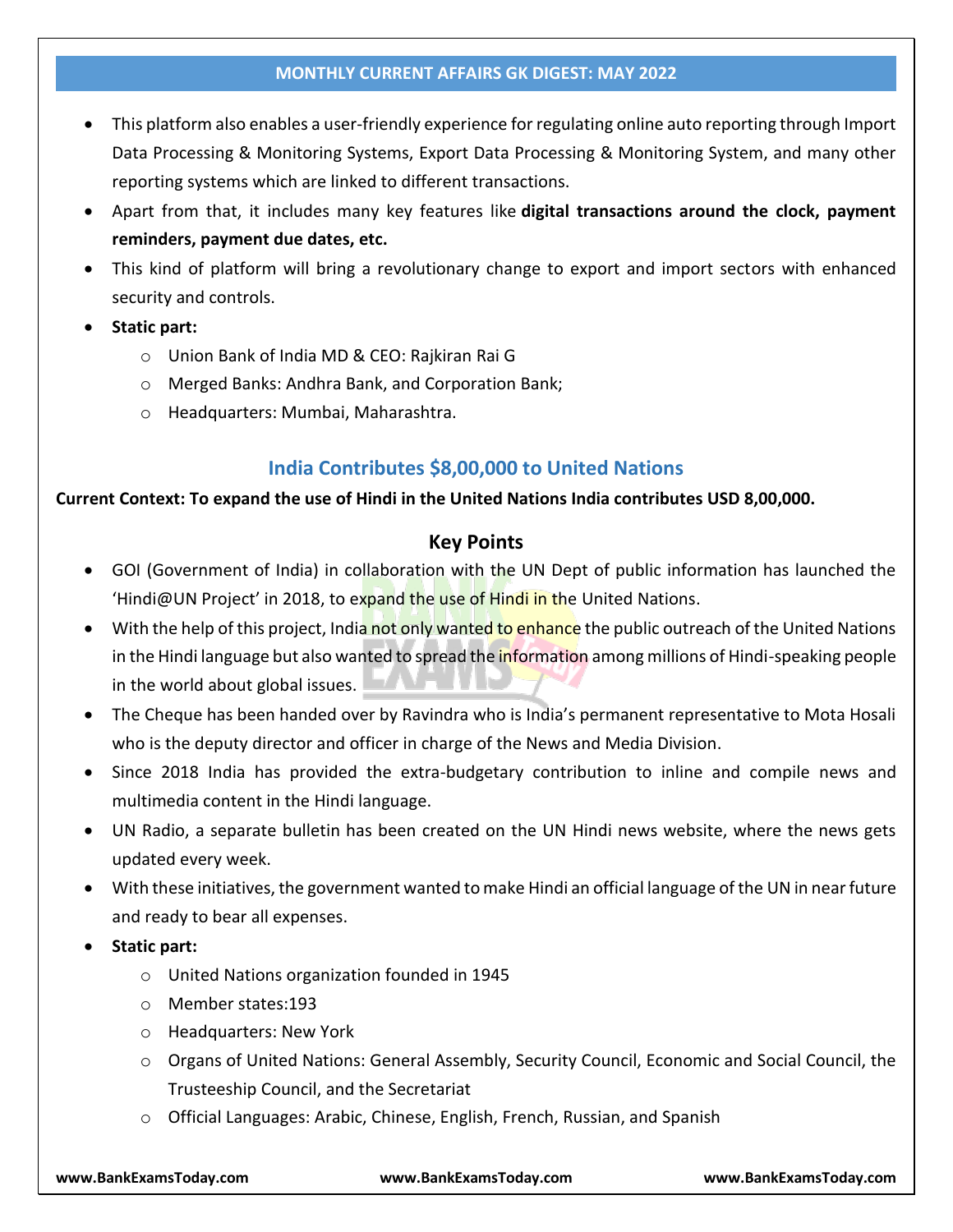# **SCO Anti-Terror Meet Going to be Held in New Delhi**

<span id="page-34-0"></span>**Current Context: After such tensions between India & China for LAC and Russia-Ukraine Invasion, India is going to host Shanghai Cooperation Organisation's Regional Anti-Terror (SCO-RATS) from May 16-May 19 in New Delhi.**

### **About**

- SCO-RATS is a regional anti-terror assembly designed to combat terrorism, separatism, and extremism in Asia and Central Asian Countries. Especially to combat against Afghan-Pak Terror network.
- Presently the chair of the executive council of RATS comes under India.
- It has also proposed to conduct an anti-terror exercise among member countries in Manesar, Harayana this year in October but still, dates were not yet announced.
- At this conference, three members from Pakistan are also going to attend for the first time.
- Till now India & Pak doesn't have any bilateral agreements and has not attended any other regional meets.
- A team from the Chinese embassy would also attend this meeting.
- A Joint Border Operation is also going to be conducted this year between member countries called 'Friendship Border-2022 in Kazakhstan'.
- As of 2022 Uzbekistan will hold the SCO summit in September.
- India will host the SCO summit in 2023.
- **Static Part:**
	- o Shanghai Cooperation Organisation: Created in 2001
	- o Total Member Countries were Kazakhstan, China, Kyrgyzstan, Russia, Tajikistan, Uzbekistan, India, Pakistan
	- o Recently Iran become the 9th member of SCO
	- o Secretary-General: Zhang Ming
	- o Headquarters: Beijing China

# **Ministry of Agriculture & Farmers signs MoU with UNDP**

<span id="page-34-1"></span>**Current Context: A Memorandum of Understanding signed between the United Nations Development Programme & Ministry of Agriculture in which UNDP will help in streamlining the technical support for Pradhan Mantri Fasal Bima Yojana & Kisan Credit Card Subvention Scheme.**

### **Details**

- As per the MoU, UNDP will provide its expertise in systems and global support for the implementation of credit & crop insurance.
- Apart from that, UNDP will also facilitate capacity development, education & proper communication support so that it will benefit the interest of small and marginal farmers women croppers, etc.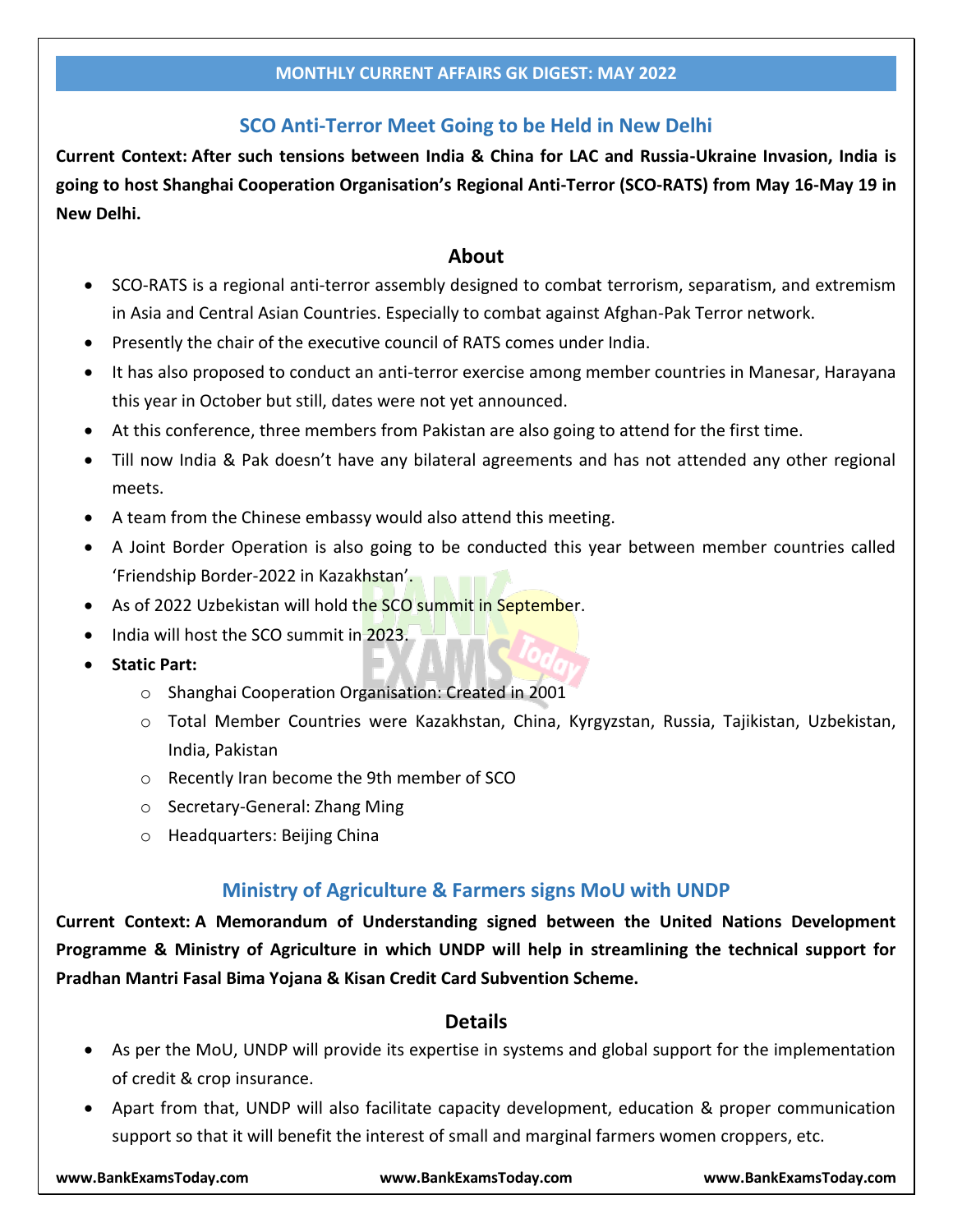- Previously UNDP has provided technical assistance for 4 years which produced good results.
- As PMFBY and KCC have shown tremendous results in the entire farming community over the past few years, MoAFW wanted to reach out to all those farmers who could not take the benefits of the scheme earlier.
- Both of the schemes were implemented pan-India uniformly and have provisions to cover all crops. Which makes it more appealing for all stakeholders as well as for the farming community.
- According to recent data 21,000/- crore premium under PMFBY have been dispersed to farmers and more than 1.15 lakh crore received as compensation.
- **Static Part:**
	- o PMFBY: Crop Insurance Scheme launched on 13th Jan 2016
	- o Kisan Credit Card Subvention Scheme: Provides short term loans to farmers under subsidized rates,
	- o Came into force with effect from 2006-07
	- o Implemented by NABARD & RBI

# **Union Government Overachieved the Target of Assets Monetization for FY22**

<span id="page-35-0"></span>**Current Context: During the review of the asset monetization plan it has been revealed that the government has monetized the assets worth 96,000 crores for FY22 compared to the target of 88,000 crores.**

# **Highlights**

- This has been achieved by state and central governments under the asset monetization program and in upcoming years they have an investment potential of 9 lakh crores.
- It has also expected that the current year target will get surpassed with 1.6 lakh crore as it was going through various stages of processing.
- The investors who participated in the asset monetization program were the capital group, Utilico emerging market trust, fidelity investments, HDFC mutual funds, SBI mutual funds, etc.
- The major sectors which have successfully monetized the assets are the road and highway sector worth 23,000 crores, the power sector achieved 9,500 crores, coal mining fetched 40,000 crores and mining of minerals generated 18,700 crores.
- The target set by the government for FY22-25 is 6 lakh crore.
- The next target for FY23 was pegged at 1.67 lakh crore.
- To achieve this target government has already started working on many sectors with many departments and ministries.

# **National Cyber Forensic Lab Opened in Hyderabad**

<span id="page-35-1"></span>**Current Context: Union minister Amit Shah has opened National Cyber Forensic Lab at the central Forensic science lab in Hyderabad.**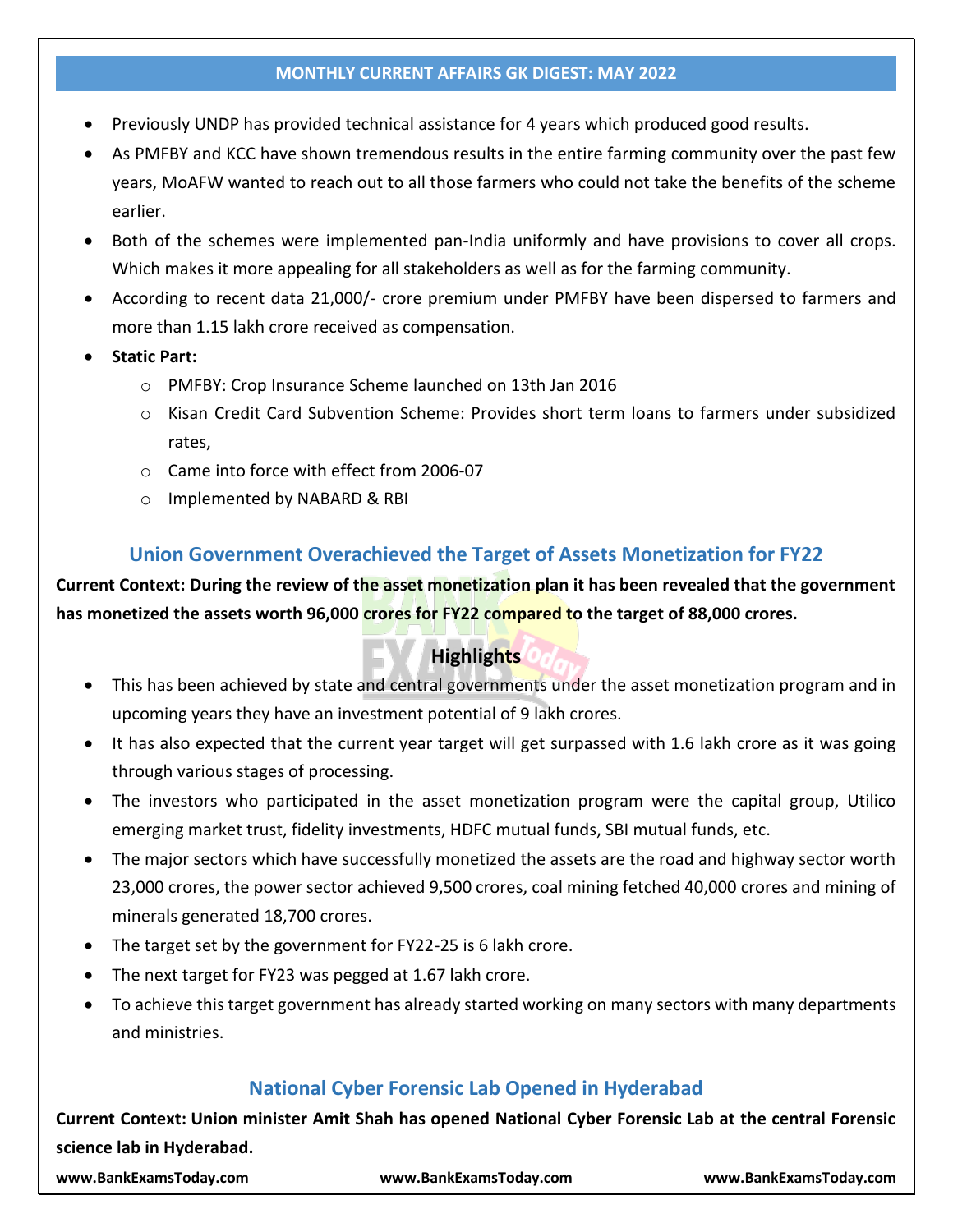### **Key Facts**

- In today's world cybercrime is one of the biggest challenges in society.
- Ministry of Home Affairs already permitted the establishment of NCFL in December last year.
- This lab has been created under the Cyber and Information Security Division which includes Hitech technologies and infrastructure to tackle the issues in digital forensics.
- The estimated cost to establish NCFL is 35.51 crore.
- NCFL consists of four units i.e Mobile phone embedded unit, a Digital storage Media Unit, an advanced digital forensics Unit, and a Crime Scene Unit.
- As of now, there are 7 NCFLs in the country working towards cybercrimes and helping investigating officers.
- Apart from that Amit Shah has also participated in Praja Sangrama Yatra-2 a month-long Yatra organized in the Tukkuguda area.
- **Static Part:**
	- o CERT-In: Nodal agency for cyber security incidents
	- o Establishment year: 2004
	- o Works under: Ministry of Electronics and Information Technology

### **Union Telecom Minister Ashwini Launched Gati Shakti Sanchar Portal**

**Current Context: With the help of this portal telecom department will speed up the process of laying fibers and tower Installation for the 5G rollout.**

#### **Key Points**

- Through this portal industries can apply for Right of Way (ROW) approvals in building telecom infrastructure for 5G services.
- This portal was developed by MP state electronics Development Corporation.
- It helps in speedy approvals of projects with minimal cost and enhances the ease of doing business.
- To resolve disputes and for compliance legal provisions for the right of way is also be included in this portal by the end of this year.
- Gati Shakti portal will enable to get all information regarding approvals, rejection, appeals, etc in a single platform.
- Dept of Telecom is also working on how to reduce the approval cycle from 22 days to 7 days.

### **Skill India International Centre to be developed in Varanasi**

**Current Context: A MOU was signed between NSDC international & Hindustan Ports Ltd to introduce a skill center in Varanasi to train Indian youth for overseas employment.**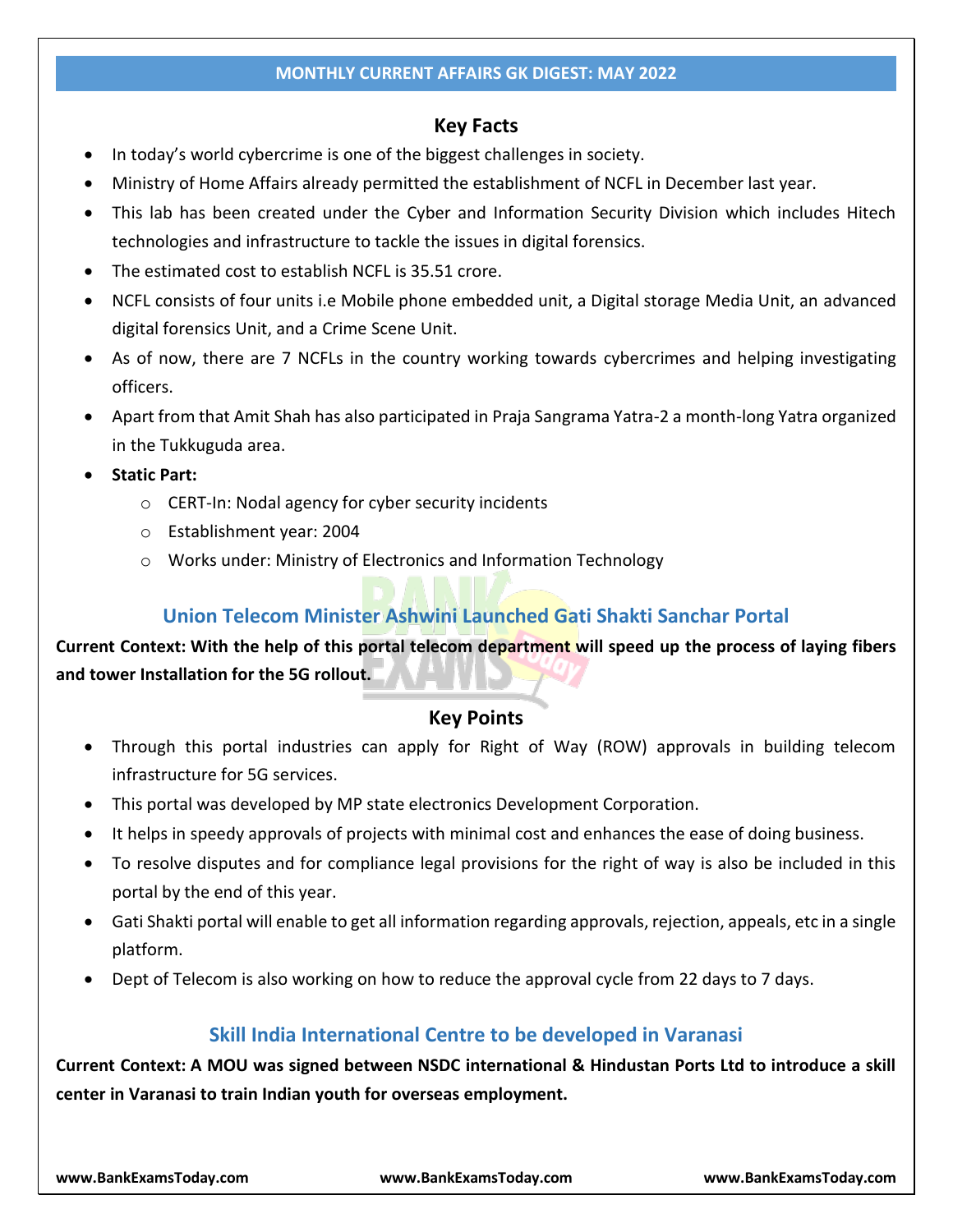#### **About**

- The main objective of the skill center is to provide high-quality training to Indian youth and also meet the global demand of countries like UAE, Canada, etc.
- This platform also provides a wide network of partnering organizations & overseas recruiters.
- They offer many services in this skill training program like mobilization, counseling, skill training, predeparture, orientation, foreign language training, placement, immigration, etc.
- It will also enhance the relationship between UAE and India in workforce productivity.
- Both of them agreed to develop and strengthen the institutional framework for engaging all relevant stakeholders to scale up skills-based cooperation.
- A team from the Chinese embassy would also attend this meeting.
- Recognition of certificates will also be issued through these Indian skill centers.
- This association will play a major role in creating employment and also helps in nurturing the skills of Indian youth.

### **MSDE signs MoU ISB to Provide Capacity Building Program**

**Current Context: A MOU was signed between MSDE and ISB in order to upskill the MSDE officer's capacity building.**

### **Highlights**

- A total of 120 officers will be trained under this agreement from Mohali ISB, each batch will be divided into 30 officers.
- In this program officers from different departments like ITI, Principal sector skill councils, CEO's State Skill mission Directors, Jan Shikshan Sansthan will participate in it.
- The main objective of signing an MOU is to develop leadership skills among these officers and also strategic mindsets, which in turn helps in gaining insights into data analytics and digital transformation.
- Through this program, they wanted to create an environment of innovation with their respective organizations.
- It also helps to create a practical understanding of major components of business strategy and create a new generation of an upskilled workforce that drives the innovative future of India.
- A standing capacity building is also created on 17th Jan 2022 which helps coordinate with the capacity building commission and implementation of various capacity building interventions for all the employees under NSDE.
- **Static Part:**
	- o MSDE-Set up on 9th Nov 2014
	- o Present Minister: Dharmendra Pradhan
	- o Aim: To coordinate all skill development efforts across the country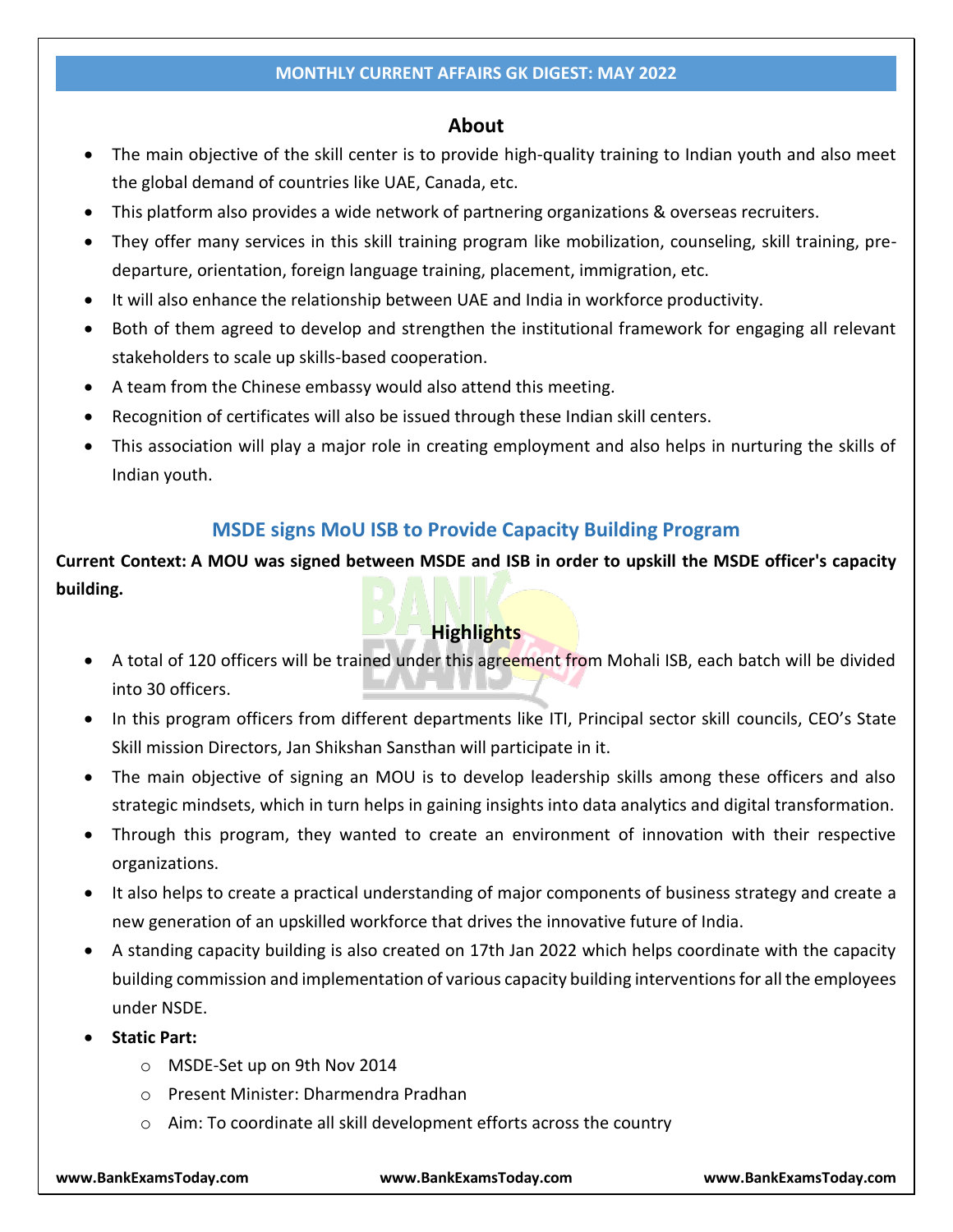### **ISRO Successfully Conducted a Test in S200 Rocket Boosters**

**Current Context: A static test on a human-rated HS 200 rocket booster has been completed by ISRO (Indian Space Research organization) at Satish Dhawan Space Centre Srihari Kota.**

### **Key Points**

- According to ISRO, the HS200 rocket booster is the human-rated version of the well-proven s200 booster of GSLV MK-3 which is also called LMV3.
- These HS200 boosters were developed at Vikram Sarabhai Space Centre, and propelling casting was done at SDSC Sriharikota.
- This booster was loaded with 203 Tons of Solid Propellant and tested for 135 seconds.
- The dimension of the booster is 20 m long and 3.3 wide which makes it the world's second-largest operational booster.
- The vehicle which is selected for the Gaganyaan mission was the LVM3 which is undergoing many changes so that it can adhere to the requirements of human beings.
- India's first manned spaceflight mission Gaganyaan is expected to launch the next year 2023, which makes India the fourth country to have their space flight mission apart from the USA, Russia, and China.
- **Static Part:**
	- o Indian Space Research Organisation: Established On 15th August 1969
	- o Chairman: Somnath
	- o Headquarters: Bengaluru

### **Penalty Imposed on KEB Hana Bank by RBI**

**Current Context: 59 lakh penalty has been imposed by RBI on KEB Hana Bank for not following certain norms related to interest rates on deposits.**

### **Key Facts**

- KEB Hana Bank is a Korean bank that RBI has inspected regarding its financial position as of March 31st, 2020.
- During an inspection, RBI came to know that it doesn't comply with the directions issued by RBI under 'Reserve bank of India' (interest rate on deposits) directions 2016'.
- Interest rates offered by the bank to their lenders were not consistent and there is no transparency in interest rates levied by the bank.
- They have also not updated any information related to it in the core banking system for supervisory review.
- However, this penalty will not affect any transaction or agreement signed between the bank with its customers.
- **Static Part:**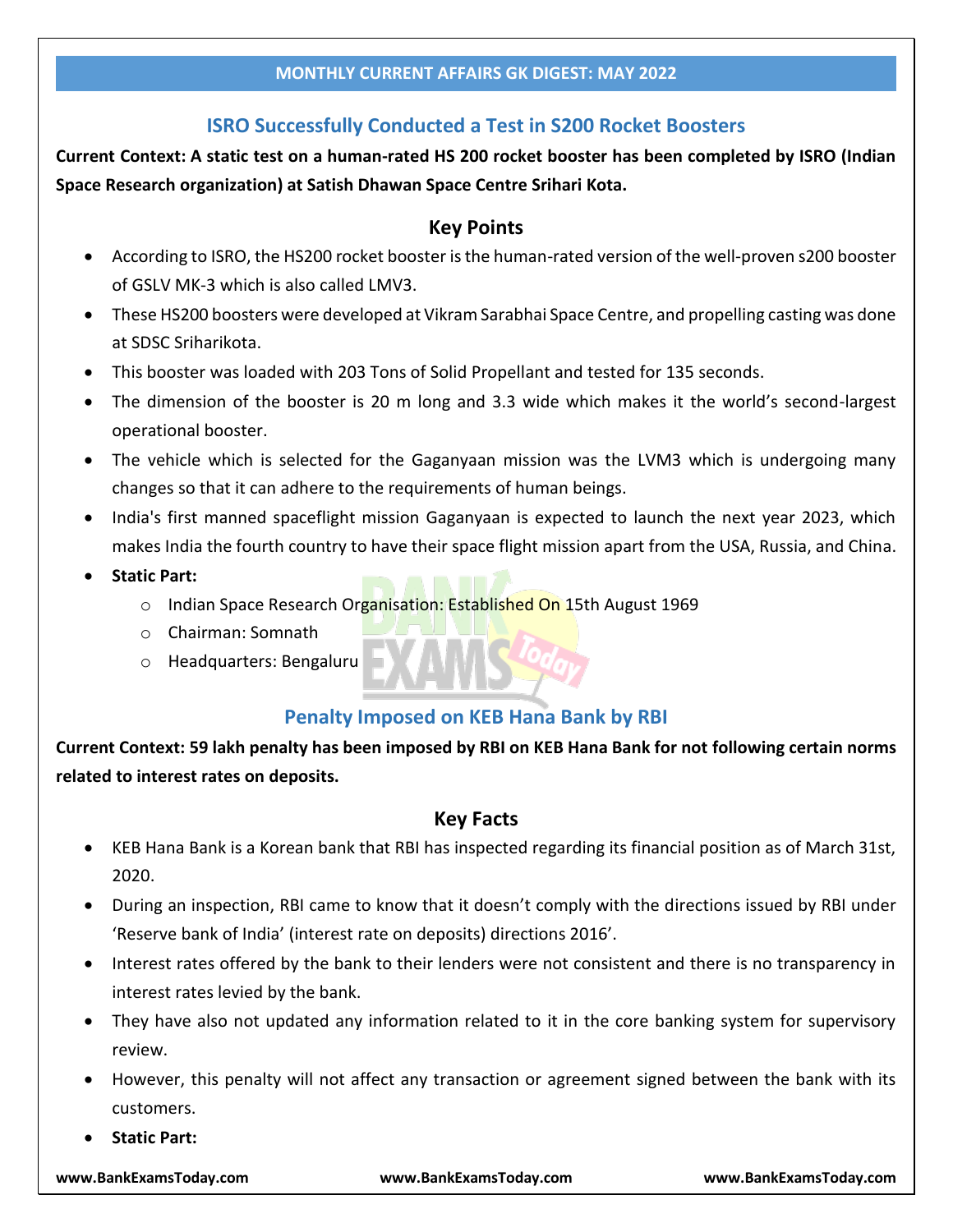- o Established:1967 as Korean Exchange Bank
- o Merged with Hana Bank: On 1Spetember 2015
- o Headquarters: Seoul Korea

#### **YUVA Tourism Clubs**

**Current Context: Tourism Ministry has started a new initiative called YUVA tourism clubs to create awareness of tourism possibilities in India through young ambassadors of Indian tourism.**

#### **Details**

- This Initiatives will be implemented through CBSE-affiliated schools on their campuses.
- The main aim of these initiatives is to nurture and create an interest in cultural heritage and a passion for tourism from class VI-Class X of the school.
- The tourism ministry has also issued a handbook which provides information to the clubs on what are they supposed to do.
- At ground level management must select a teacher to assign a basic task of creating interest among students, a minimum of 25 members must always be there in tourism clubs.
- Schools may also facilitate a small tour in nearby locations during their off-peak periods to introduce their students to the local culture and to boost the local economy.
- This initiative has also provided a provision to create a tourism hotspot near and around the schools through volunteering and idea generation to boost tourism potential.

### **Scientists Discover Rare Snake Fossil in Ladakh**

**Current Context: A Group of Scientists has discovered a rare species of snake in the Mountains of Ladakh by the name Madtsoiidae.**

### **Highlights**

- The newly discovered Madtsoiidae is an extinct group of medium-sized to gigantic snakes, initially, they appeared in the Cretaceous later they spread their population across Gondwana landmasses.
- Later they disappeared from all Gondwana continents except for Australia, since the last known Taxon by name of Wonambi was found in the Pleistocene period.
- According to records, the Pleistocene is the geological era that lasted from about 2,580,000 to 11,700 years ago.
- As per fossil records, the existence of Madtsoiidae from the Oligocene of Ladakh shows their continuity at least to the end of the Paleogene period which last up to 43 million years ago, and they were present in the sub-continent for a much longer time than compared other areas.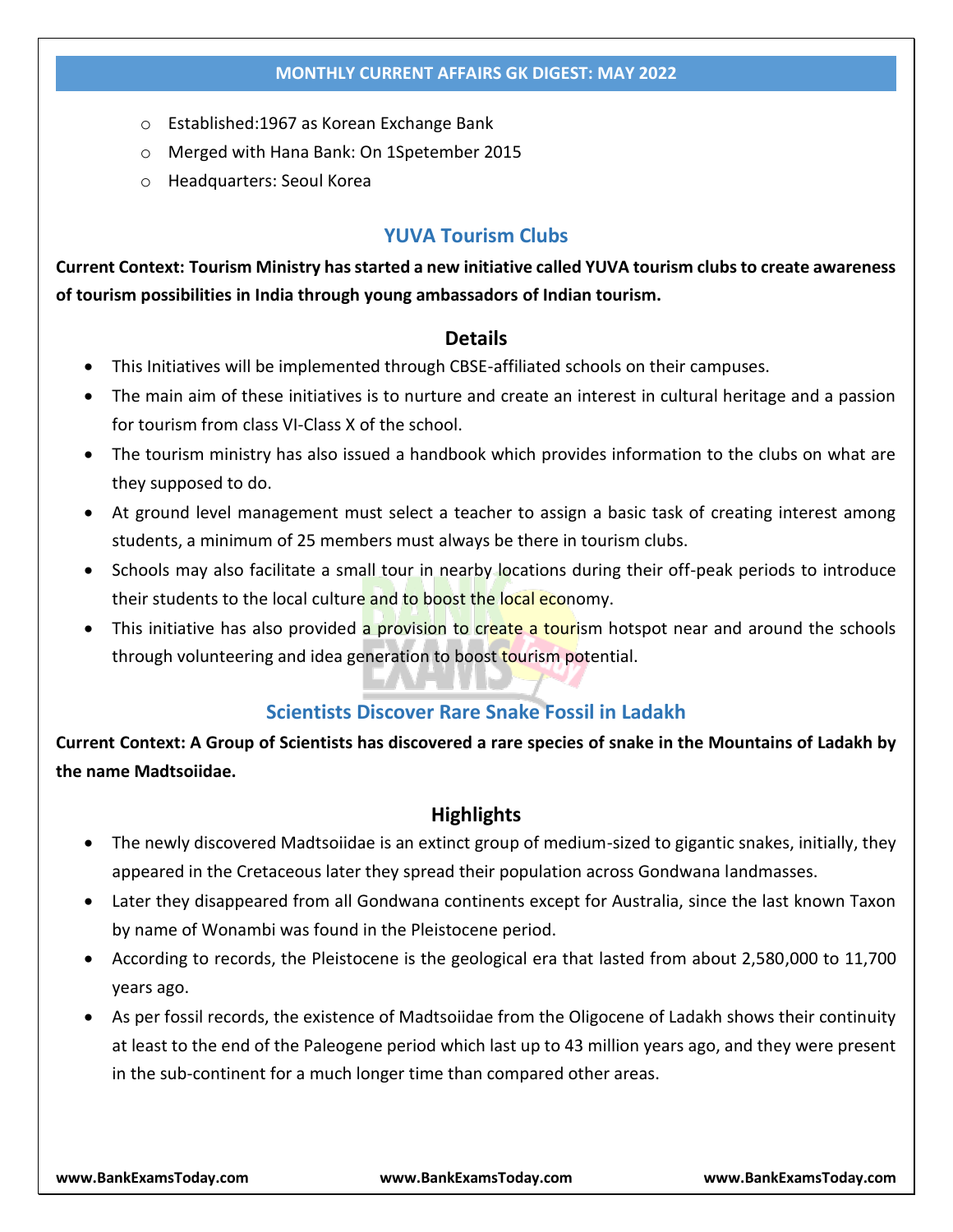- Many scientists believed that the global climatic shifts and the prominent biotic reorganization across the Eocene-Oligocene boundary did not cause the extinction of snakes in the sub-continent, especially in India.
- These discoveries of rare species of snake will open a way for scientists to study the environment and its impact on different kinds of species that existed at the time.

### **India's First Dental Insurance Plan Launched by PNB Met Life Insurance**

**Current Context: Recently PNB Met Life Insurance has launched its first dental plan through which customers can secure their dental health at any time.**

#### **Key Facts**

- This Dental package offers the customer the complete package of benefits and also financial assistance with costs related to dental health.
- According to the Indian National Oral Health Survey, 90% of adults have oral health issues and most dental visits are for treatment of dental problems such as gum infection, decay, and tooth loss, loosening of teeth, and significant dental infection and vascular damage.
- To provide the best treatment for dental issues PNB Met life has developed a plan which gives you a hassle-free experience and facilitates many dental procedures for the customer who are very concerned about their dental health.
- They have also tied up with 340 dental clinics across key cities in India which provides a wide selection platform for the insurers.
- There will be fixed benefits ranging from Rs. 350-7,500 per procedure and a sum assured of up to Rs. 50,000.
- This Dental Insurance plan also offers you a cashless facility.
- The main attractive part of this plan is policyholders can avail of tax benefit exceptions under section 80D of the Indian Income Tax Act.

### **India's First International Cruise Conference 2022**

**Current Context: Ministry of Ports, Shipping and Waterways, the Government of India, and FICCI have jointly organized India's First International Cruise Conference 2022.**

#### **Key Points**

- In these conferences total of eight MOUs have been signed that were related to many key issues like policy hub, port infrastructure, the role of technology in post-pandemic, etc.
- Union Minister for Culture, Tourism G Kishan Reddy informed that they were also working on a 'Comprehensive Indian National Tourism Policy, where they will keep Cruise tourism will certainly be a priority sector.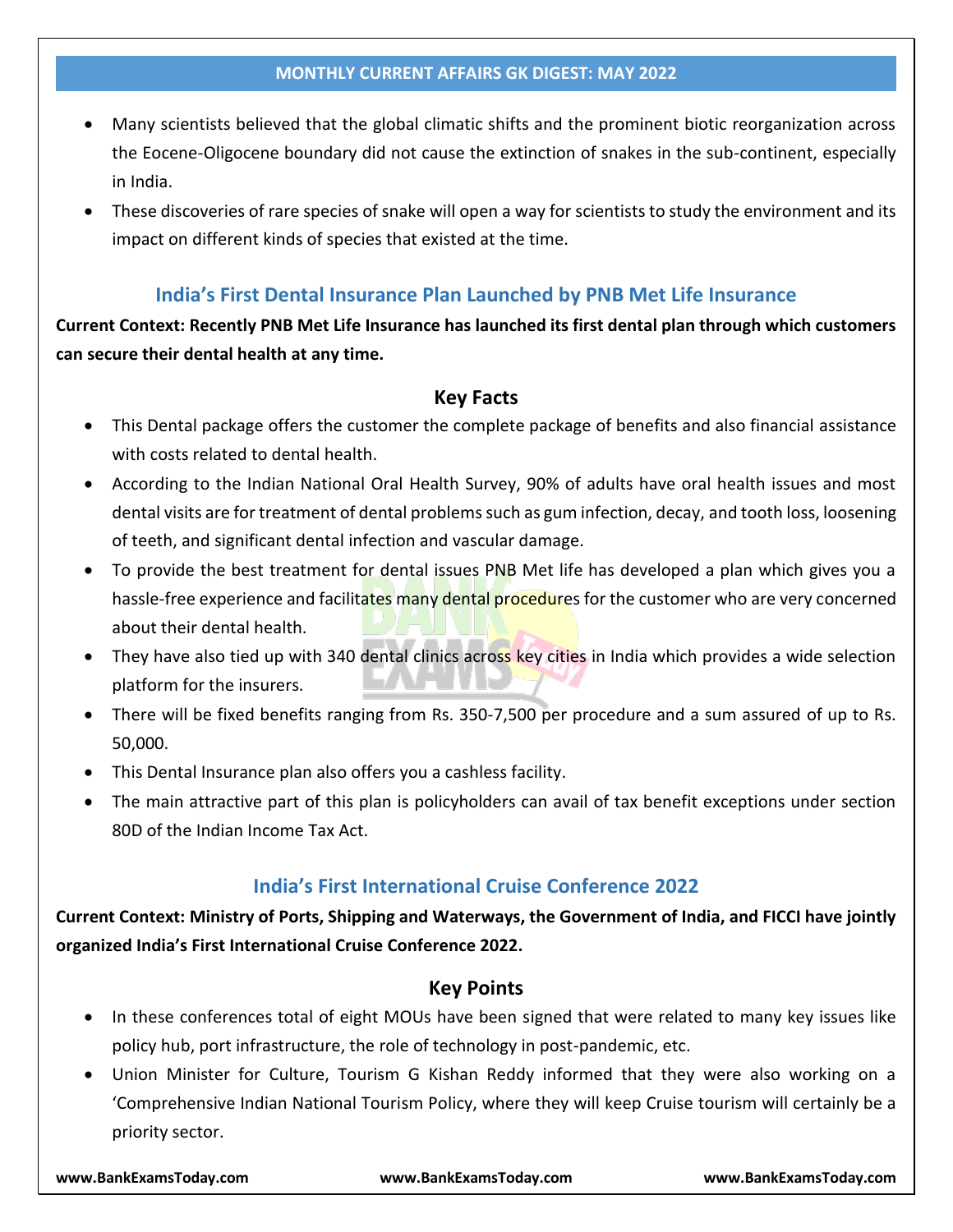- The main objective of the conference is to highlight regional connectivity and also promote the building of new destinations and attractions like a lighthouse.
- In India there has been a lot of potential in the cruise sector as per recent report cruise tourism has registered 35% year-on-year growth and it is expected to grow 10 folds in the next decade.
- To support cruise tourism, the government has developed four theme-based sectors like Gujarat Pilgrimage tours, west coast cultural and scenic tours, South Cost Ayurvedic-Wellness Tours, and East Coast-Heritage Tours.
- The iconic sea cruise terminal coming up at BPX-Indira Dock is expected to be commissioned in 2024.
- Similar Infrastructure up-gradation takes place in many port cities like Goa, Vizag, Mangalore Kochi, Chennai, and Kolkata.
- **Static Part:**
	- o FICCI: The Federation of Indian Chambers of Commerce and Industry
	- o Established: 1927
	- o Headquarters: New Delhi

### **Remittances to be increased by 4.2% in 2022**

**Current Context: According to estimates it is expected that remittance to be increased by 4.2% to reach \$630 billion in 2022.**

### **About**

- According to World Bank's latest Migration and Development report, this increase in remittance will follow an almost record recovery of 8.6\$ in 2021.
- While India, emerged as the largest remittance-receiving country in 2021 while Mexico occupied second place and pushed China to third place.
- It is observed that remittance inflows have increased drastically in Latin America and the Caribbean by 25.3 percent, Sub-Saharan Africa by 14.1%, Europe and Central Asia by 7.8%, the Middle East and North Africa by 7.6%, and finally, South Asia has increased by 6.9%.
- On the other side of the picture, it has also been observed that there is a decline in the pacific and East Asian regions by 3.3 percent.
- Apart from India, there are a few countries like Mexico, China, the Philippines, and Egypt are among the top 5 remittances in 2021.
- World Bank Launches International Working Group to Improve Data on Remittances. To maintain transparency and security while retrieving the data.
- Remittances to Ukraine, are expected to rise by over 20 percent in 2022. However, due to the invasion of Russia on Ukraine, many other central Asian countries that completely depend on Russia will dramatically fall. The main reason behind it is the combined rising food, and fertilizer, increase in oil prices, and risks to food security.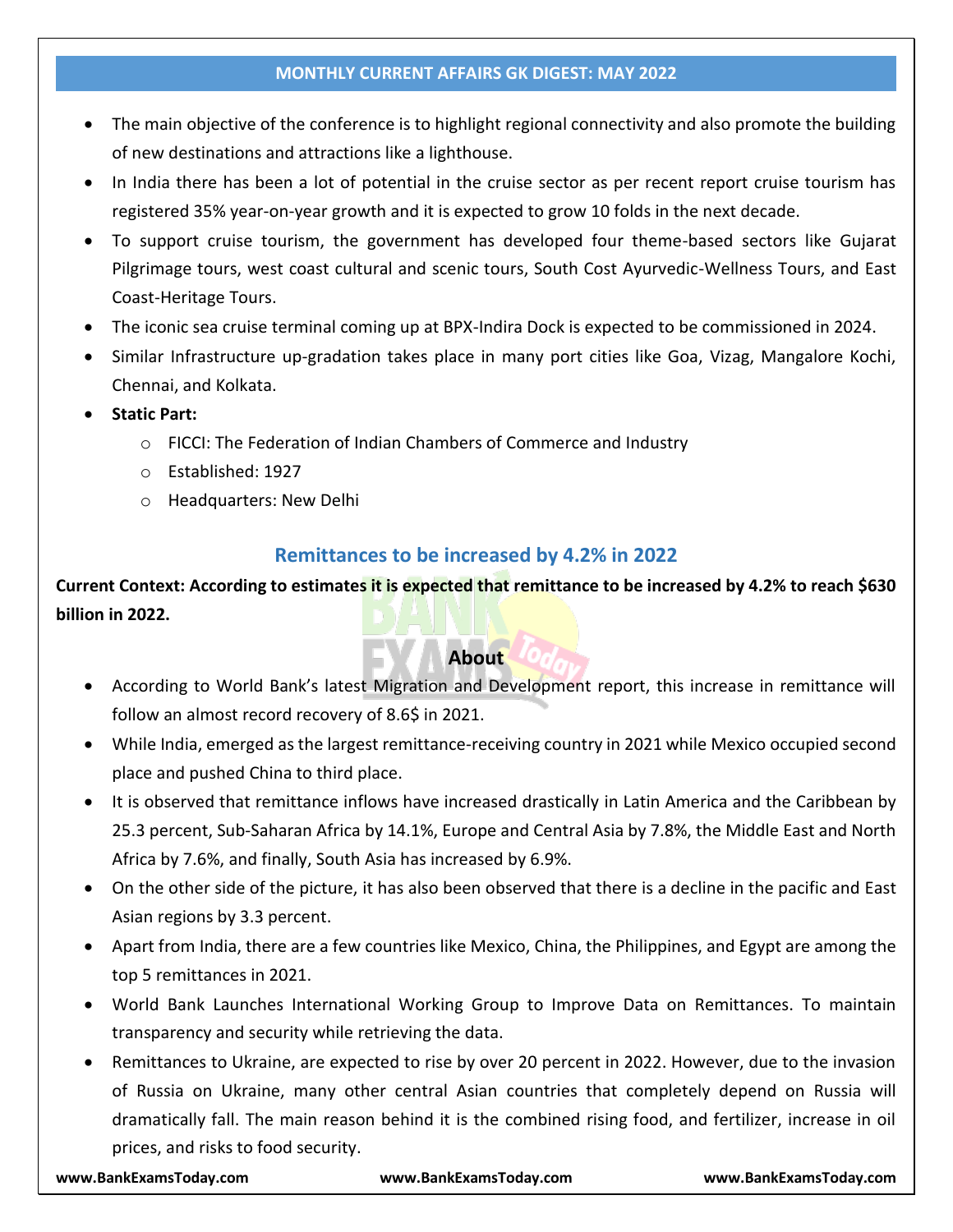### **Indian Economy to Grow by 12-13% Expected by Rating Agency ICRA**

**Current Context: According to ICRA's recent report, the Indian economy will likely grow by 12-13% as per the maintained GDP projection of 7.2%.**

### **Key Highlights**

- The business activity monitor was kept at 115.7 for April which is 16% higher than the last year. The same growth will be expected to be maintained in May.
- As per ICRA, The Consumer Price Index is expected to average at 6.3-6.5 percent this fiscal year.
- The main reason for high inflation is the Ukraine war which directly impacted the prices of fuel.
- ICRA expected that RBI will be going to increase policy rates by 25 basis points in June and August policies so they decided to maintain the GDP Projections of the country at 7.2%.
- This Projection has been calculated by using high-frequency indicators related to 14 industrial and service sectors like coal, electricity generation, rail freight traffic, etc. which gauge economic activity each month.
- The index stood at 123.7 in March compared to 107.8 in February.
- **Static Part:**
	- o ICRA: Investment Information and Credit Rating Agency of India
	- o Establishment Year: 1991
	- o Headquarters: Gurgaon, India

### **Government Extends GST Payment Deadline**

**Current Context: The GST payment deadlines have been extended till May 24 as the customers were facing technical glitches in the GST portal.**

#### **Details**

- The actual deadline for filing FORM GSTR-3B and GSTR-2B is in April 2022, according to CBIC.
- The software which is designed for filing returns in the GST portal is maintained by Infosys so the government has issued a notification to resolve this issue at the earliest.
- As per GST policy, every registered entity should file the GSTR-2B form which is an auto-drafted Input Tax credit (ITC) statement issued based on the information furnished by their suppliers in their respective sales return forms.
- To claim the Input tax credit it is compulsory to file this Statement 12th of the month.
- Similarly, the form GSTR-3B will be filed between the 20th and 22nd or 24th of every month.
- Due to technical glitches in the portal, many millions of taxpayers in the current month facing difficulties in filing it and they were demanding that govt should waive off the late fee in anything that applies to them.
- **Static Part:**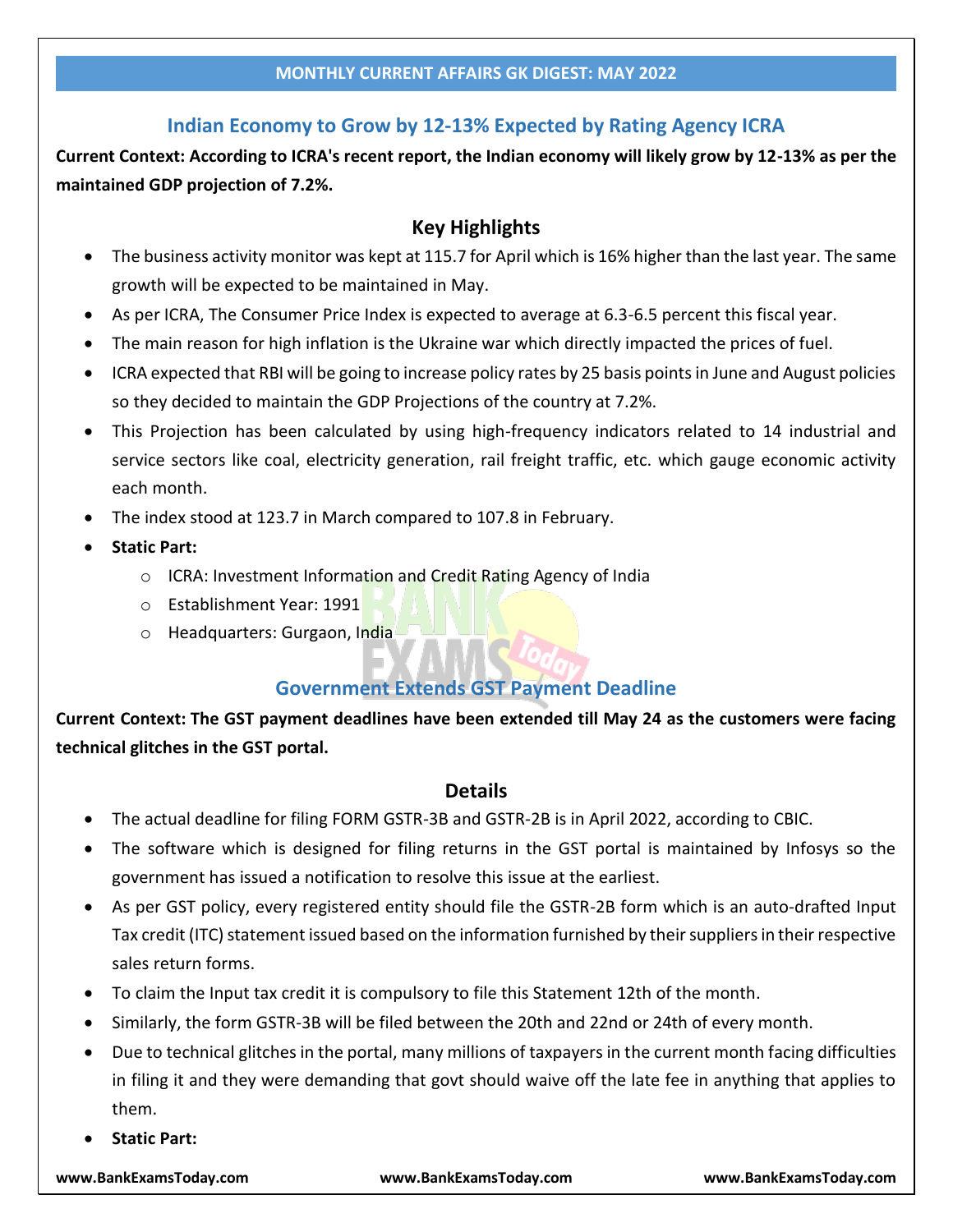- o GST: Goods & Services Tax
- o Introduced under the 101st amendment act on 1st July 2017
- o Comes under the Ministry of Finance

#### **Indian Navy Introduced two Front Line War Ships**

#### **Current Context: INS Surat and INS Udaygiri were recently commissioned by the Indian Navy into their fleet.**

#### **Key Facts**

- INS Surat is one of the fourth and last stealth guided-missile destroyers of the Indian Navy which was built at the Mazgaon Docks Ltd, Mumbai.
- This Stealth destroyer has been introduced under project 15B, which consists of the most technologically advanced guided-missile destroyer with state of art weapons.
- It has been named after Surat, the capital of Gujarat as this city is rich in maritime and shipbuilding history, and vessels built in the city in the 16th and 18th centuries were known for their long shipbuilding history.
- The other ships included in Project 15b were INS Visakhapatnam, INS Mormugao, INS Imphal, and INS Surat.
- INS Udaygiri was built under the project name of 17A Frigates. These will come up with advanced state of art sensors and top-notch health features, which also consist of Brahmos surface to surface missiles.
- The Name Udaygiri has been kept on a mountain in Andhra Pradesh, and it is the third ship in the series of Project 17A frigates. Previously it had witnessed several challenging operations in its service to the nation from Feb 1976 to 24 Aug 2007.
- Under Project 17A frigates total of 7 ships are to be commissioned of which three have been delivered and four need to be constructed by Mazgaon Docks Ltd and Garden Reach Shipbuilders & Engineers Ltd.

### **Govt of India is planning to integrate two Important Schemes**

**Current Context: To bring unorganized sectors covered under social security benefits, the Ministry of Labour & Employment planned to integrate both e- shram portal with ration card scheme.**

#### **Key Points**

- There has been a major chunk of the unorganized sector that still doesn't cover under any social security schemes as the main issue is the location of worker is acting as a hindrance to accessing this kind of social security benefits.
- To tackle it the Unorganised Workers Social Security Board was initiated in 2008. The Unorganised Worker Identification Number was initiated in 2015, which enumerates informal and migrant workers.
- The e-shram system tries to create a social registry of unorganized sector workers, due to which they can reduce the digital divide and gets adequate information about unorganized sectors.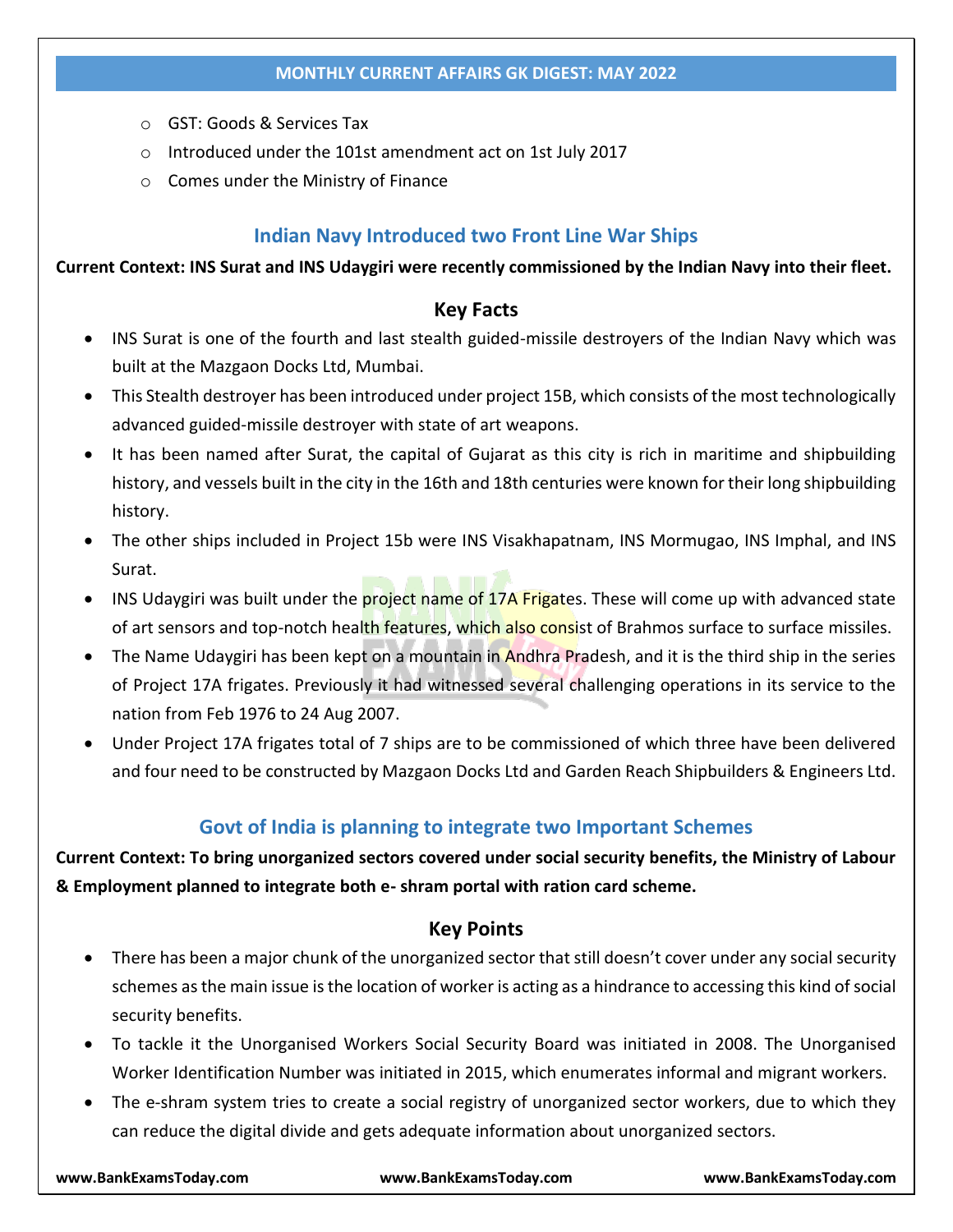- Over 25% of unorganized in the unorganized sector were registered under e shram portal out of which 52.39% were women, 60.89 percent of unorganized workers are in the 18-40 age group followed by 22.63 percent between 40 and 50.
- The private sector is the largest employer of migrant workers, and their involvement would help them in many ways.
- Integrating social security benefit schemes like one nation & one ration card, etc will definitely be a game-changer at the ground level.
- Furthermore, there were also thinking of linking the electoral database with an e-shram portal to ensure electoral representation.
- **Static Part:**
	- o E-Shram Portal: Launched on 26th August 2021
	- o Ministry: Ministry of Labor & Employment
	- o Aim: To register 38 crore unorganized workers such as construction laborers, migrant workforce, street vendors, etc.

### **Indian Test Fires 1st indigenously developed Naval Anti-Ship Missile**

**Current Context: The Indian Navy in collaboration with DRDO carried out a successful test of the Naval Anti-Ship Missile.**

### **Highlights**

- It has been launched from the integrated test range Chandipur, off the coast of Odisha.
- This Anti-missile system was developed indigenously for the Indian Navy by DRDO.
- To test the Anti-ship missile, the Indian Navy has used a 42B helicopter.
- It successfully followed the desired skimming trajectory and countered the designated target with a high degree of accuracy.
- Previous to that, India Brahmos has also successfully test-fired Brahmos Supersonic Crusie Missile.
- These two achievements help the Indian Navy to enhance its overall combat capability and protect India's maritime security interests effectively.
- **Static Part:**
	- o Brahmos Missile: Joint Collaboration between India and Russia, It is a two-stage missile that consists of a solid propellant engine and liquid ramjet
	- o Range: 290Kms

### **23.5 Lakh Premature Death in India Lancet Study**

**Current Context: According to the latest study published in The Lancet Planetary Health Journal, India saw 23.5 L premature death due to pollution.**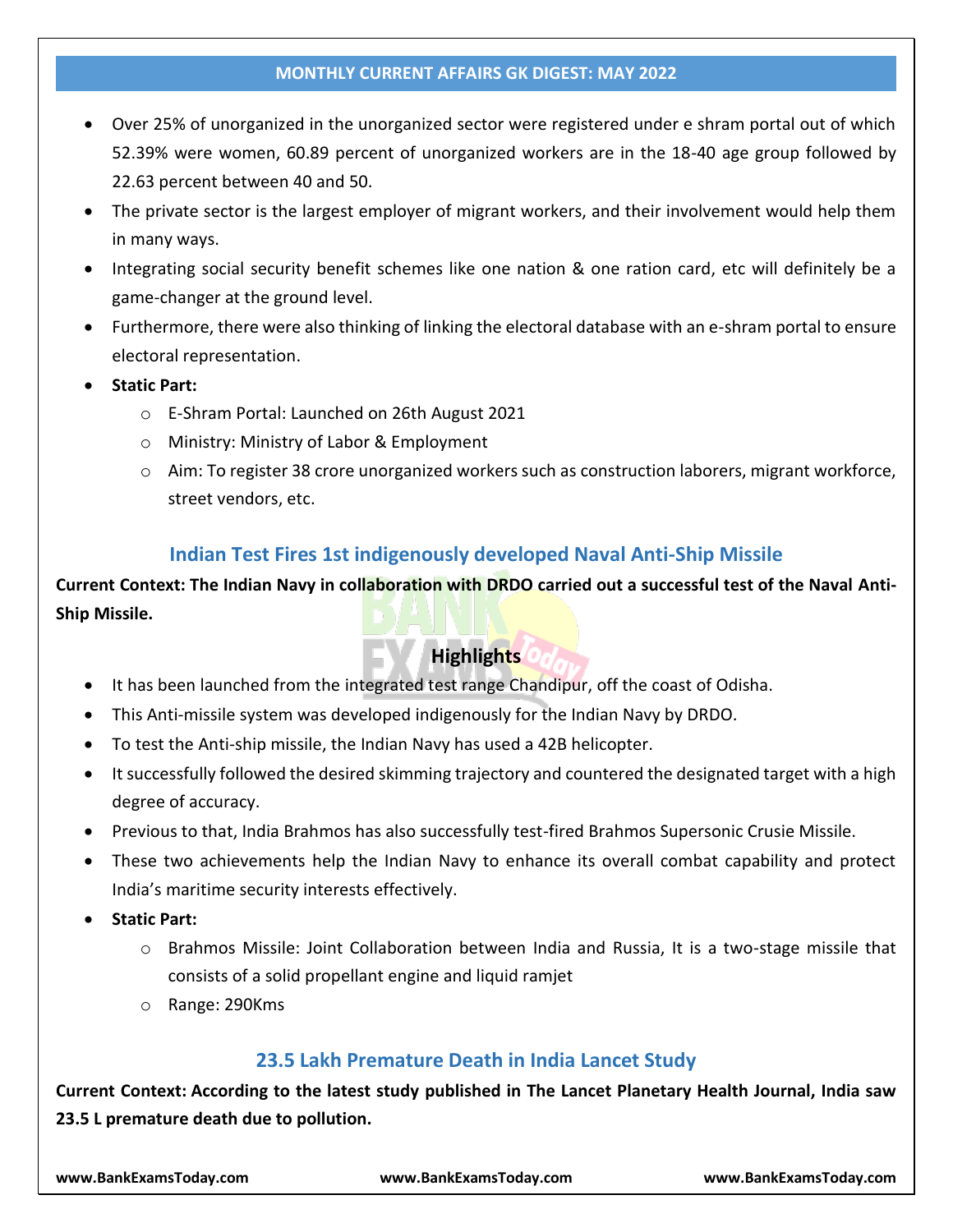### **Key Points**

- The main cause of pollution-related deaths is ambient PM 2.5 tiny particles in the air which in turn leads to 9.8 lakh deaths.
- According to the study burning biomass for household purposes like cooking etc, is the largest cause of pollution deaths which leads to 6.1 lakh death.
- Based on Indian topography and meteorology, Indo-Gangetic is prone to more pollution from energy, mobility, industry, agriculture, and other activities.
- According to research, it was found that the main factors behind the largest cause of death in India are burning of biomass, crop burning, and coal combustion.
- In India the ambient air pollution reaches its height of 95 milligrams per cubic meter in 2014, later it was reduced to 82 per cubic meter by 2017, but again it started rising slowly to its peak.
- To control it India has also come up with many ranges of instruments like the National Clean Air program which develops the Air quality management Index, development of state pollution control boards, and, many statutory measures have been taken.
- In fact to control WHO also made the global air quality guidelines very strict it has lowered the guideline value for PM2∙5 from 10 micrograms per cubic meter to 5 micrograms per cubic meter.
- It not only shows a severe impact on the life of people but also has a major impact on the country's economy especially low and middle income who have to bear the brunt of this burden. As per the report, it was mentioned that economic losses totaled \$4∙6 trillion in 2019 globally, which is 6.2% of global economic output.
- This new report has been designed based on 2019 GBD data and with the help of assessments of trends over the last decade.

### **India got its 1st 5G Test Beds Developed by IIT Madras**

**Current Context: PM Narendra Modi Ji has inaugurated the first 5G testbed in India which helps startups and industry players to test their products and validate them locally leading to Atmanirbhar Bharat and also reducing dependency on foreign facilities.**

### **Key Facts**

- It has been developed by IIT Madras along with 8 institutes like IIT Delhi IIT Hyderabad IISc Banglore, IIT Bombay, IIT Kanpur, and Centre of Excellence in wireless technology and has been set up at a cost of 220 crores.
- Presently this testbed facility makes available for 5 different locations in the country.
- In the absence of it, many industries and startups up will have to incur more costs to test their products by going abroad.
- This kind of development will make India at par with global countries and is considered o be an as important step toward critical modern technologies.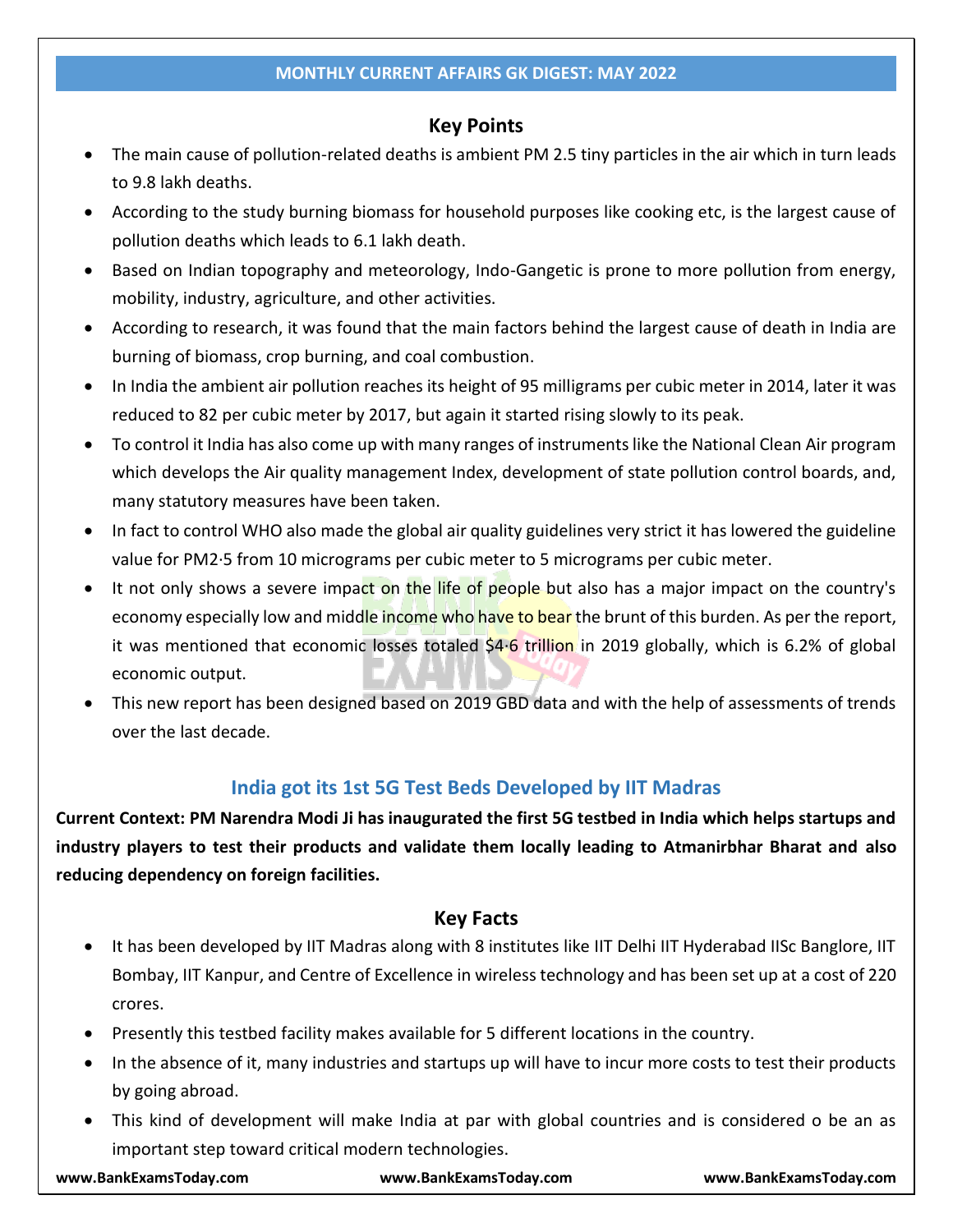- The present plan for rolling out a 5G network will add \$450 billion to the economy.
- Apart from that India is also planning to roll out the 6G telecom network by the end of the decade, which provides ultra-high-speed internet connectivity.
- As there is an enhancement in the technology it also brings positive change in the governance of the country, ease of doing business, etc, it will also help to achieve greater heights in agriculture space technology, health education infrastructure, etc.
- **Static Part:**
	- o TRAI: Telecom Regulatory Authority Of India
	- o Established: 20 Feb1997
	- o Headquarters: New Delhi
	- o CEO of TRAI: Dr. P D Vaghela

### **Changes Done in Biofuel Policy Ethanol Blending Target Advanced**

**Current Context: Union cabinet has approved some amendments to the biofuel policy under which India's 20% ethanol blending target has advanced.**

### **Details**

- Based on standing committee recommendation the union cabinet approved Ethanol Blended Petrol with up to 20% ethanol throughout the country from April 1, 2023.
- The new amendments have been introduced to make the National bio fule policy even more effective which came in 2018.
- From now onwards government will allow more feedstocks for the production of biofuels.
- Under the Make in India program, a Special Economic Zone and Oriented units will be developed to promote biofuel industries and also to produce biofuels in India to meet the requirements of the country.
- The permission for the export of Bifules has also been granted in specific cases with prior permissions.
- With the help of this policy, the government has come up to reduce carbon emissions by 30 lakh tons by reducing crop burning and converting agricultural wastes into energy efficiency.
- It also promotes the vision of Atmanirbhar Bharat as more and more feedstocks were allowed for the production of biofuel and also give stimulus to the energy-independent by 2047.
- It also creates a path for the development of indigenous technologies in the biofuel sector which in turn generate more employment.

### **United Nations Dropped the Global Economy Growth by 3.3% in 2022**

**Current Context: The global economic growth faces a major impact due to the Ukraine war, it has been reduced from 4.0% to 3.3% by United Nations.**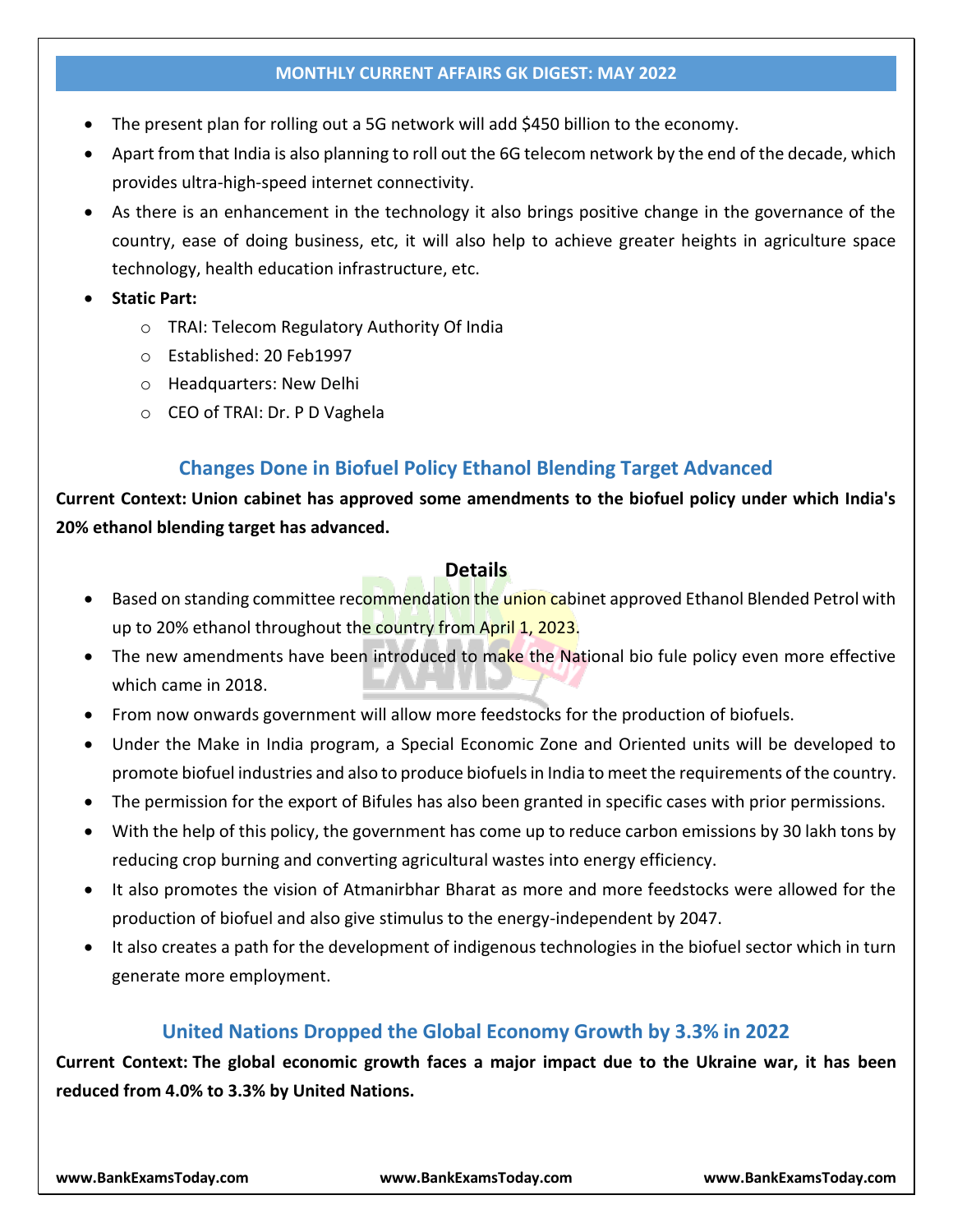#### **About**

- As the world is recovering from the COVID-9 Pandemic at a slow pace, suddenly due to war global food and commodity prices have drastically increased and creating inflationary pressures.
- According to the U.N. Department of Economic and Social Affairs, the downgrade in growth prospects will not only impact the developing countries but also on world's largest economies like the United States which is expected to grow 2.6% in 2022 and 1.8% in 2022, China which is projected to grow by 4.5% European Union, etc.
- UN also warned that if there is a further intensification of the Ukraine war creates situation worse and also global economy will go down below 3%.
- As per the UN forecast, global inflation will be maintained at 6.7% as a result of food prices will increase which directly impacts poor countries.
- Apart from that it also created a shattering effect on global markets and interrupts financial systems, which in turn develop extreme susceptibilities for developing and underdeveloped countries.
- The slowdown in economic activities backed to prolonging supply chain interruptions, adversely affecting other developing countries through trade medium.

## **India's Central Bank RBI has Modified Eligibility Criteria**

**Current Context: Due to licensing and authorization-related requirements subjecting to fishing and aquaculture are getting varied from State to state that RBI has made few changes to eligibility criteria.**

### **Highlights**

- According to the recent notification, the respective beneficiaries must own or lease any fisheries-related assets such as ponds, tanks, open water bodies, raceways, hatcheries, rearing units, etc must possess authorization from their respective states.
- Initially, Kisan Credit Card Scheme was designed for agricultural farmers later this was extended to Animal Husbandry and Fisheries to provide timely credit and meet their capital requirements.
- Those farmers who were KCC holders for fisheries have a credit limit of INR 2 lakh. Interest subvention is also provided at 2% per annum on the timely disbursal of the loan and additional interest subvention at 3% per annum if they do prompt repayment.
- This capital facility is provided for all working capital components in fisheries, including recurring costs towards seed, feed, organic and inorganic fertilizers, lime/other soil conditioners, harvesting and marketing charges, fuel/electricity charges, labor, lease rent, etc.
- Apart from that Experts from the Fisheries and Animal Husbandry departments, will provide technical inputs for assessing the cash credit requirement.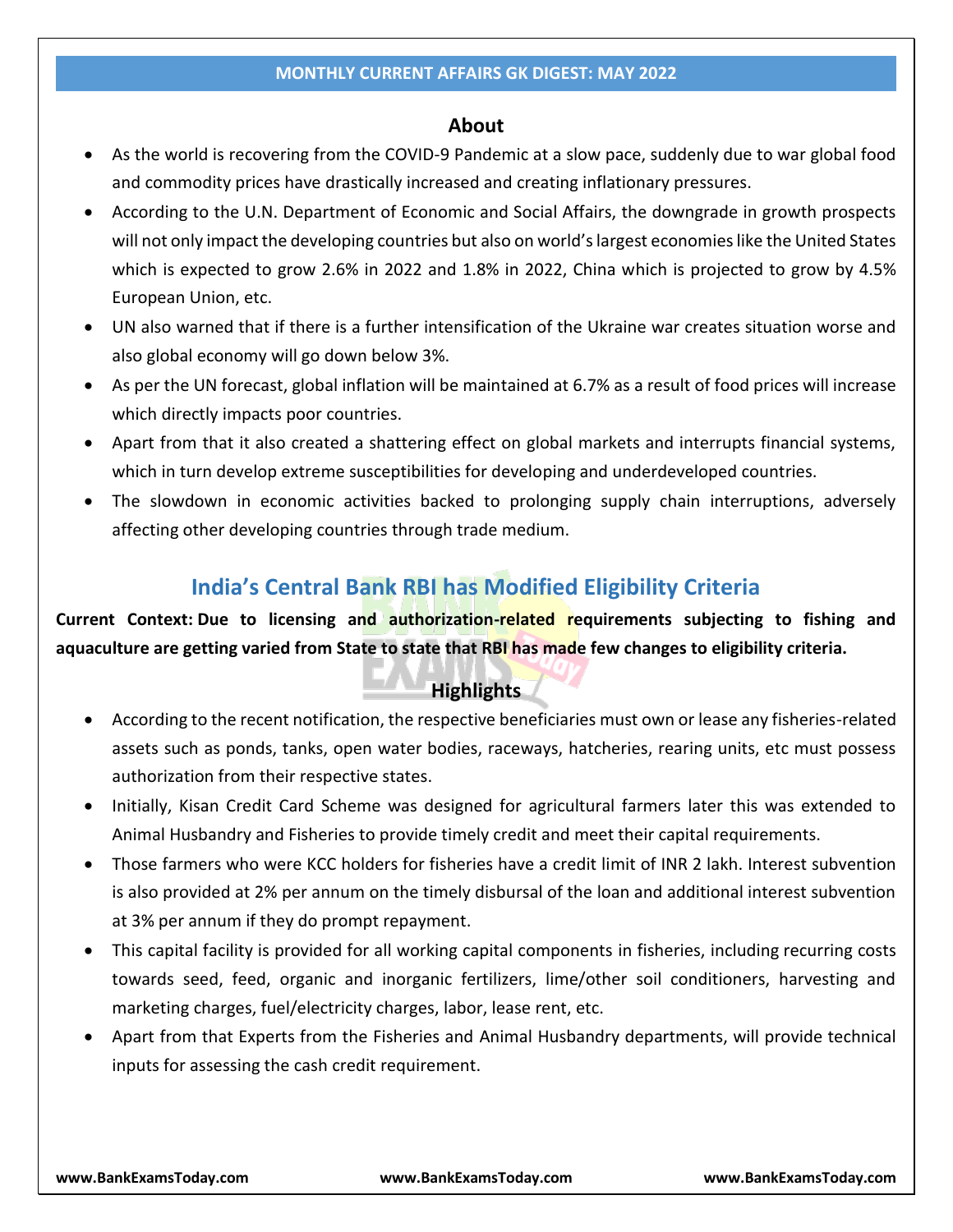## **Formation of Cotton Council of India**

**Current Context: Ministry of Textile has announced the formation of the Cotton Council of India under the chairmanship of Suresh Bhai Kotak.**

### **Key Points**

- The formation of the Cotton Council will help to increase the productivity of cotton and provides tangible growth in this sector.
- All the discussions and preparation of the plan will be done through this council so that it can bring out some drastic changes in a cotton field, the first meeting of the proposed council has been scheduled for March 28, 2022.
- In the meeting, a cross-section of views and suggestions were deliberated for softening cotton and yarn prices on an urgent basis, to address the unprecedented price rise witnessed in the current season.
- To protect the interests of cotton farmers, spinners, and weavers, the ministry is also considering the demand of the spinning sector for exemption from import duty on those import contracts in which bills of lading are issued up to 30th September 2022 this helps to overcome the current cotton shortage and logistic issues.
- The initial preference has been given to the domestic industry to promote Atmanirbhar Bharat and ensured a hassle-free supply of cotton and yarn to them, only surplus cotton and yarn should be diverted for exports.
- Deadlines have also been given to all stakeholders to resolve the cotton and yarn price issue.
- It has been discussed for making available better-quality seeds to improve the productivity of cotton farmers.

## **RBI issued Directions for Banks and ATMs on Card less Cash Withdrawals**

**Current Context: The Reserve Bank of India, issued guidelines for all Banks and ATM operators to enable an option of cardless cash withdrawal by using the Unified Payment Interface (UPI Facility).**

### **Key Facts**

- Initially, the cardless cash withdrawal facility is provided by only a few banks in their respective bank ATMs.
- Now RBI through these circulars wanted all white label ATMs must provide this kind of cardless withdrawal facility to curb online fraud, card skimming, card cloning device tampering, etc.
- The National Payments Corporation of India (NPCI) has been advised to facilitate UPI integration with all banks and ATM networks.
- Customer authorization in transactions settlement will be done through National Financial Switch if using the UPI facility.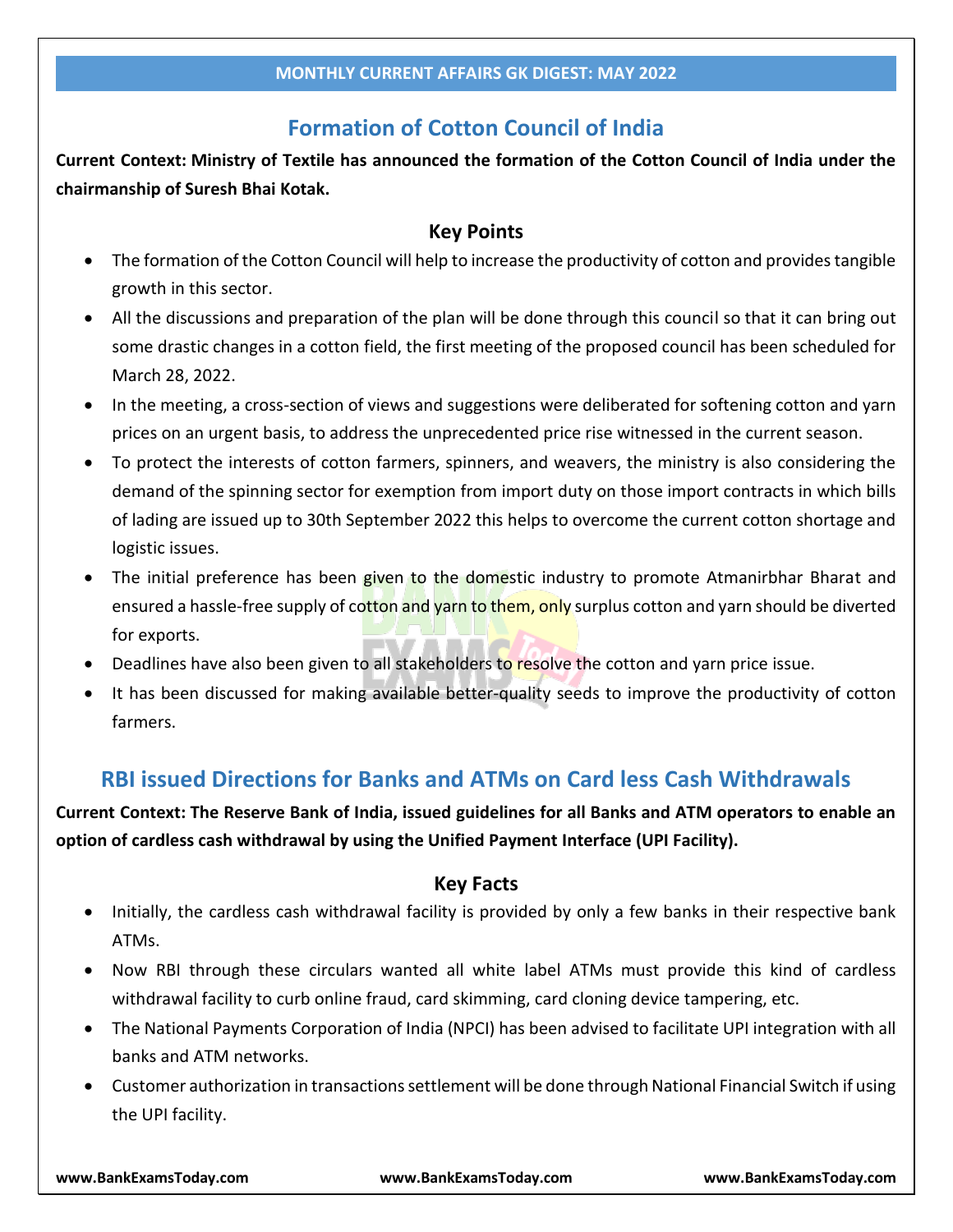- Withdrawal limits for all interoperable cardless cash withdrawals will be the same as the limits for regular cash withdrawals.
- RBI has cleared the instructions related to harmonization of turnaround time and also same compensation will be paid to the customer for the failed transaction.

## **Global Rating Agency S&P Cut India's Growth to 7.3%**

**Current Context: According to recent projections done by S & P, India's growth forecast has been reduced to 7.3% from 7.8% (which was estimated earlier).**

#### **Details**

- The main reason behind this down forecast is rising inflation due to the Ukraine war.
- It has also increased its inflation forecast for India by 90 basis points (bps) to 6.3%.
- The growth for the next fiscal year has been maintained at 6.5%.
- The rating agency also trimmed the US growth forecast for 2022 to 2.4% while China's growth forecast stands at 4.2%.
- It seems to inflation rate remains higher for a longer period they have advised all central banks to raise rates more than what is currently priced in, risking a harder landing, including a larger hit to output and employment.
- Not only that the United Nations in its latest World Economic Situation and Prospects report has also trimmed down its FY23 growth projection for India to 6.4 %from 6.7% estimated earlier.
- According to Indian rating and research, Inflation is set to avg to 9-yr high at 6.9% in FY23.
- It is expected that RBI will increase policy rates to tackle this situation in the upcoming monetary policy committee.

### **FDI Inflows in India Increases to \$83.57Bn In 2022**

**Current Context: According to a recent report released by the Consumer industry has stated that the FDI inflows in India have been increased from \$81.97Bn to \$83.57Bn.**

### **Highlights**

- When we compared to the last seven years the FDI inflow in India has been doubled and 20-fold from 2003-to 04.
- The most attractive sector for foreign investments in the manufacturing sector, it has been noted that Equity inflow in manufacturing sectors has increased by 76% which amounts to \$21.34 billion in FY22 compared to \$12.09 billion earlier.
- The top recipient of FDI equity inflow was the computer & hardware sector which is around 25%, and services and automobiles stood at 12%.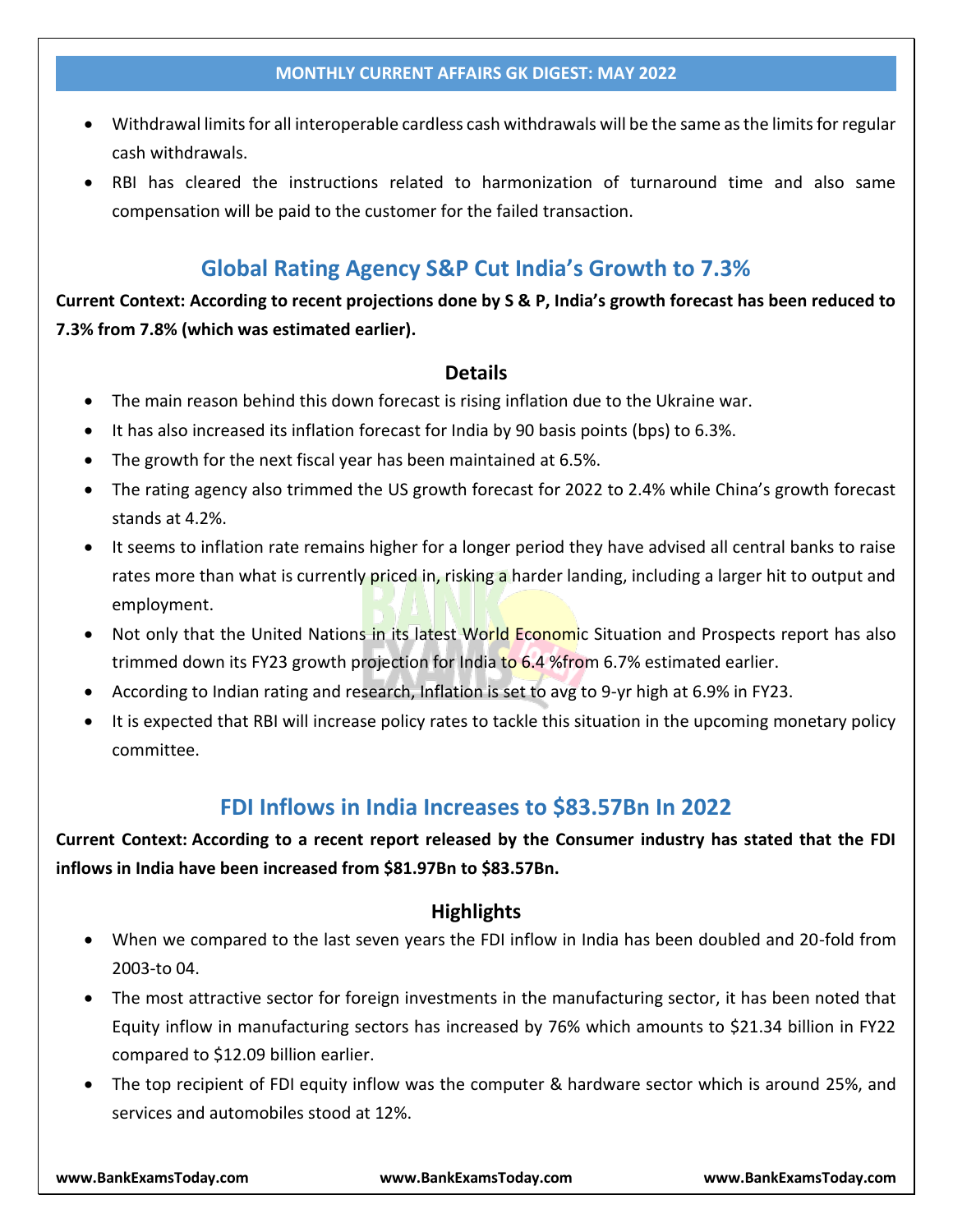- The major states which emerged as top recipients under the computer & hardware section were Karnataka 53% followed by Delhi and Maharastra at 17%.
- Overall performance of states in FDI Inflow was again topped by Karnataka with 38%, Maharastra and Delhi at 26% and 14% respectively.
- The main reason for the increase in FDI inflow was government has designed FDI Policy in a very liberal and transparent way and most of the sectors are opened through an automatic route.
- Many steps have been taken by the government to further liberalize FDI policy to promote ease of doing business in major sectors like Coal mining, Digital media, insurance civil aviation defence, etc.

## **RBI Bank Board Agreed to the Payment of 30,307 cr to the Government**

#### **Current Context: Recently RBI bank board approved the transfer of a 30,307cr surplus to the government.**

### **Key Facts**

- This is considered to be a big relief to the government as the dividend payment comes after the economy comes under stress from the war in Ukraine and fears for the world economy.
- RBI has decided to maintain the contingency risk buffer at 5.50%
- Last year in May 2021 RBI transferred a 99,122 cr surplus to the government for the total period of nine months starting from July 2020 to March 2021.
- Apart from that RBI's Monetary Policy Committee (MPC), estimated that the GDP growth rate for Financial Year 2022-23 would be 7.2%.
- In addition to that, the growth forecast for FY23 has lowered to 7.2% from 7.8%.
- Apart from that, the bank board also reviewed the current economic situation, and global and domestic challenges planning to come up with better policy rates.

## **Ministry of Heavy Industries and NRDC Collaborated**

**Current Context: Ministry Of Heavy Industries has collaborated with the National Research Development Corporation to implement the scheme to Enhancement the competition in Indian Capital Goods.**

### **Key Points**

- As per the agreement, NRDC will conduct the evaluation and management of intellectual property, and as provide commercialization support for capital goods.
- The Vision of the MoU is to make India the global manufacturing hub for capital goods.
- The financial outlay provided for this scheme was Rs. 1207 crores with budgetary support of Rs.975 crore and Industry Contribution of Rs.232 crore.
- With the help of this mission, they can able to generate many employment opportunities which inturns boost the domestic growth of Industries under the Atmanirbhar Bharat Mission.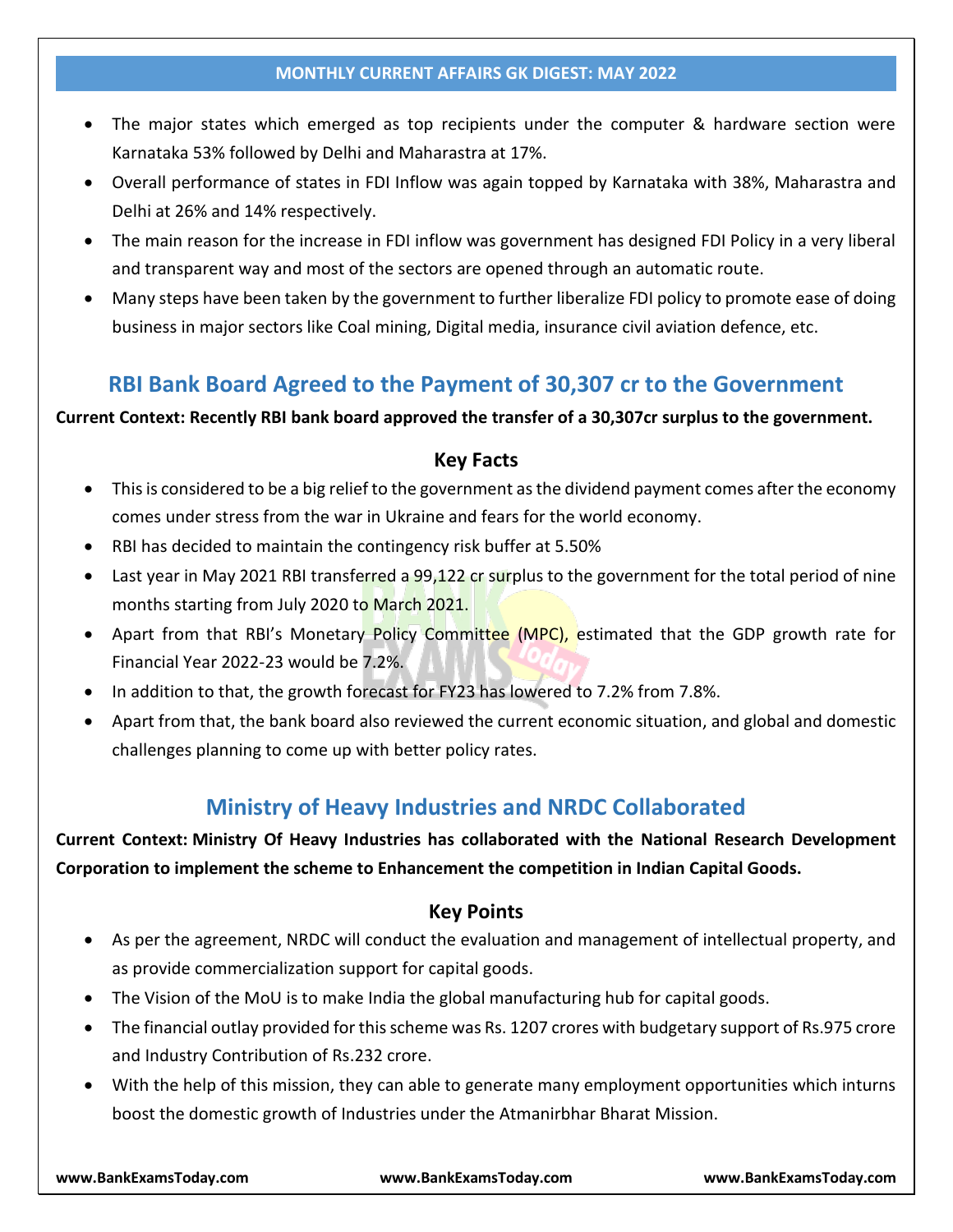- The Phase-2 of the scheme has been announced to support common technology development and service infrastructure.
- This Scheme will not pave the way for investment in technology up-gradation but also helps to improve skill development and augmentation of modern manufacturing capacities which leads to the holistic growth of Industry.
- **Static Part:**
	- o NRDC: National Research Development Corporation
	- o Works Under: Dept of Scientific & Industrial Research, Under Ministry of Science & Technology
	- o Established: 1953

## **India's Forex Reserves Declined by 2.676 bn Dollars**

**Current Context: As per recent data released by India's central bank RBI, the country's forex reserves has been declined by \$2.676 bn to \$593.27bn.**

### **Details**

- In the Earlier week, the reserves had already declined by USD 1.774 billion to USD 595.954 billion. Now it's number stepped up to \$2.676 bn.
- Gold reserves have also been decreased by USD 1.169 billion to USD 40.57 billion.
- The main reason shared by RBI in its report is that the drop in forex reserves is due to a drop in foreign currency assets, gold reserves, etc.
- They will always be expressed in dollars and other currencies like the euro, pound, and yen, due to depreciation or appreciation of these currencies will impact the forex reserves for any country.
- Apart from that the special drawing rights (SDRs) with the International Monetary Fund (IMF) dipped from USD 165 million to USD 18.204 billion.
- In the present week, foreign currency assets have already declined by USD 1.302 billion to USD 529.554 billion.
- **Static Part:**
	- o International Monetary Fund: Established in July 1944
	- o Headquarters: Washington D.C
	- o Member Countries: 190
	- o Currencies used in Special Drawing Rights: the U.S. dollar, the euro, the Chinese renminbi, the Japanese yen, and the British pound sterling.

## **State of Inequality in India Report**

**Current Context: Economic Advisory Council to the Prime Minister (EAC-PM), Bibek Debroy, Chairman, has released The State of Inequality in India Report. Made by Institute for Competitiveness.**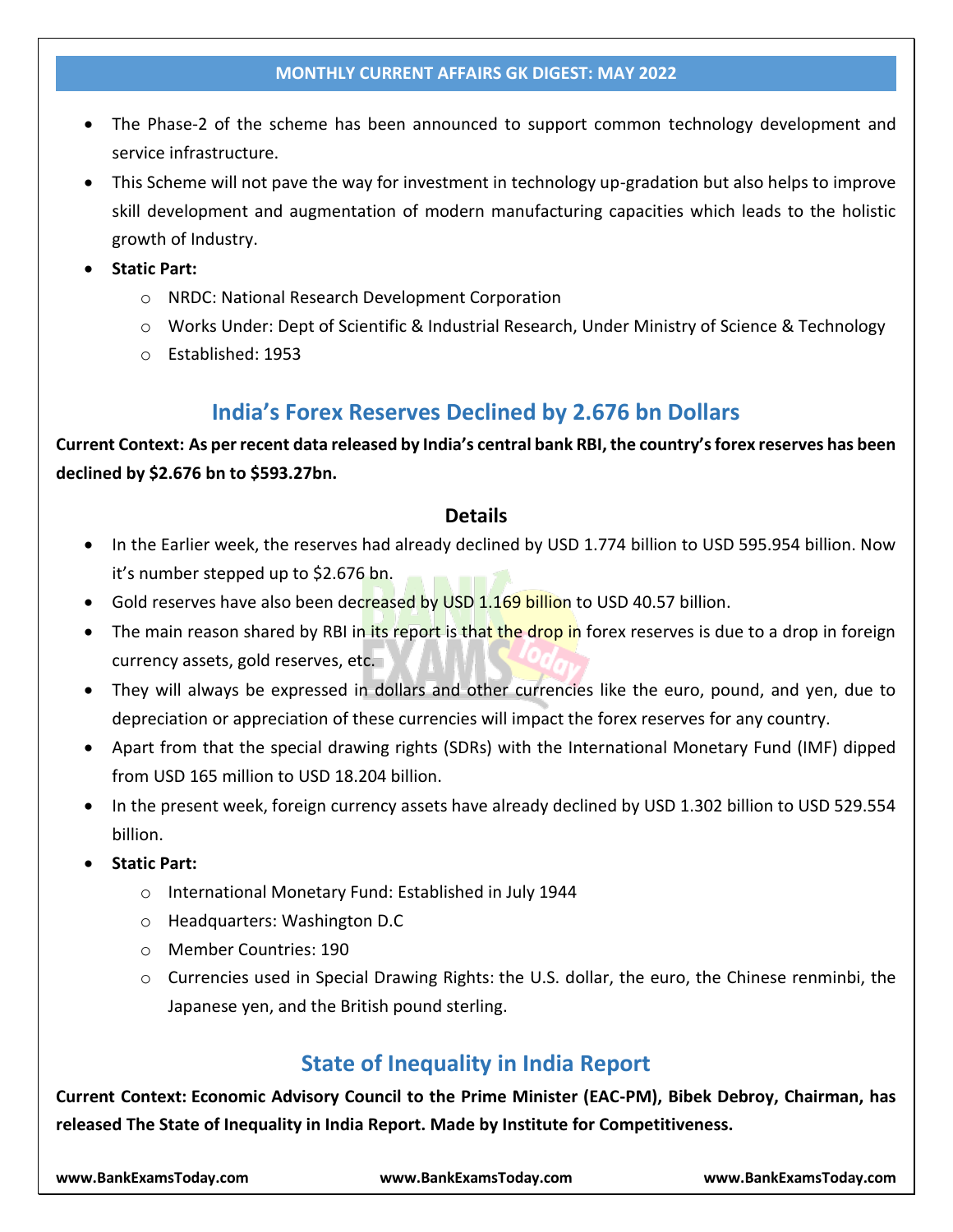#### **About**

- This report provides a complete analysis of the depth and nature of disparity in India which includes various sectors of health, education, household characteristics, and the labor market.
- For the first time, the report focused on income distribution to understand the capital flow, it also emphasizes that wealth concentration as a measure of inequality does not reveal the changes in the purchasing capacity of households.
- According to data from the Periodic labour Force Survey, has shown that an average monthly salary of Rs 25,000 is already amongst the top 10% of total incomes earned, pointing toward some levels of income disparity. The share of the top 1% accounts for 6-7% of the total incomes earned, while the top 10% accounts for one-third of all incomes earned.
- Considering employment categories, the highest percentage was of self-employed workers 45.78%, followed by regular salaried workers 33.5% and casual workers 20.71). The share of self-employed workers also happens to be the highest in the lowest income categories.
- The country's unemployment rate stood at 4.8% in 2019-20, and the worker population ratio stood at 46.8%.
- Apart from that the health centers in rural areas have increased from 1,72,608 in 2005, to 1,85,505 in 2020 many States and Union Territories like Rajasthan, Gujrat, Maharashtra, Madhya Pradesh, Tamil Nadu, and Chandigarh have considerably increased health centers.
- The most improved sectors were education and household activities due to several social schemes.
- It has also seen a significant improvement in sanitation and electricity as 95% of schools have functional toilet facilities on the school premises and 80.16% of schools have functional electricity connections with States and Union Territories like Goa, Tamil Nadu, Chandigarh, Delhi, Dadra and Nagar Haveli and Daman and Diu.
- Lakshadweep and Puducherry have achieved universal 100% coverage of functional electricity connections.
- The Gross Enrolment Ratio has also increased between 2018-19 and 2019-20 at the primary, upper primary, secondary, and higher secondary.

## **Petrol to Get Cheaper by Rs 9, Diesel by Rs 7 as Centre cuts Excise Duty**

**Current Context: There have been several measures taken to cut down the inflation in which the GOI has reduced the excise duty on petrol and diesel.**

### **Highlights**

- The government has cut down excise duty on petrol **by Rs 8 per liter and diesel by Rs 6 per liter.** This results in to decrease in the price of petrol by Rs 9.5/ltr and diesel by 7/ltr.
- Apart from that, the government will give an Rs 200/ cylinder subsidy to Ujjwala Yojana beneficiaries for 12 cylinders in a year.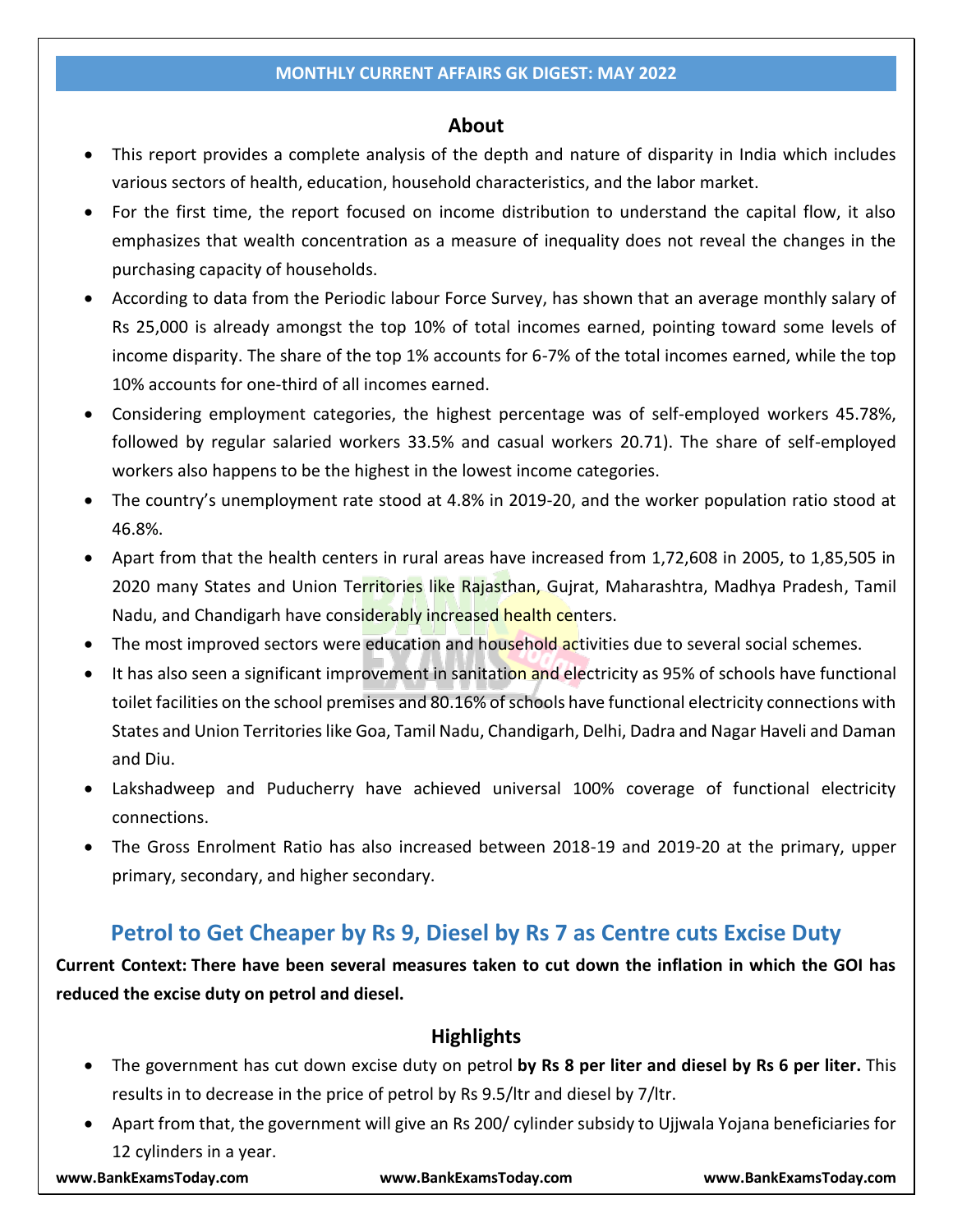- In addition to that custom duties have also been cut down on plastic products and steel including coking coal and ferronickel, which boosts the domestic industry under AatmnaNirbhar Bharat, and also leads to reducing the production cost of steel.
- The duty on exports of iron ore has been hiked up to 50%, to make sure of abundant domestic availability.
- To improve cement availability measures have been taken to reduce the logistic cost, and prices may soften lightly.
- Direct support has been provided to the weaker section of the society which impacts 6000 cr on budget.
- The government has also urged all state governments, especially the states where the reduction wasn't done during November 2021 on petrol and diesel prices to implement a similar cut and give relief to the common public.

## **Frauds in Public Sector Bank Falls to 51%**

**Current Context: In a recent report released by India's central bank RBI stated that there has been a fall of 51% in frauds involved by Public Sector Banks.**

#### **Key Points**

- During the financial year which ended March 2022, All 12 PSBs have reported over a 51% fall in the amount involved in frauds or scams which amounts to Rs 40,295.25 cr. compared to Rs 81,921.54 crore in the preceding fiscal 2020-21.
- But, the number of fraud cases didn't fall at the same speed, from 2021to 22 a total of 7,940 frauds were reported by the PSBs besides 9,933 incidents reported in FY21.
- According to the report Punjab National Bank was involved in the highest number of fraud cases i.e 431 which amounts toRs 9,528.95 crores.
- Domestic systematically banks like State Bank of India reported frauds worth Rs 6,932.37 crore in as many as 4,192 cases.
- Apart from that many other PSBs like Bank of India reported frauds worth Rs 5,923.99 cr in 209 cases shadowed by BOB at Rs 3,989.36 cr in 280 fraud cases, Union Bank of India Rs 3,939 cr in 627 cases, whereas Canara Bank reported frauds worth Rs 3,230.18 cr in 90 cases.
- As per the report since April 2017, the total amount of fraud is less than 1 lakh has been recorded.

## **Gem signed MoU with Self Employed Women's Associations**

**Current Context: Government eMarket place and SEWA has collaborated to enable the engagement of lastmile connectivity to women-led enterprises as sellers.**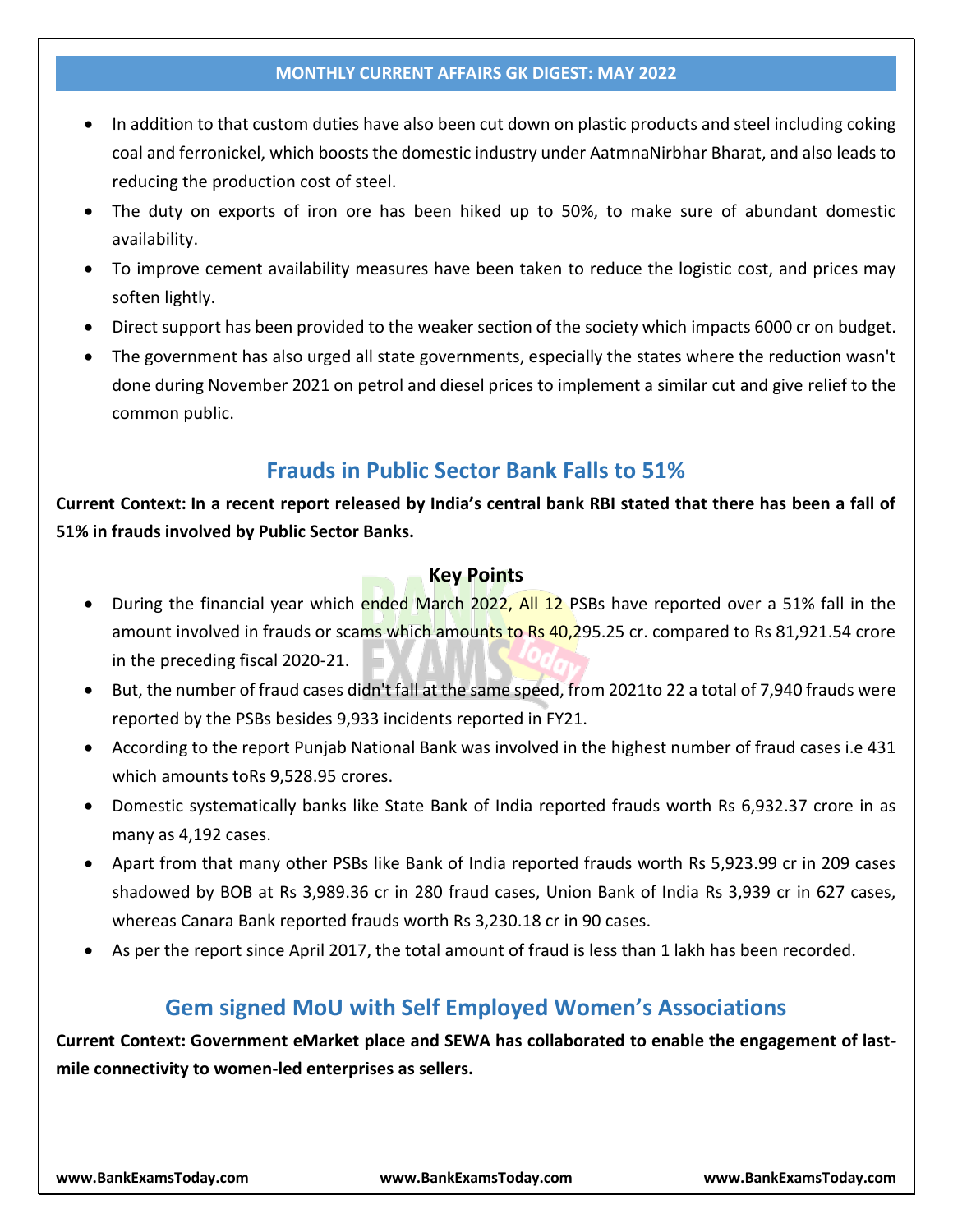### **Key Facts**

- This MoU will pave the way for the advocacy, outreach, mobilization, and capacity-building for womenled micro and small enterprises and women entrepreneurs.
- As per the agreement, GeM will train SEWA members to assist and empower women-led micro and small enterprises, and SHGs among others.
- The training includes processes related to seller registration and on-boarding on the platform, upload/ update of product/ service catalogs, acceptance of orders, etc.
- The training sessions will take place both in person and in virtual mode.
- They will also provide vernacular-based training in both print and digital media as per convenience and requirements for women entrepreneurs and SHGs.
- Some new categories like Stitching and tailoring, canteen and catering, and housekeeping service were created to generate employment and business opportunities for women in urban and rural areas.
- With the help of this Memorandum of Understanding, it planned to address has sought to the twin challenges of access to markets through GeM Outlet Stores and access to finance through the GeM Sahay application for such under-served seller groups.

## **India Sends over a \$2 bn Humanitarian Consignment**

**Current Context: As there is a huge crisis in Sri Lanka India supplied a large amount of humanitarian assistance consignment worth over Rs 2 billion to tackle this situation.**

### **About**

- The consignment includes 9,000 metric tons of rice, and 50 metric tons of milk powder, together with over 25 metric tons of drugs and other pharmaceutical supplies for emergency use.
- Apart from the central government, even the state government like Tamil Nadu has sent humanitarian consignment consisting of 40,000 metric tons of rice, 500 metric tons of milk powder, and medicines.
- It's been **approximately USD 3.5 billion in support has been provided to Sri Lanka** from the Govt of India as well as various private and social organizations since January this year.
- Not only this in past during pandemics when fertilizer turmoil takes place India delivered nano fertilizer to save Sri Lankan farmers.
- Cash-strapped **\$3 bn has also been provided to Sri Lanka through currency swaps**, credit lines for essential goods, and repayment of loans.

## **Quad Summit 2022**

**Current Context: Prime Minister Narendra Modi will attend the Quadrilateral Security Dialogue on May 24 with the leaders of Japan, Australia, and the US to strengthen bilateral ties and discuss global issues. This meeting is going to be held in Tokyo.**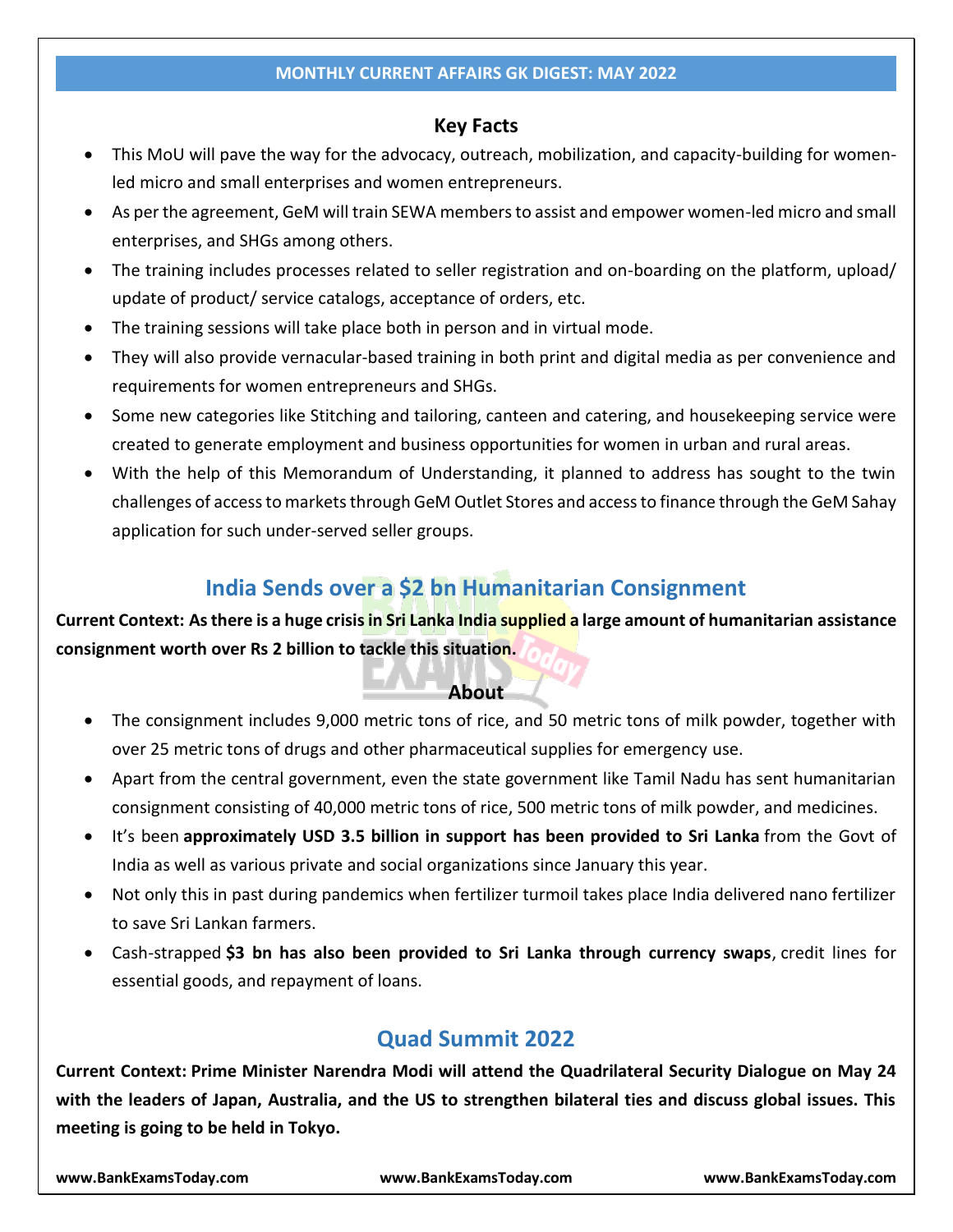#### **Details**

- The Quad grouping has been developed to counter China in the **Indo-pacific region** as it builds its economic and military weight in the region **through the nine-dash line and acquiring ports in strategic places.**
- It is also expected that apart from China issues these leaders will also going to be discussing the Ukraine war its economic impact and the climate change crisis.
- The leaders will also review the progress of Quad initiatives and working groups. So far and find the new areas of cooperation and strategic guidance for future collaboration.
- **PM Modi will also interact with more than 30 CEO's will invite India to invest in India's infrastructure sector which includes health, energy, defense, etc.** He will also have interaction a business, diplomatic, and community people.
- It's been expected that US president Joe Biden come up with a strategy and will launch a new and ambitious economic initiative for the region, **the Indo-Pacific Economic Framework (IPEF),** which, is planned to tackle new economic challenges.
- This framework will help to set up the rules of the digital economy to ensure secure and resilient supply chains on how to manage the energy transitions so that it can be invested in clean, modern high standards infrastructures.
- **Static:**
	- o Quad: Quadrilateral Security Dialogue
	- o Quad Members: India, US. Japan, Australia
	- o Establishment Year:2007
	- $\circ$  Objective: The main objective behind the Quad is to keep the strategic sea routes in the Indo-Pacific free of any military or political influence. It is seen as a strategic grouping to reduce Chinese domination.

## **Centre Think over of Spending 2 lakh Crores to Fight Inflation**

### **Current Context: The Central government is planning to spend an additional \$26 billion in the 2022-23 fiscal year to tackle rising prices and control multi-year high inflation.**

### **Key Highlights**

- As per recent data, retail inflation rose to an eight-year high in April i.e **7.79%** while wholesale inflation rose to at least a **17-year high i.e 15.08%.**
- The recent decision taken by the government on cutting down the prices of petrol and diesel will also impact the revenue of the government which is estimated at **around 1 lakh crore.**
- The sudden changes in the scenarios of inflation have happened **due to the impact of the Ukraine crisis which leads to an increase in oil and food prices.** Not only is that Ukraine also the largest exporter of fertilizers to India which impacts very badly.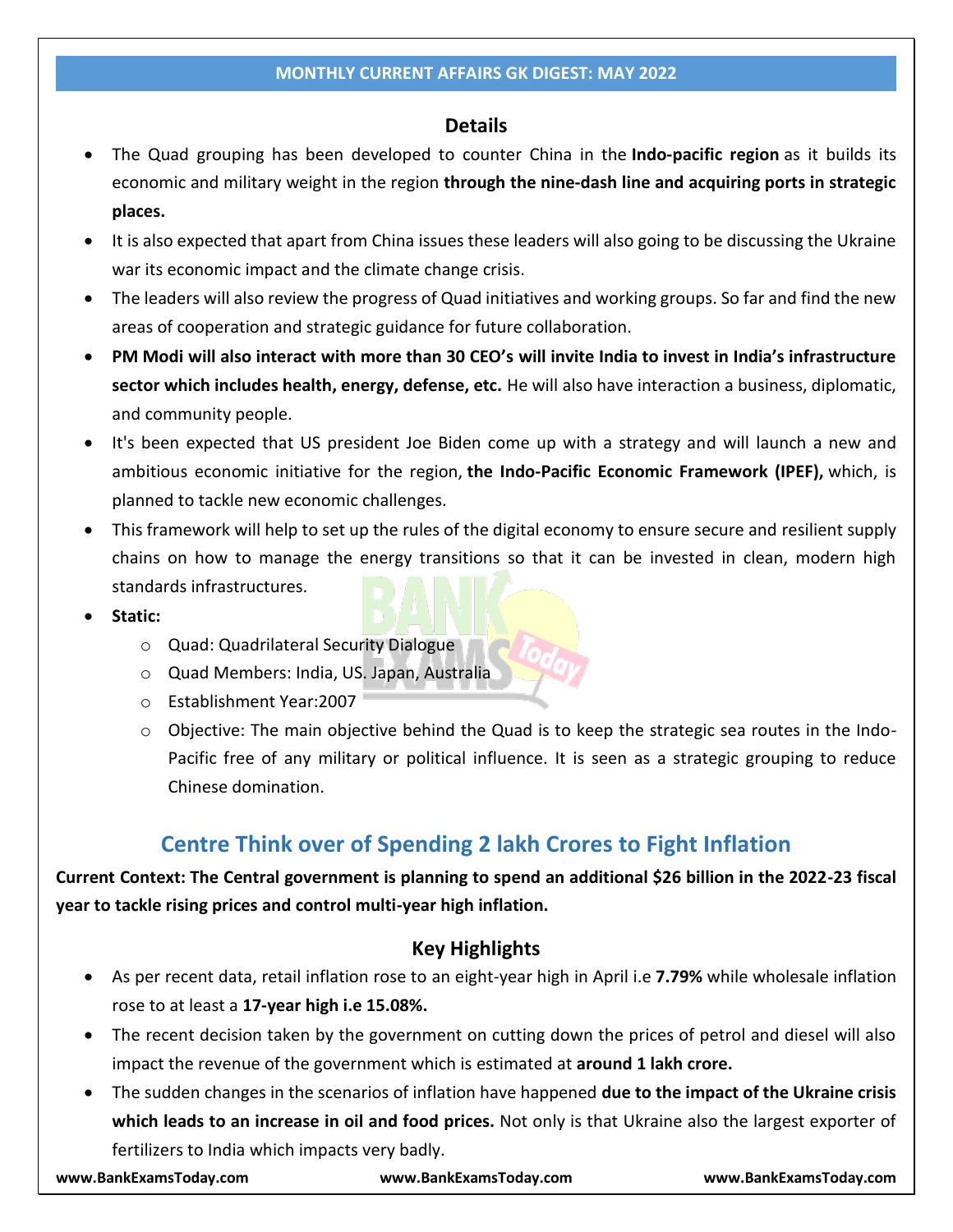- Apart from that **Rs 500 billion additional funds will be needed to subsidize fertilizers**, from the current estimate of Rs 2.15 lakh crore.
- Many experts have calculated that the government needs to borrow additional sums from the market to fund these measures and this could **increase the deficit target of 6.4% of GDP for 2022-23.**
- As per the 2022 budget the government has announced **to borrow 14.31 lakh crore in the current fiscal year.**

## **RBI hints at an Increase in Policy Rates in the Next MPC Meeting**

**Current Context: RBI Governor Shaktikanta Das has said that they were looking for rate hikes in the upcoming few meetings and they will also come up with a new inflation rate.**

### **Key Points**

- As a part of that RBI hiked the repo rate by 40 basis points to 4.4%, and is expected to increase the key lending rates again in the June meeting.
- Both fiscal and monetary authorities are brainstorming to control inflation which has already stayed above the central bank's mandated target band of 2-6%.
- Apart from that RBI along with the repo rate they have also raised the cash reserve ratio (CRR) by 50 basis points to 4.5% to observe the excess liquidity in the banking system.
- It has been huge pressure on both the central government and RBI as the retail inflation already touched the sky-high i.e eight-year high in April.
- RBI considers the reason behind the eight-year high retail inflation was due to the fiscal steps taken by the government like tax cuts, subsidies, etc.

## **Seoul Forest Declaration**

**Current Context: Recently 15th World forest congress hosted by Food & Agriculture Organization was held in Seoul, South Korea in which the Seoul declaration was signed and adopted by 141 countries.**

### **Key Facts**

- Through this declaration, it urges all the stakeholders, and institutions to take responsibility for forests and asked for the investment **in forest and landscape restoration globally needs to triple by 2030.**
- They have also assured the Future of Forests with Integrated Risk Management Mechanism.
- Apart from that, there has been discussion on innovative green financing mechanisms to upscale investment in forest conservation, restoration, and sustainable use.
- In order to prevent the risk of future pandemics, the forest plays an important role which provides essential benefits for physical and human health.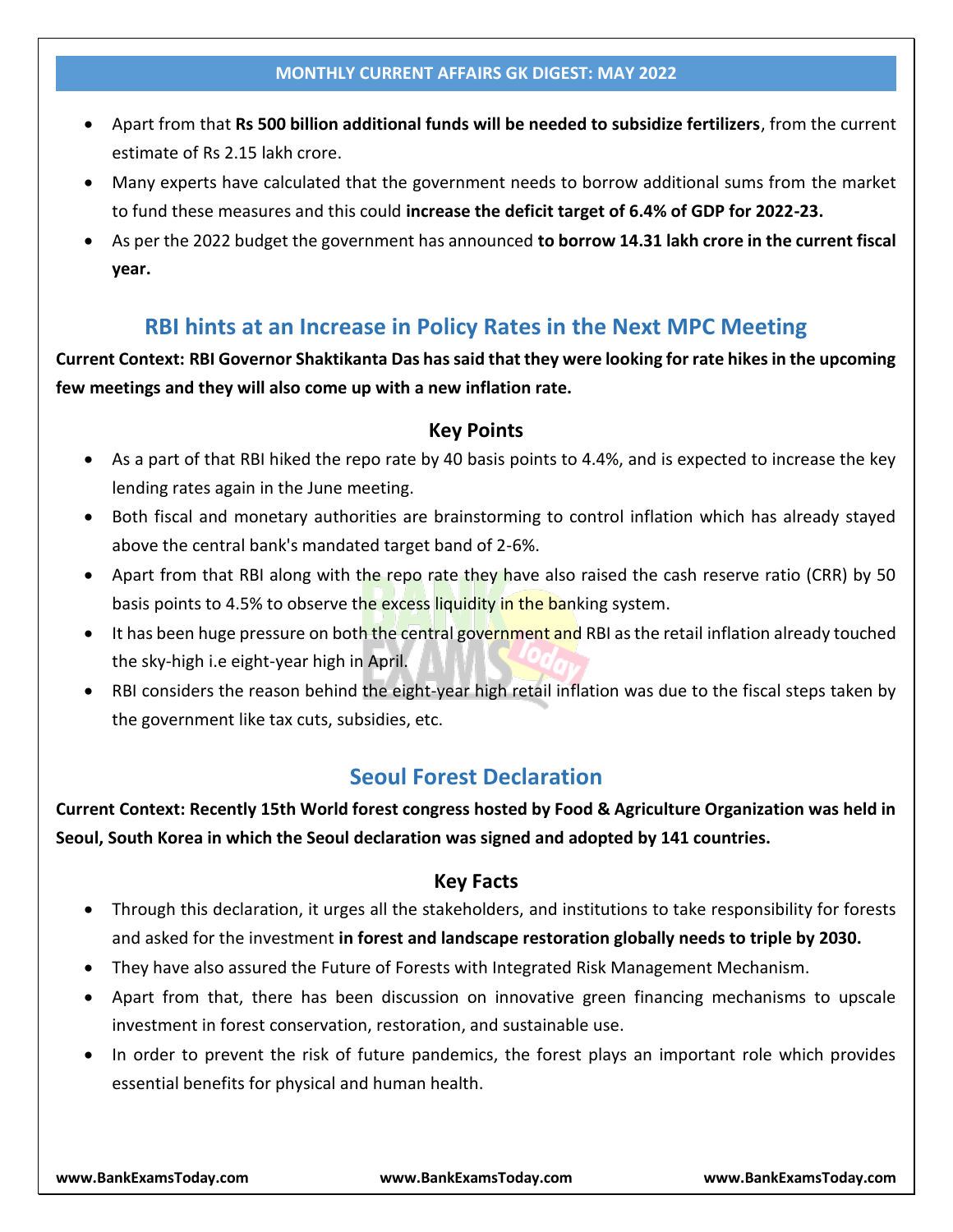In addition to that, they have also decided to raise this issue in many international conferences like Youth Call for Action, Conference of the Parties to the United Nations Framework Convention on Climate Change, Conference of the Parties to the Convention on Biological Diversity, etc.

## **Market Regulator SEBI Issues New Rules for Constitution**

**Current Context: To boost Exchange Traded Funds the Securities exchange board of India has announced a change in the set of rules for passive funds.**

### **Highlights**

- SEBI has constituted a Working Group that consists of various stakeholders from the passive fund's domain like AMCs, mutual fund trustees, and stockbrokers. **On basis of the recommendation of the committee, SEBI has issued new norms for Passive funds.**
- In lieu of debt ETFs and index funds, the market regulator **SEBI capped group-level exposure at 25%** the cap will not apply when it comes to investment in public sector entities.
- SEBI has determined that for **an index that has at least 80% weight of corporate debt securities, a single issuer should not have more than 15% weight in the index in respect of AAA securities, and if its AA securities then it should not be more than 12.5% in case of an it should be no more than 10%.**
- Sebi has also informed the investors that they can directly approach the AMC for reclamation of units of Exchange Traded Funds for transactions of up to R<sub>S</sub> 25 crore without any exit pressure.
- The minimum subscription amount has also been decided at the time of the New Fund Offer (NFO) for debt ETFs or index funds **it will be 10crore and for other ETFs or index funds, it will be Rs 5 crore.**
- As per the SEBI circular, this new framework **will come into effect from July 1 and will apply to all existing ETFs and index funds.**
- For all asset management companies (AMC) there shall be **at least two market makers (MMs) for ETFs** who ensure continuous liquidity on the stock exchange platform.
- Sebi has also allowed AMCs to launch **passive equity-linked saving schemes (ELSS) through an index fund.** The investment universe of such schemes will be restricted **to the top 250 companies by market cap.**
- **Static Part**
- **Passive Funds:**
	- o **It is an investment segment that tracks a market index and determines what to invest in,** where the fund manager has no role in selecting the stocks on your behalf. Instead, the Exchange Traded Funds simply copy an index and try to accurately reflect its performance.
- **Exchange-Traded Funds:**
	- o **It is a kind of market security like mutual funds associated with some price where it can easily buy and sold in the market. In simple words, in an ETF, one can buy and sell units at the prevailing market price on a real-time basis during market hours.**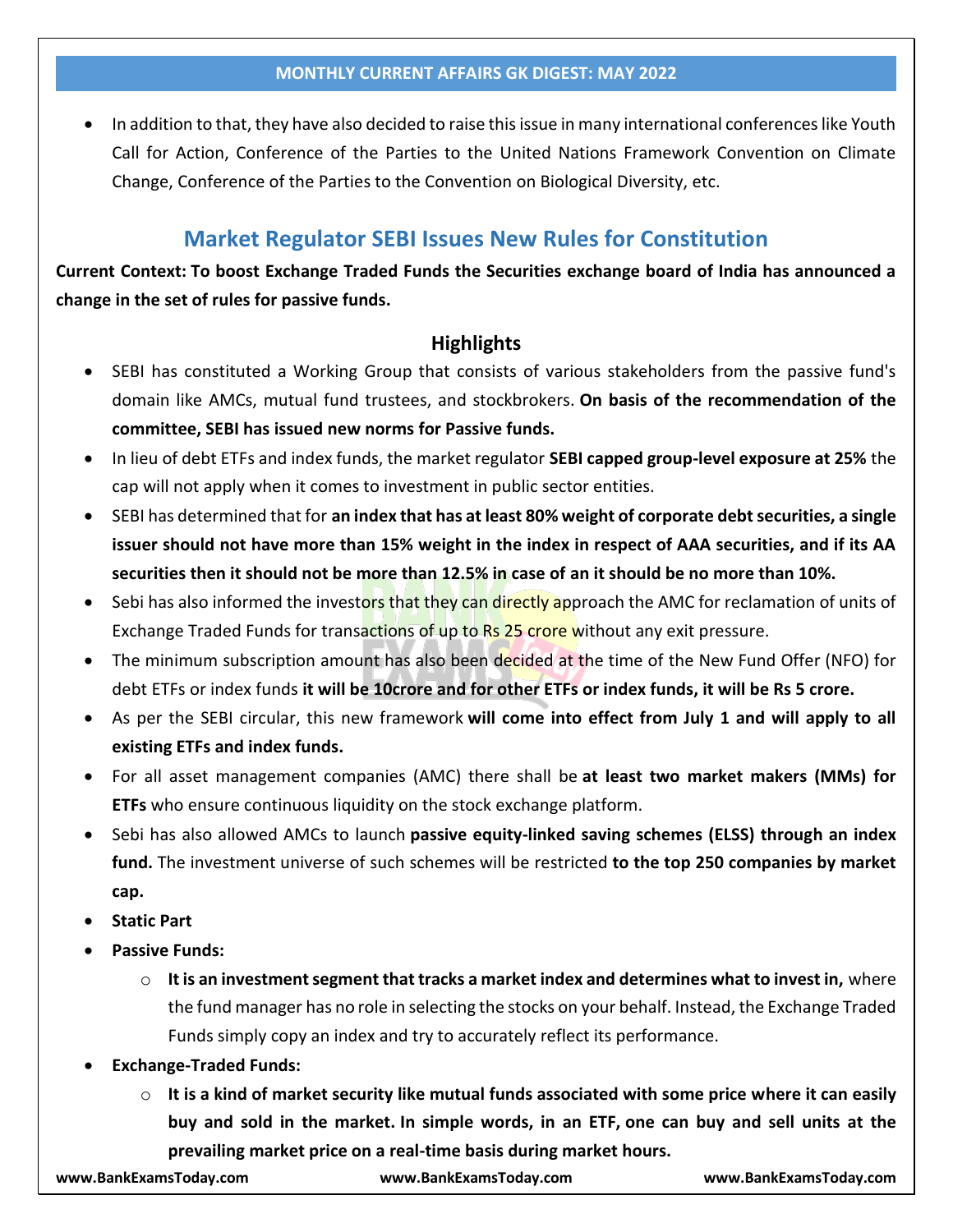## **RBI formed a Panel to Review Customer Service Standards**

**Current Context: India's central bank RBI has set up a committee to review the efficacy, adequacy, and quality of customer service in banks, NBFCs, and other entities which come under it.**

### **Key Facts**

- The committee **consists of 6 members and is headed by former RBI deputy governor BP Kanungo.**
- The timeline was given for the committee **to submit its report three months from the date of the first meeting.**
- The option has been given to the committee that **they may also invite domain experts and RBI officials for consultations or to participate in its discussions.**
- The main objective of setting up the committee was **to evaluate the efficacy, adequacy, and quality of customer service which helps to identify the gaps.**
- The panel will also review the emerging and evolving needs of the customer service landscape, especially in the context of evolving digital or electronic financial products.
- They will also suggest best practices, in customer service and grievance redressal, especially for improvement in services rendered to retail and small customers, including pensioners and senior citizens. Which can be adopted globally and domestically.
- Apart from that, they should also work on leveraging technology for enhancing customer service efficiencies, and upgrading internal grievance redress mechanisms so that the overall consumer protection framework can be designed.

## **India and US have agreed upon Investment Incentive in Tokyo**

**Current Context: During an ongoing Quad summit in Tokyo, India and US have signed an Investment incentive agreement that provides additional investment support and will further help in the country's development.**

### **Key Points**

- Earlier this agreement has been **signed between India and the US in the year 1997.** Which includes the **creation of DFC (Development Finance Corporation).**
- The Corporation or its precursor agencies are active in India since 1974 and have **so far provided investment support worth \$5.8 bn.**
- Apart from that this corporation has also provided investment support in many sectors like COVID-19 vaccine manufacturing, healthcare financing, renewable energy, etc.
- The main significance behind this Incentive Investment Agreement is to keep bound with the additional investment support provided by the DFC in many forms such as debt, equity investment, investment guarantee, subsidies, grants, etc. which in turn leads to the development of the country's infrastructure.
- This is considered to be a breakthrough for India as there shall be continuous investment support to develop world-class infrastructure.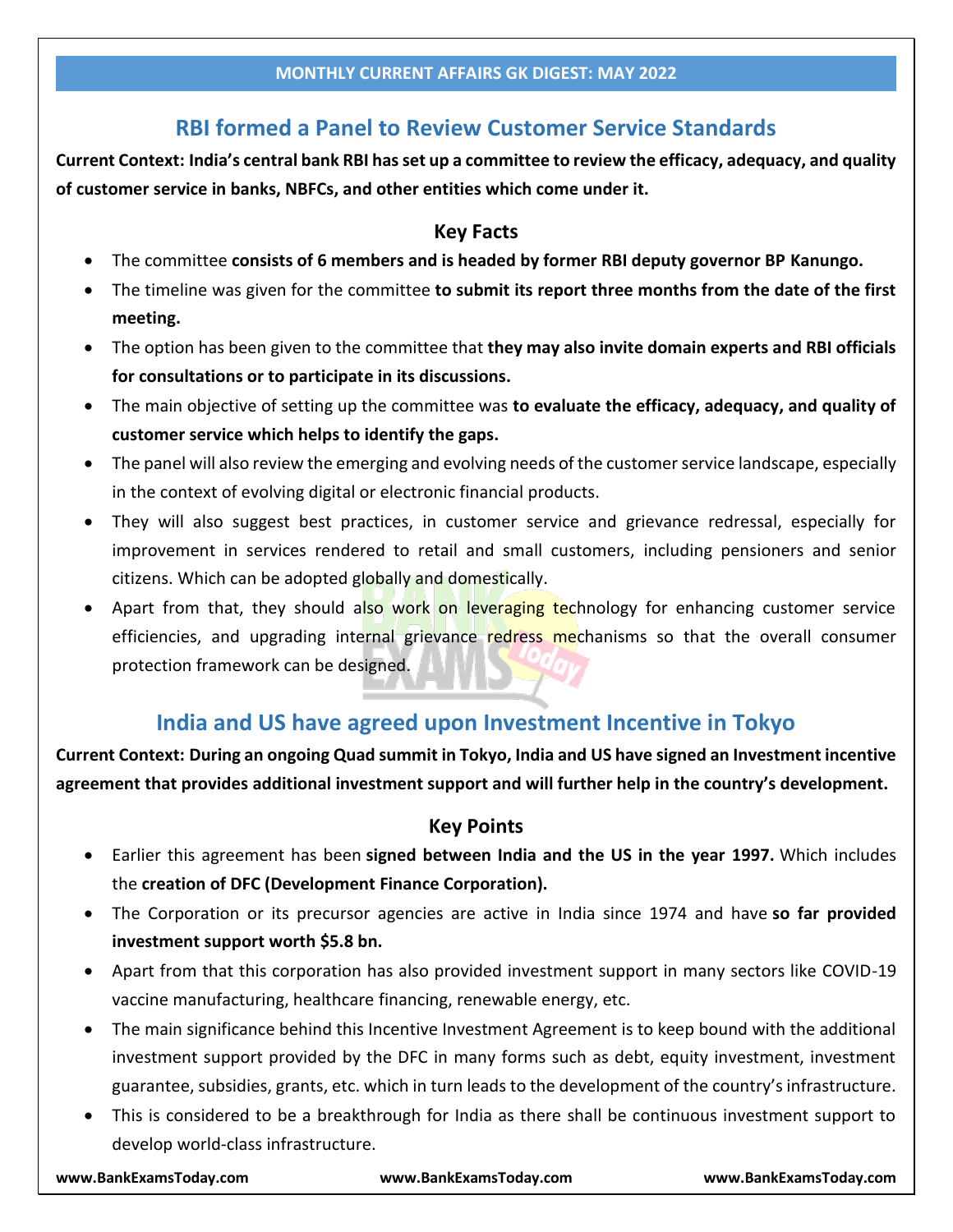## **75th Session of the World Health Assembly held in Geneva**

**Current Context: Union Minister Mansukh Mandaviya has addressed a recently held World Health Assembly in Geneva, in which he expresses India's commitment to building a more resilient global health security architecture.**

#### **Details**

- In this session, the stress has been given to building a resilient **Global Supply Chain so that it can enable to have equitable access to vaccines and medicines.** India is always a step ahead to play a key role in it.
- The focus should be made on linking peace and health, which is timely and pertinent because peace plays an important role in sustainable development and universal health and wellbeing.
- Apart from that, there has been dismay over the report published by the WHO on mortality which shows India has an excess mortality rate, **According to the report, released on May 5 it stated that there were 4.7 million Covid deaths in India 10 times the official figure and almost a third of Covid deaths globally.**
- The manner in which WHO has published the report doesn't consider the where country-specific authentic data published by the statutory authority.
- **Central Council of Health and Family Welfare, a representative body of Health Ministers from all States of India,** passed a unanimous resolution regarding the approach and methodology of WHO on excess mortality reports.
- **Static Part:**
	- o WHO: World health organization
	- o Founded: April 7th, 1948
	- o Member Countries: 194
	- o World Health Day is celebrated on the 7th of April every year.

## **India is planning to Collaborate with France on Green Hydrogen**

**Current Context: Recently a workshop has been organized on decarbonized hydrogen by France and the Council on Energy, Environment, and Water (CEEW) in India in which a joint declaration of intent has already been agreed upon between the two countries.**

### **About**

- Presently **India has 158 GW of installed capacity for renewable energy and another 87 GW** is in the pipeline. With the help of this collaboration, India can achieve its target.
- As green hydrogen holds immense promise as a clean energy vector of the future. Both the countries can team up on green hydrogen to accelerate the clean energy transition, and meet carbon neutrality targets.
- France is a co-founder International solar alliance and also set up a cooperation roadmap between relevant ministries on renewable energy.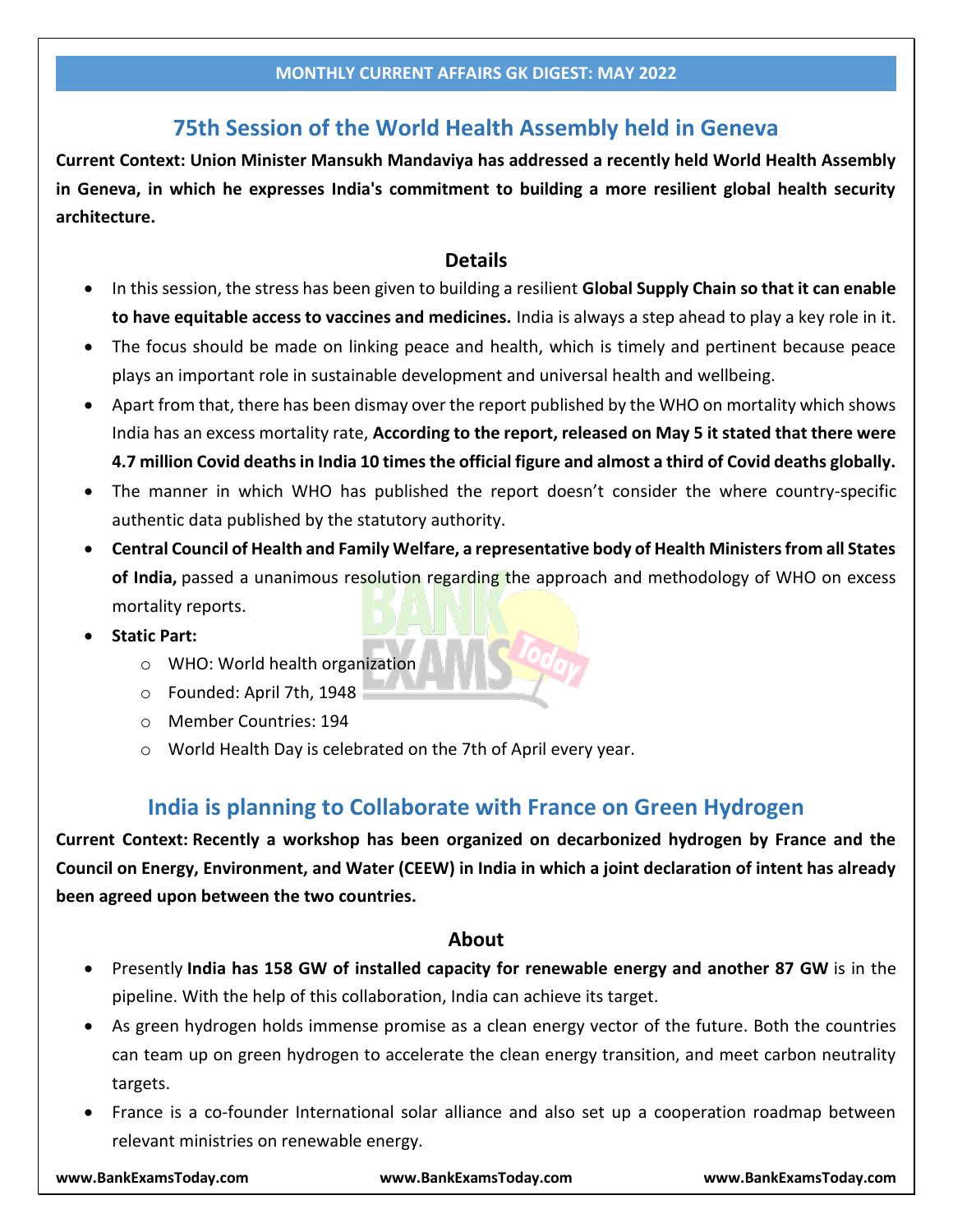- They were also investing enormously in clean energy in India and are in the process of developing more than **24 GW of renewable energy projects in the country.**
- Now both countries are working on decarbonized hydrogen so that it can apply to many sectors of the economy like **refinery, fertilizers, petrochemicals, steel, heavy mobility, shipping, and aviation.**

## **India's Export may Rise to \$1T by 2030**

**Current Context: According to Commerce Ministry Piyush Goyal informed that India can achieve a target of \$1 trillion worth of merchandise and service export.**

### **Highlights**

- **India has already touched the record of \$421.8 billion in exports during FY March 2022.**
- The government is also looking to boost value-added exports so that new job opportunities can be created instead of raw materials going out of India.
- Logistics plays a very important role in every sector to boost its productivity and growth and it is also a very serious concern where government needs to work out In.
- Governments have introduced many initiatives like **PM Gati Shakti Yojana, Bharatmala Pariyojana, Multimodal connectivity projects, etc.**
- Since India has a huge pool of young talent. They have also requested foreign companies to invest in India and grow with India.
- India is not only one of the world's most preferred investment destinations but also it provides a massive scope and range of opportunities.

## **India Joins US-led Indo-Pacific Economic Bloc**

**Current Context: Recently India has joined Indo-Pacific Economic Framework for Prosperity (IPEF), to counter China's aggressive expansion in the region.**

### **Key Points**

- With the help of this initiative, they will mainly focus on four areas the digital economy, supply chains, infrastructure projects and clean energy, and tax and anti-corruption measures.
- **This helps to develop a common and create solutions to counter regional economic challenges.**
- Apart from India, there are a total of 13 countries that support this initiative including **Australia, Brunei, Indonesia, Japan, Malaysia, New Zealand, the Philippines, Singapore, South Korea, Thailand, and Vietnam.**
- The total amount of GDP of member countries **accounts for 40% of the global GDP.**
- The Indo-Pacific region is considered to have a centre of manufacturing, economic activities, trade, and investments. By joining this initiative India can develop its global outreach and strengthen its economic partnership.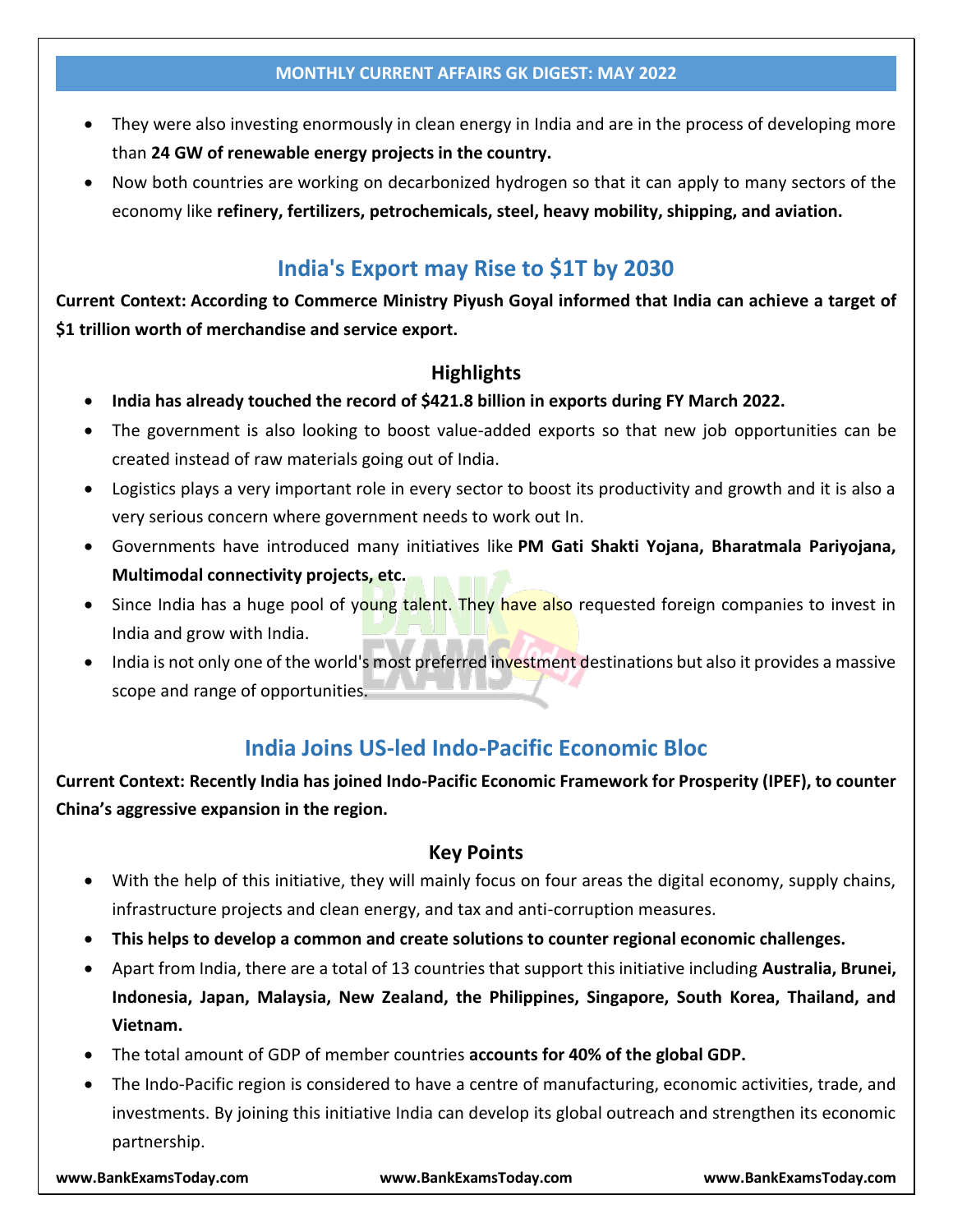This initiative helps partner countries to build high-standard, inclusive, free, and fair trade commitments and also promotes sustainable and inclusive economic growth.

### **RBI Enhance the Housing Finance Limit to Rs 10 Lakh**

**Current Context: RBI has increased the housing finance limit to Rs 10 lakh in metros and Rs 6 lakh in other centers.**

### **Key Facts**

- **As per RBI's recent notification** limit on loans for carrying out repairs, or any alterations to their house had now been **revised to Rs 10 lakh in metropolitan centers Rand s 6 lakh in other centers for all urban cooperative banks.**
- Initially, the limit was pegged at Rs 2 lakh in rural and semi-urban areas and Rs 5 lakh in urban areas.
- However, the improvement loans don't require any form of collateral. They are completely based on credit score and income.
- Interest rates may vary from home loans as it depends on the loan amount taken for home renovation.
- **As per The Reserve Bank of India, the loan amount cannot exceed the caps put on home loans.**
- Renovation loans also come up with many attractive tax benefits under the 24b section of the Incometax Act, 1961.

## **Public Sector Banks to pay Rs 8,000 cr Dividend to Centre**

#### **Current Context: It is estimated that state-run banks are going to pay 8,000cr dividend to the government.**

#### **Details**

- These payouts by state-run banks provide minor relief to the government, as they were facing many hurdles after tax cuts on fuel.
- **Recently RBI also transfer a surplus of 30,307cr to the government to tackle the economic challenges.**
- State Bank of India, has the highest payout of Rs 3,600 crores. The second place is occupied by Union Bank with Rs 1,084 crores, followed by Canara Bank at Rs 742 crore.
- According to Banking Regulation Act, **banks should pay dividends only if they have cleared their capitalized expenses, and can carry forward losses that should be waived off.**
- Since 2016, state-owned banks stopped paying dividends due to their weak financial condition and in FY20 RBI imposed restrictions on banks to pay any dividends so that they can save some capital for dealing with pandemics.
- Later the restriction has partially lifted by RBI and allowed banks to pay **50% of the amount is determined as per the dividend payout ratio.**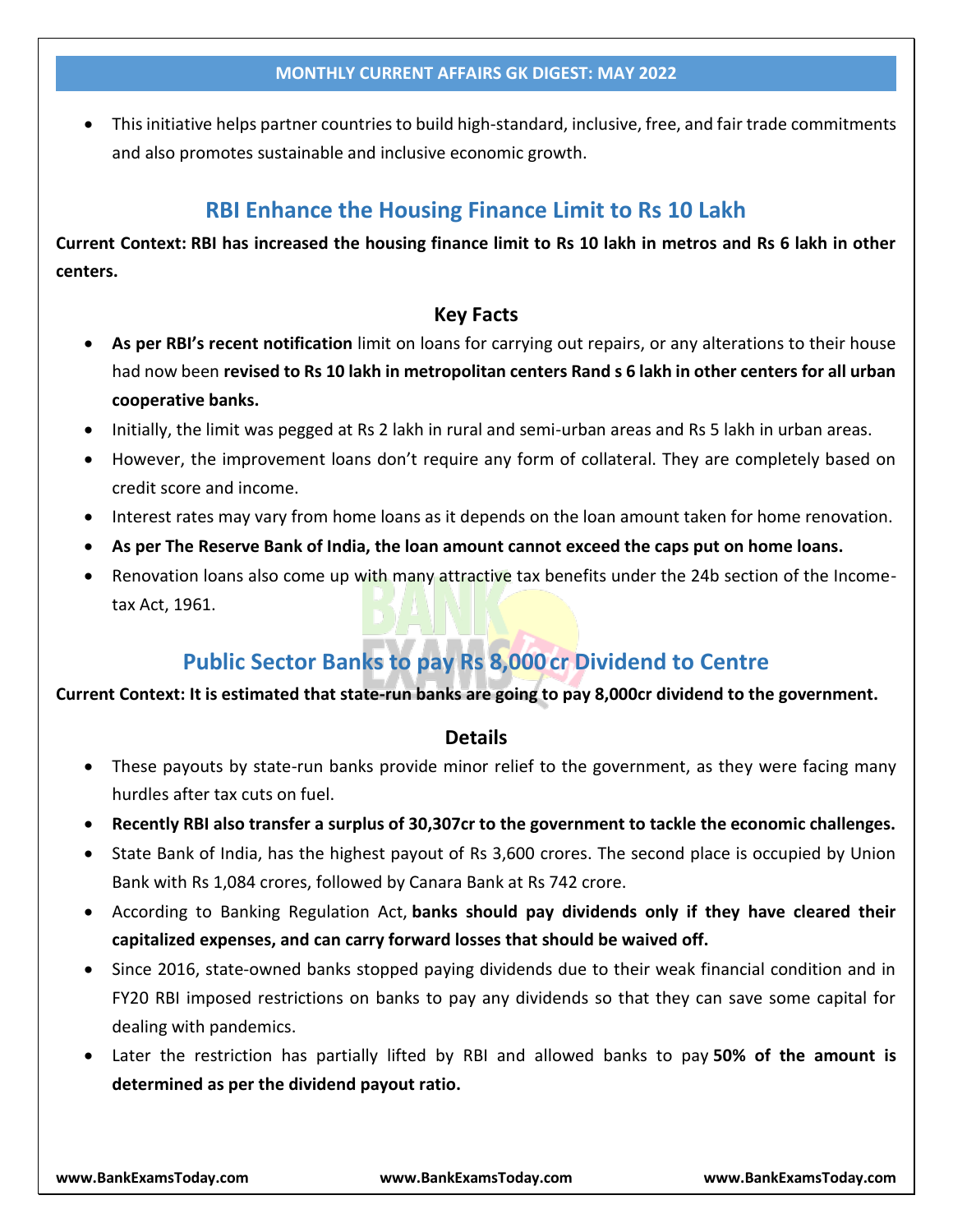## **Govt Decided to Impose Restrictions on Sugar Exports**

**Current Context: Recently the government has decided to put a cap on sugar exports to take action on the domestic market.**

#### **About**

- These instructions will be applicable from June 1 so that government can ensure enough stock should be available to curb the increasing prices of sugar.
- However, the European Union has been exempted from these restrictions.
- **Apart from that government has allowed the export of sugar up to 100 LMT (lakh metric tonnes)** with a view to maintaining price stability.
- This decision is also backed by a record break in exports of sugar.
- **According to DGFT this restriction with effect from 1st June 2022 till 31st October 2022.**
- The government has been continuously monitoring the situation in the sugar sector, including sugar production, consumption, export as well as price trends in wholesale and retail markets all over the country.
- India is the highest producer of sugar and also the second-largest exporter of sugar.

## **SEBI Simplifies the Procedure for Issuance of Duplicate Securities**

**Current Context: Market regulator the Securities and Exchange Board of India (Sebi) has simplified the procedure for issuing duplicate securities which provide a hassle-free experience and is investor-friendly.**

### **Highlights**

- These changes have come due to a recent review of the regulator, on the procedure followed by the registrars and the issuer companies.
- **To claim duplicate securities, security holders have to submit a copy of FIR** with details of the securities, folio number, distinctive number range, and certificate numbers **however, if the value of securities does not exceed Rs 5 lakh,** security holders don't have to submit FIR.
- If we consider overseas securities holders, apart from FIR, they have to submit a self-declaration of the security certificates lost, and also that copy should be attested by the Indian Consulate or Embassy.
- SEBI has also provided provision for those holders also who lost folio number then RTA will have to provide the same to security holder after matching with their records.
- The security holder will have to first comply with the KYC procedure In case the signature and/or the address do not match. So that he can get the details of the securities.
- This provision will come into effect immediately.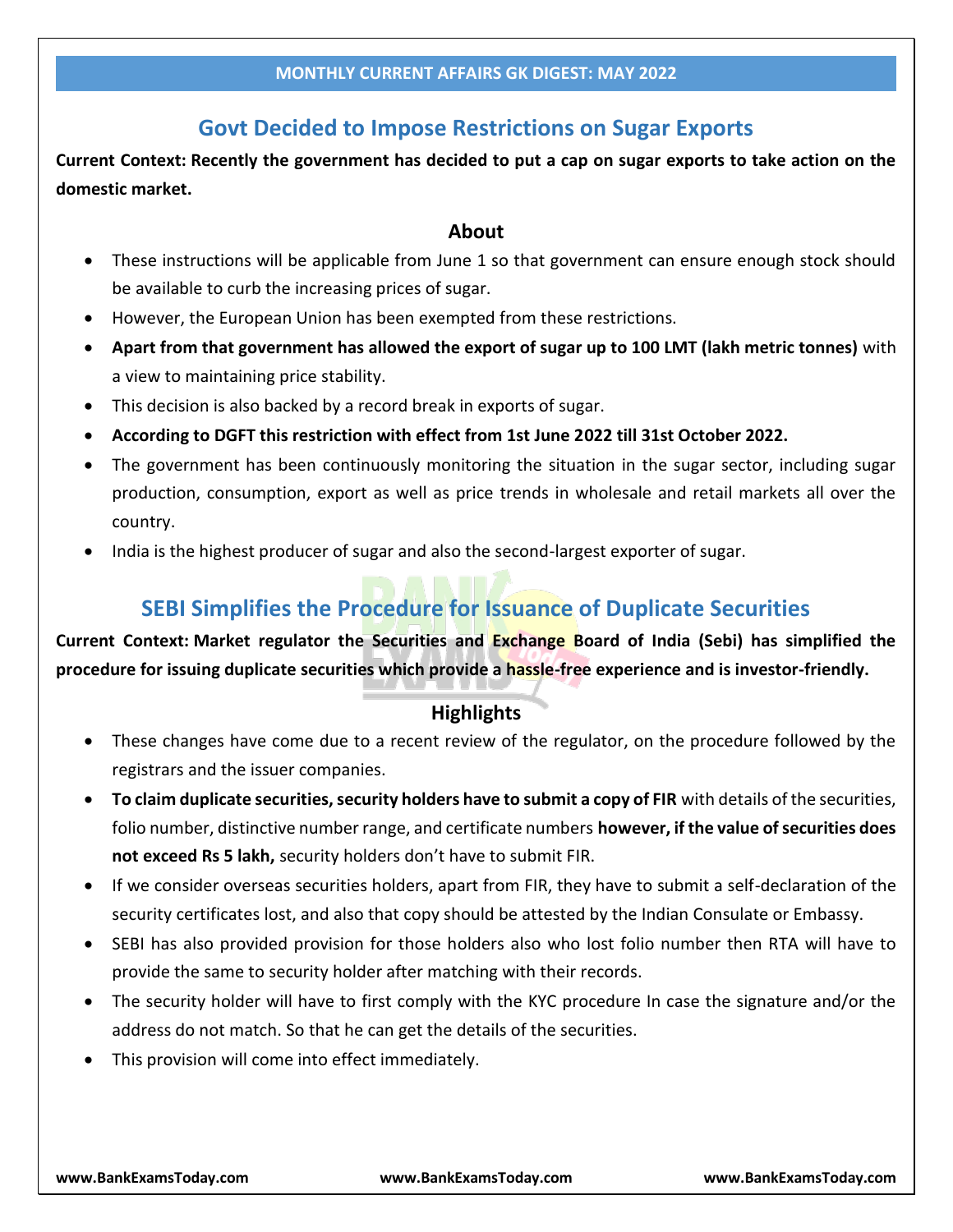## **India's Palm Oil Imports Could Fall 11 Year Low**

**Current Context: As per recent data it is estimated that palm oil imports would go down due to allowing dutyfree imports of soy oil.**

### **Key Points**

- The other reason which led to fall in prices was Indonesia's curb on exports to India.
- **It is also expected that India's palm oil imports in 2021-22 could fall to 6.7 million tonnes by Oct 31st** which is the lowest since 2010.
- **Apart from that government has allowed duty-free imports of 2 million tonnes** each of crude soy oil and crude sunflower oil for the current and next fiscal years.
- These steps have been taken by keeping in mind local edible prices.
- On one side, Indonesia came into the picture by revoking the ban after three weeks but it's uncertain about how much quantity to be exported to India.

## **MoHUA has Launched Swach Survekshan 2023**

**Current Context: Recently Ministry of Housing & Urban Affairs launched Swach Survekshan with the theme "Waste to Wealth" for garbage-free cities.**

### **Key Facts**

- **This time priority has been given to the principle of 3Rs – Reduce, Recycle and Reuse in this survey.**
- It is considered to be a very important assessment tool issued to judge the cities on basis of their hygiene and sanitation.
- Apart from that it also provides opportunities to low-performing states or underachievers to analyze where they are lagging behind and helps to recover it.
- **Last year Swach Survekshan 2022 covered 4,355 cities and 85,860** wards and results are in progress.
- It is one of the largest surveys undertaken anywhere and has brought about substantive changes at the ground level.
- **This year Swach Survekshan theme has aligned with Swach Bharat Mission 2.0** for promoting waste management.

## **ILO has released 9th Edition of 'World of Work'**

**Current Context: Recently International Labour Organisation released a report which describes the condition of global labor, market crisis, inequalities between countries, etc.**

## **Details**

 It has been reported the number of hours worked **globally dropped in the first quarter of 2022, to 3.8%. About 11.2 crore jobs have lost during this period.**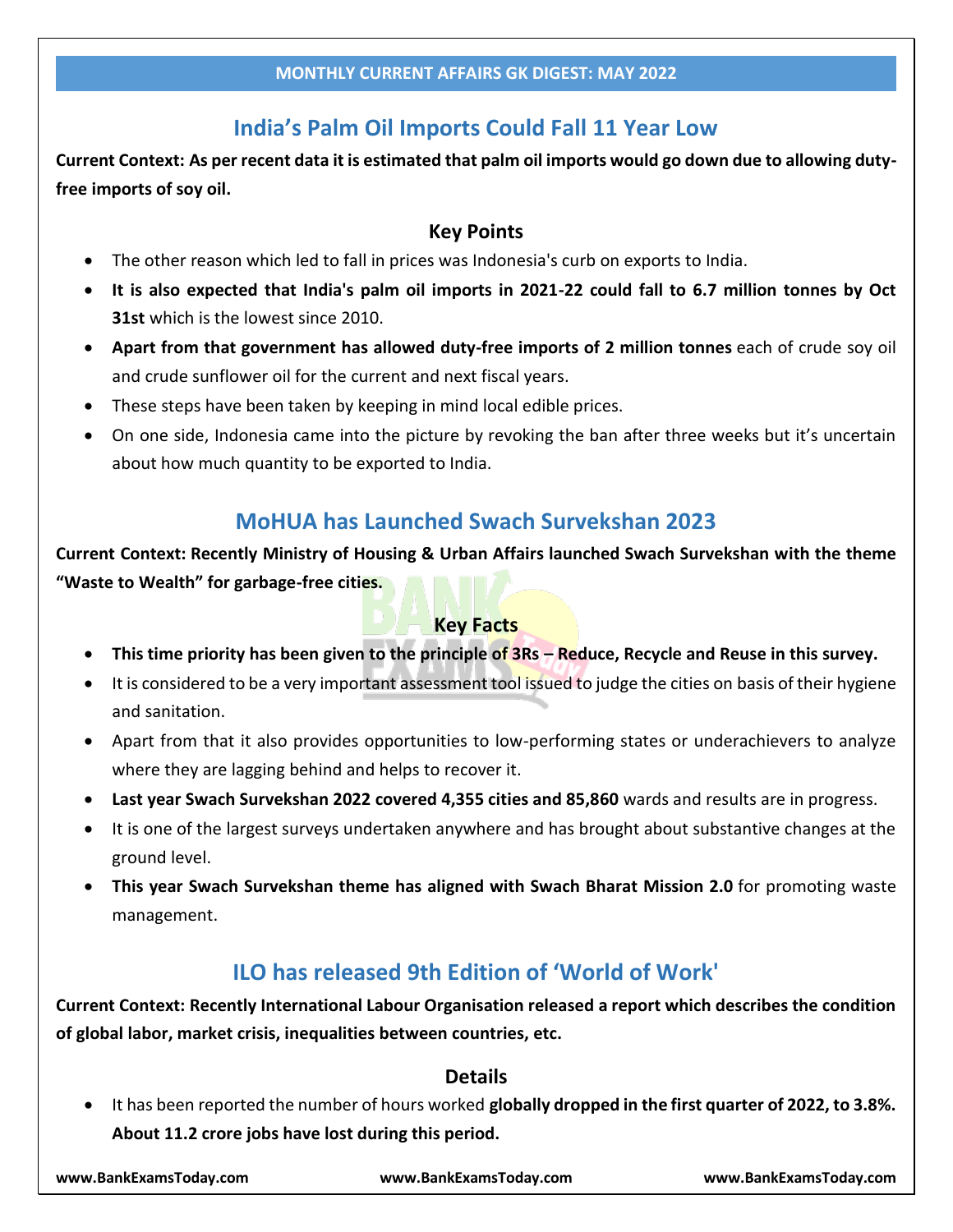- It is observed that both India and lower-middle-income countries experienced a deterioration of the gender gap in work hours in the second quarter of 2020.
- If we talk specifically about women for **every 100 women at work prior to the pandemic, 12.3 women would have lost their job on average.**
- Apart from that Women's employment in India has come down, particularly in sectors such as healthcare due to the COVID-19 pandemic.
- There is a need to take a humane approach in order to tackle financial turbulence, potential debt distress, and global supply chain disruption.
- Another important factor is the Ukraine war due to which the food and oil prices have increased drastically which again creates a broader impact on labor markets.

## **National Achievement Survey Report 2021**

## **Current Context: Ministry of Education has released the National Achievement Survey 2021 which discussed about last year's assessment of over 34 lakh students in 1.18 lakh schools.**

#### **About**

- This survey covered both central and state government schools, government-aided schools, and private schools across the country.
- The main objective of this survey is to evaluate children's progress and learning competencies as an **indicator of the efficiency of the education system.**
- CBSE has administered this survey in one single day at the same time and it was managed through the technology platform National Informatics Centre (NIC).
- **This was conducted in 22 languages for Class 3,5,8,10.**
- This survey plays an important role to unwrap the gaps in learning and will also provide support to state/UT governments in developing long-term, mid-term and short-term interventions to improve learning levels.

## **RBI Planning to Introduce Comprehensive IT Outsourcing Framework**

**Current Context: India's Central Bank planning to set up a Community Cloud architecture i.e. Indian Banking Community Cloud (IBCC) for state-run banks. This is meant to be the first step toward comprehensive information technology (IT) outsourcing framework so that they can be aligned with a new privacy bill.**

### **Highlights**

- This could be developed under the aegis of the **National Payments Corporation of India (NPCI) or the Institute for Development and Research in Banking Technology.**
- Whatever the observation made on IT and outsourcing protocols of RBI-regulated entities at the time of their annual inspections could be consolidated under the new outsourcing framework.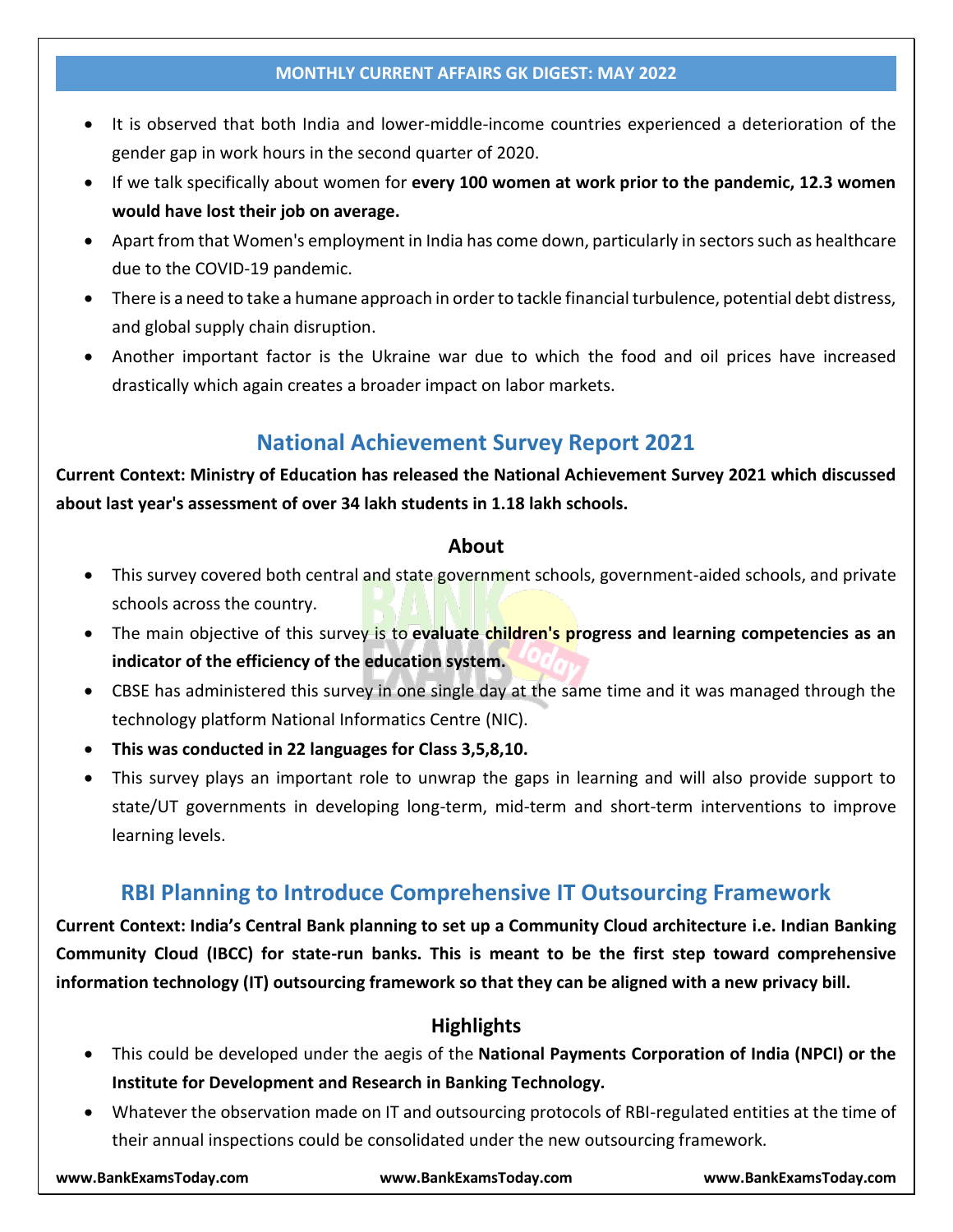- Apart from that RBI's **Cyber Security and IT Examination Cell in the Department of Banking Supervision** to play a significant role in outlining the new framework.
- They follow high-level Principles-based regulation and objectives to set the standards through which entities must conduct business.
- It is also been suggested that while drafting regulations there must be a body that supervises the use of technology used in Cloud adoption by digital lending companies so that no misuse should happen.
- This step of RBI is considered to be a part of providing **Enhanced Access and Service Excellence reforms** which were discussed by Union Finance Minister Nirmala Sitharaman in August 2021.

## **RBI slashes Net-Worth requirement for Non-Bank Bharat Bill Payment Units**

**Current Context: Recently RBI has issued a circular in which the net-worth requirement for Non-banking companies has been reduced.**

### **Key Points**

- Non-banking companies now need **Rs 25 crores minimum** net worth to set up Bharat Bill Payment Operating Units (BBPOU).
- Presently there is a requirement of **100 crores to set up a non-bank Bharat Bill Payment Operating Units.**
- This step has been taken by RBI after observing the statistics that there is an increase in the volume of transactions as well as the number of onboarded billers, whereas the non-bank entities are not actively participating in it due to high net worth.
- Considering The Bharat Bill Payment System (BBPS) is an interoperable bill payment network, which scope and coverage include all types of billers who issue recurring bills.
- This circular has been issued under the **Payment and Settlement Systems Act, 2007.**

## **Moody's cuts Calendar year 2022 India GDP growth Forecast**

**Current Context: According to the rating agency Moody's India GDP growth rate is pegged at 8.8% for 2022 (CY22) compared to 9.1% earlier. Stating the reason as high inflation.**

#### **Key Facts**

- According to them, it is expected that **India's retail inflation to increase to 6.8%** in 2022 **compared to 5.7% in 2021.**
- Even though the Reserve Bank of India (RBI) has increased the repo rate by 40 basis points, inflation remains above the upper tolerance limit set by the RBI i.e 2-6 percent.
- The main reason behind the high inflation is a rise in crude oil, food, and fertilizers prices due to the Ukraine crisis which directly impacts household finances.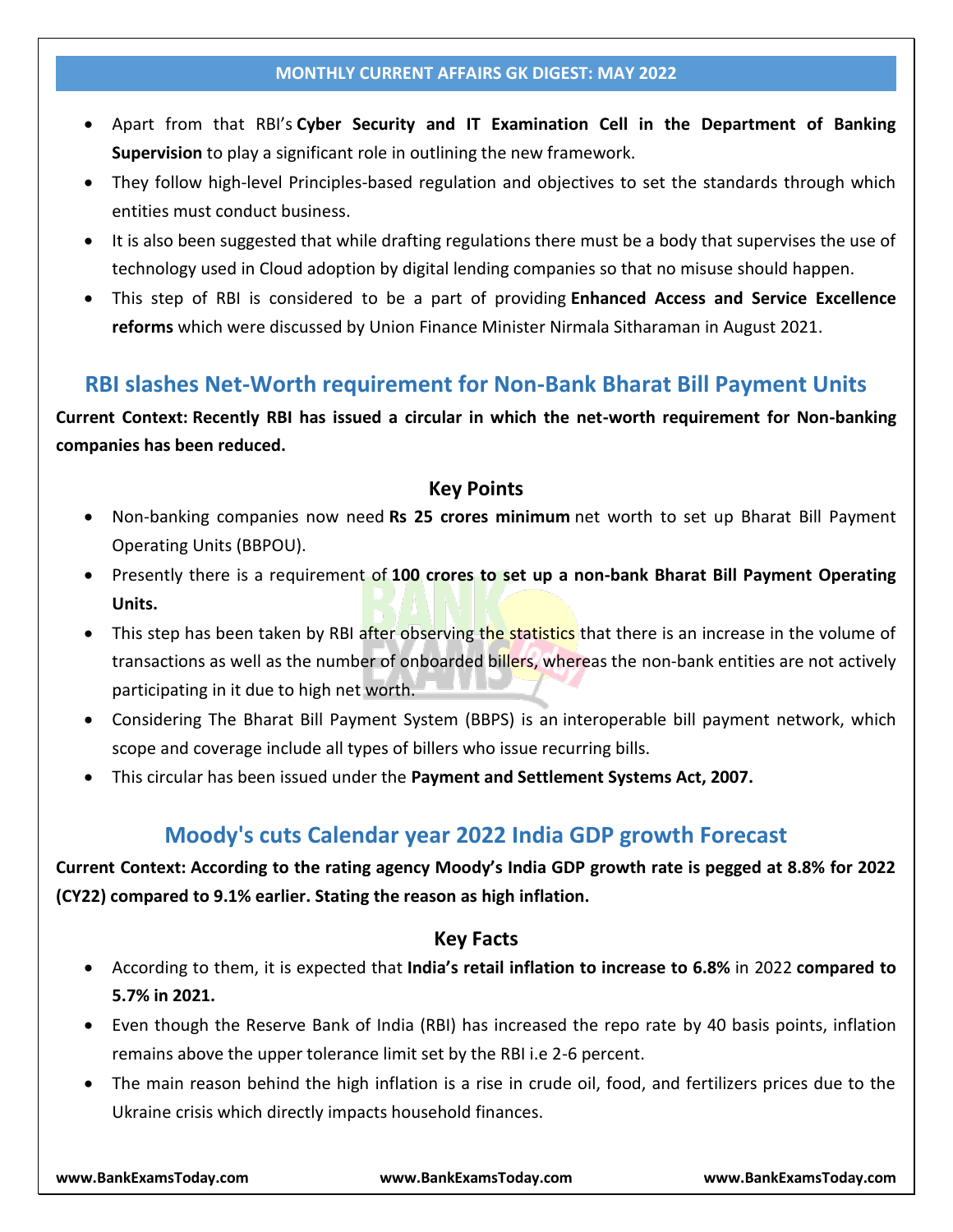- However many steps have been taken to tackle it like strong credit growth, a large increase in investment intentions announced by the corporate sector, and a high budget allocation to capital spending by the government but still need to recover from this situation.
- Not only has that rating agency also lowered **its global growth projection to 3.1% for 2022.**

## **Government of India plans to Build 18000 km of Highway in FY23**

**Current Context: To develop the road infrastructure and reduce the logistic cost govt has committed to expanding the national highway up to 18000kms in 2022-23.**

#### **About**

- The main aim of the government is to build **the 2 lakh km of national highway network by 2025.**
- Presently India's national highway construction slowed to 28.65 km per day and they wanted to **increase it to 50 km per day.**
- As of now a total length of 4325 km of national highway constructed which is higher than the 4218 km of national highway in FY 2021.
- Apart from constructing the roads, they will also emphasize creating **world-class infrastructure for endusers** in a time-bound and target-oriented way.
- Earlier in April, the Ministry of Road & Transport highway has also sanctioned 12 national **highway projects costing around 8000 crores, it will be constructed in a** total length of 460kms which is expected to boost the interconnectivity between Telangana and Maharastra, Karnataka, and Andhrapradesh.

## **RBI issues Guidelines for Gold Import by Qualified Jewellers**

**Current Context: Recently RBI has come up with some norms for the physical import of gold through the India International Bullion Exchange.**

#### **Details**

- As per the new rules apart from agencies that were nominated by RBI and DGFT. **Qualified jewelers are also permitted to import gold.**
- These Qualified jewelers can only import gold through IIBX or other exchanges but it must be approved by International Financial Services Centers Authority.
- In addition to it, banks can allow these jewelers **to remit advance payment for 11 days** for the import of gold.
- Besides, the cost of the gold import should not be more than the value of advance remittance.
- To ensure transparency and security RBI stated that all the payments done by qualified jewelers for the **import of gold must be done through ISCA.**
- This step has been taken to extend this platform for qualified jewelers also and to increase gold imports since it dipped by about **72% during April which amounts to \$1.72Bn compared to \$6.23Bn.**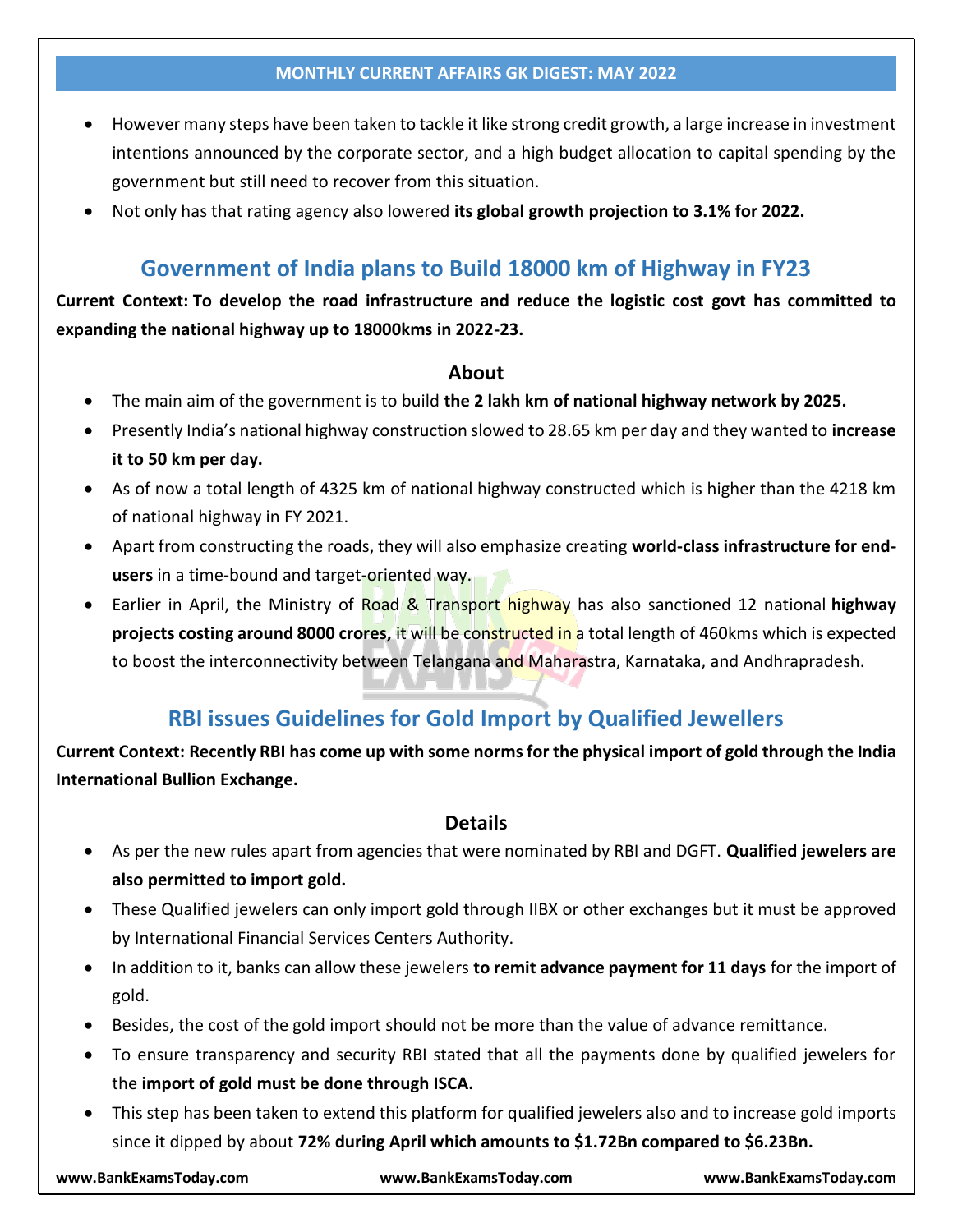## **RBI Planning to Explore Policy Framework for BigTech in FY23**

**Current Context: India's Central bank The Reserve Bank of India is concerned about the systemic risks arising from the involvement of large technology companies in the financial sector, and so planning to develop a policy framework for digital banking, fintech, and such BigTechs.**

### **Highlights**

- Due to the evolvement of new technology one side, will provide better access and services for the endusers **but on another side, they will also create a threat to the consumer related to cyber security** so RBI wanted to design such a framework that protects the consumer integrity and privacy.
- To mitigate such type of risk there is a need to careful choice of technology and frameworks. Which not only **provides a hassle-free experience but also keeps the application security in the financial service industry.**
- As per the Central bank, the approach will have to balance innovation with regulation, without compromising on any of the principles of risk management.
- **Generally, there are three types of risks faced by Fintech or BigTech entities like systemic risks, operational risks,** and risks affecting competition, RBI has already warned many companies against these kinds of risks while entering the market.
- Many steps have been taken to deal with like regulatory sandbox, the establishment of the Reserve Bank Innovation Hub, conducting hackathons, and also setting up a fintech department.
- Apart from that, there is a proper need for legislation and regulations for the fintech sector, which is as tightly regulated as traditional banks to nurture the innovation and mitigate any associated risks.

## **RBI Annual Report for 2021-22**

**Current Context: The Reserve Bank of India has released the RBI Annual Report 2021-22.which mainly focus on structural reforms for sustained, balanced, and inclusive growth.**

### **Key Points**

### **Highlights of the Report:**

- $\circ$  As per RBI, there is a need of creating a future path of growth that would be accustomed by addressing supply-side bottlenecks, calibrating monetary policy to bring down inflation, and enhancing capital spending.
- o **The surplus of Rs 30,307.45 crore in 2021-22 compared to Rs 99,122 transferred to the government was due to a sharp increase in the Contingency Fund.**
- $\circ$  As per the report, the frauds reported by banks and other financial institutions in FY22 saw more bank frauds but the value decreased by half.
- o Over the last three years it shows that while **private sector banks reported the maximum number of frauds, public sector banks contributed the maximum to the fraud amount.**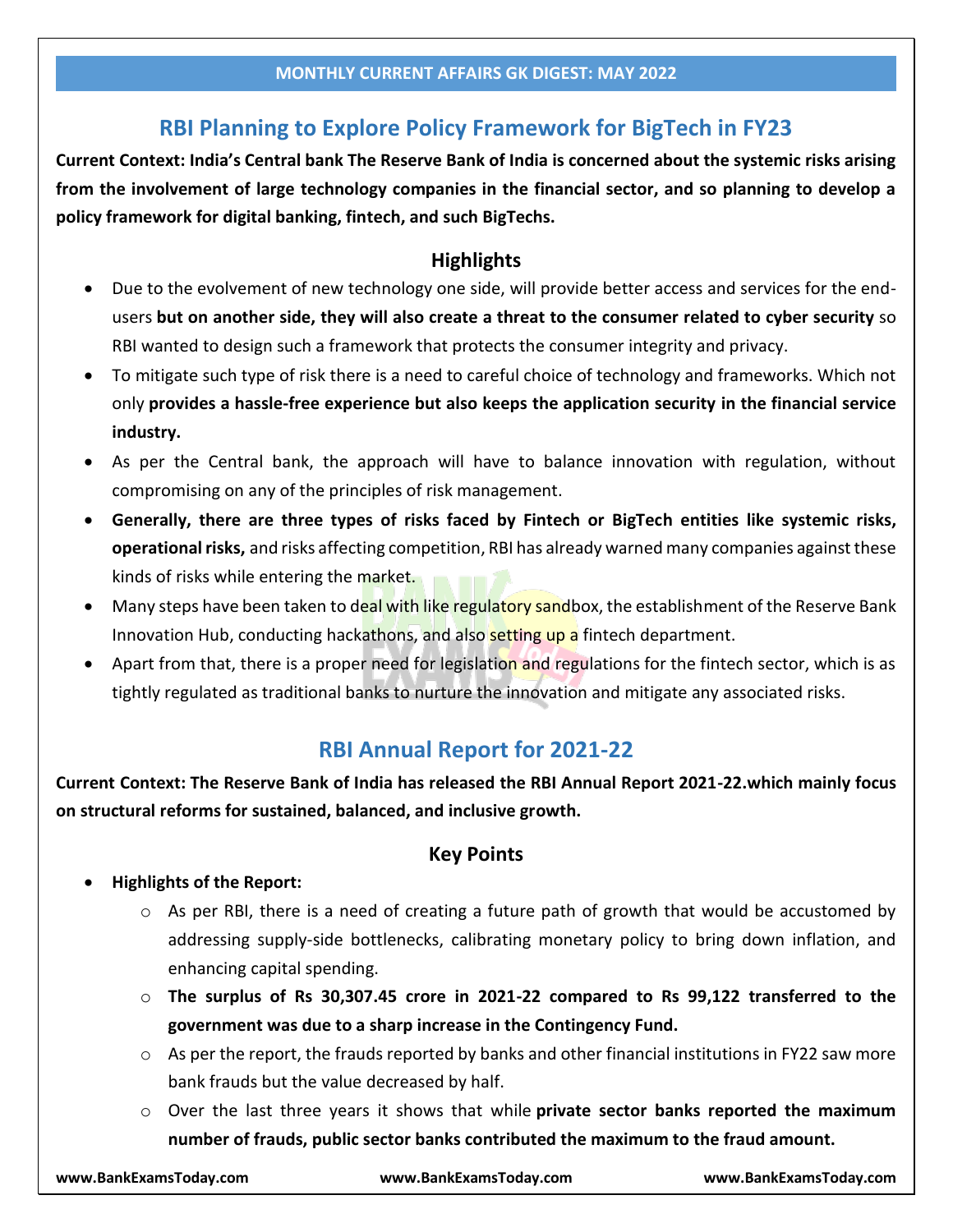- $\circ$  In this report, it has also been discussed about shadow banking and red-flagged non-banking financial companies (NBFCs) by observing that the balance sheets of shadow banks expanded even as the asset quality deteriorated. This will pose a potential threat to financial stability as their size increases due to higher risk appetite.
- o **RBI's Monetary Policy Committee had revised downwards real GDP growth for 2022-23 to 7.2%.**
- $\circ$  Apart from that supply-side policy interventions such as removing customs duty on import of raw cotton, prohibiting wheat exports, reducing taxes on petrol by Rs 8 per liter and diesel by Rs 6 per liter, etc. provide some offset reliefs.

## **RBI to Adopt Graded Approach for Introducing Digital Currency**

**Current Context: Recently RBI stated that, planning to adopt a graded approach towards the launch of digital currency to ensure financial stability and efficient operations of currency and payment systems.**

### **Key Facts**

- In Union Budget 2022-23 it has been announced that RBI going to introduce its own digital currency. Now it has come up with an approach to launch in a phased manner.
- **CBDC or Central Bank Digital Currency is a legal tender issued by the Reserve Bank of India.** A CBDC is an electronic record or digital token of a country's official currency.
- Now they have been exploring the pros and cons of the introduction of CBDC in India, working on design elements of **CBDCs that could be implemented without any disruption or loopholes.**
- **In addition to that RBI also enacted the finance bill 2022 to provide a legal framework for the launch of digital currency.**
- After that bank will announce a pilot project in order to verify the proof of concept on a real basis.

## **CBIC issued Norms for Recovering Tax Dues from Insolvent Companies**

**Current Context: The Central Board of Indirect Taxes and Customs (CBIC) has issued certain norms to ensure the timely recovery of goods and services tax (GST) dues from companies undergoing liquidation.**

### **Details**

- The tax body observes inordinate delays in filing claims.
- **To overcome that CBIC nominated a nodal officer to ensure the filing of claims** with the Insolvency and Bankruptcy Board of India **within 90 days of the commencement of the process.**
- Whichever company undergoing insolvency is liable to furnish its GST returns, pay tax, and meet all other compliance as per the GST law.
- Once the winding-up order has been passed then tax officers are not liable to ask anything from the company.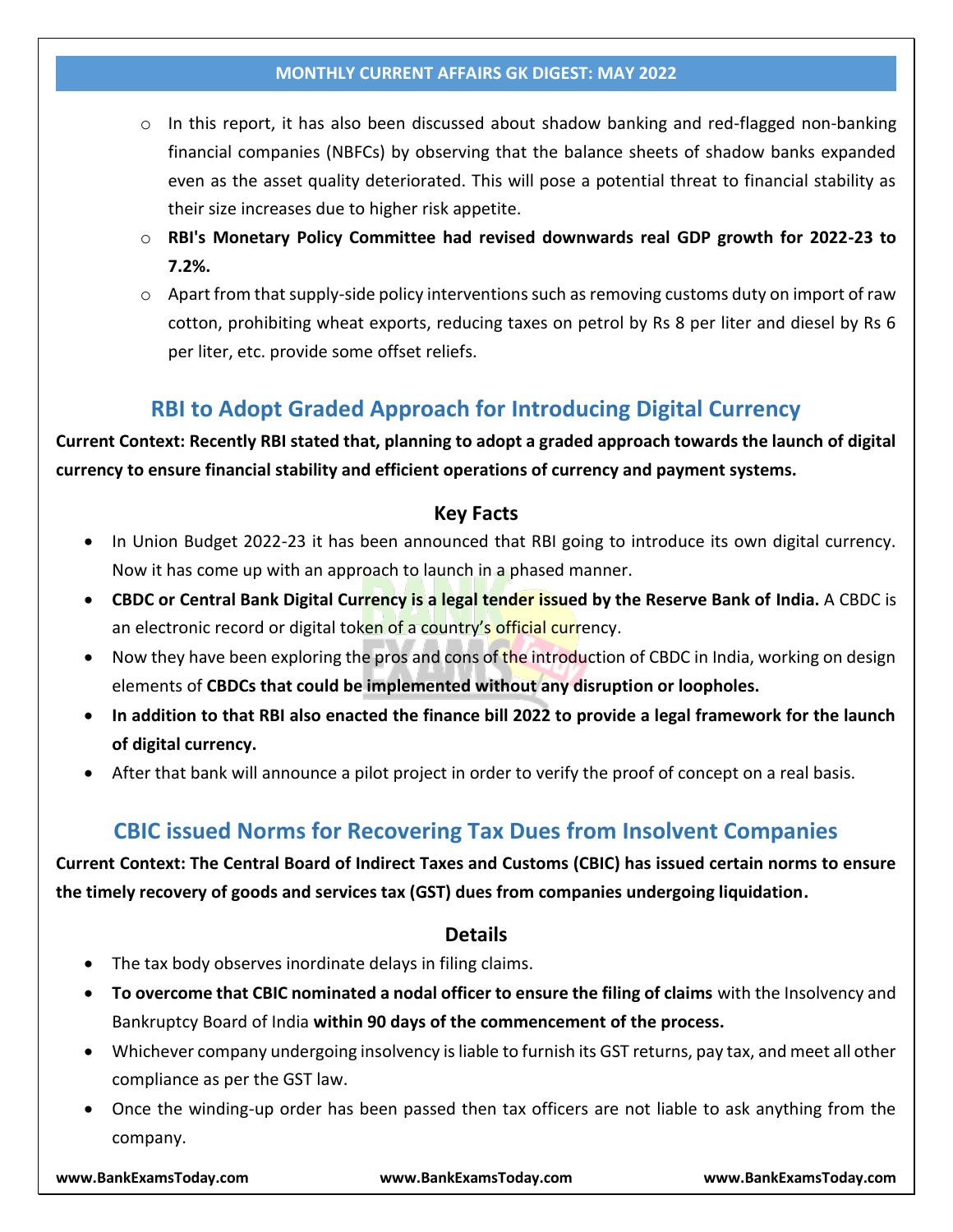- The **nodal officer** must submit **monthly reports** on pending arrears and NCLT orders.
- **This step has been taken to protect government revenue stuck in IBC matters.**

## **Centre Amends Faceless Penalty Scheme**

**Current Context: The Central Board of Direct Taxes (CBDT) has amended the faceless penalty scheme which introduced the Finance Act of 2022.**

### **About**

- **This step has been taken to reduce the personal interface between taxpayers and officials** and to avoid delays in processing cases.
- Whenever there is a need for a personal hearing this will be conducted through **National Faceless Penalty Centre which includes video conferencing or video telephony.**
- Besides, the tax authority had already granted a personal hearing as a right to taxpayers in the case of the faceless appeal scheme
- These kinds of steps can help the government to **bring transparency into administration and to remove corruption.**
- It will also act as a major breakthrough for the NDA government where they stated "Maximum Governance and Minimum Government.

# **Global Organic Expo 2022**

**Current Context: Recently 3rd Global Organic Expo 2022 was organized in Delhi for Organic products, Aggregators, etc with the theme "Profitability for Humanity".**

### **Highlights**

- This expo will create awareness among the stakeholders but also among the people who care about their health.
- **A total of 200 organic and service companies participated in this expo and displayed their products.**
- Apart from that, it will also create an opportunity to have face-to-face interaction with existing clients, suppliers, and partners.
- It will also help to **create market linkages between producers and marketers.**
- Besides, it created a global platform to showcase **India's ancient farming system and its cutting-edge technologies and scientific methods.**

## **Ministry of Electronics and IT releases Draft Norms**

**Current Context: According to MeiTY a National Data Governance Framework was developed to mobilize nonpersonal data of citizens for use by both public and private entities to improve services.**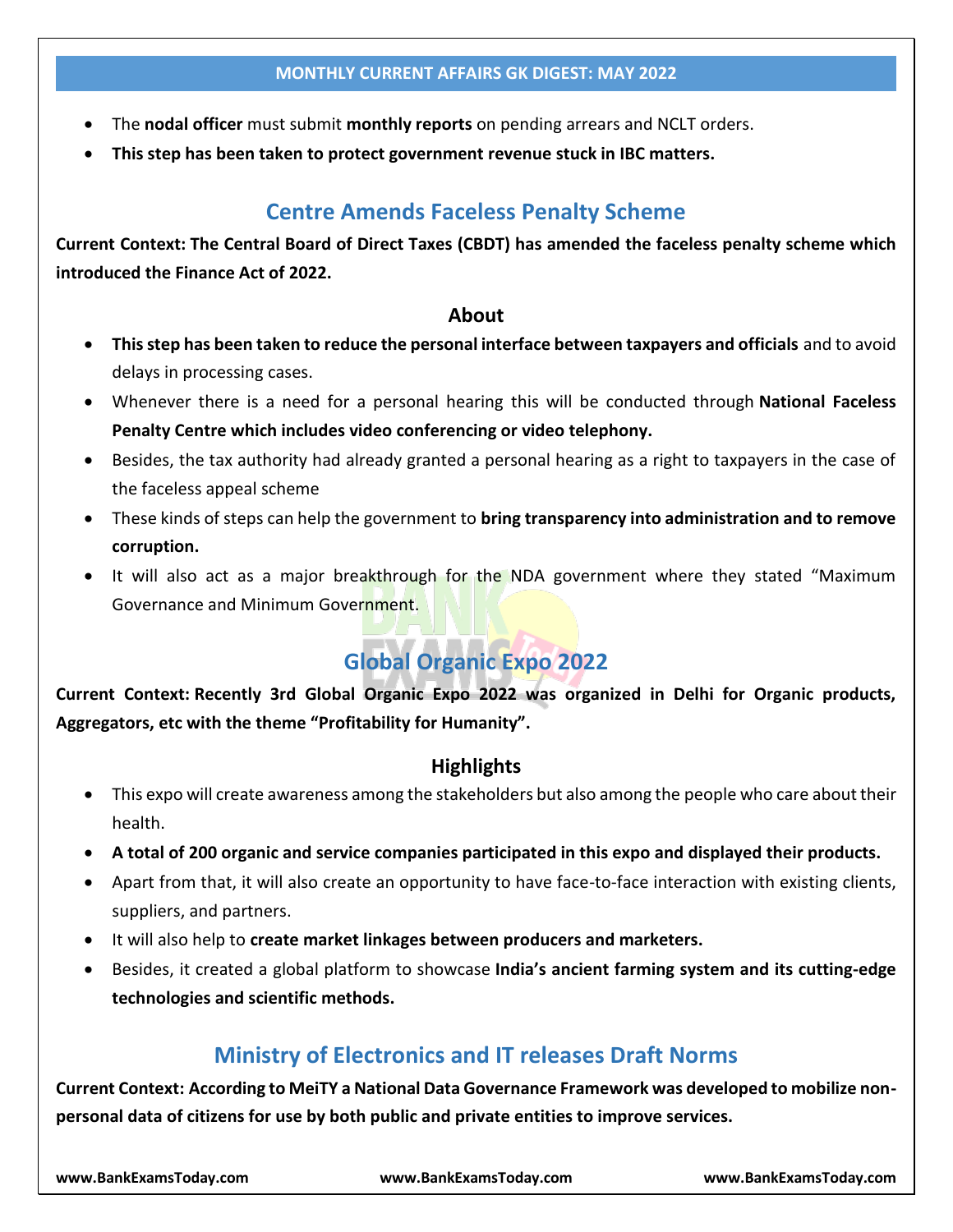### **Key Points**

- This Framework is designed especially **for artificial intelligence (AI) start-ups, AI research entities, and government departments.**
- Nowadays digital governance plays an important role in India's resilient response to the pandemic and its impact on lives, livelihoods, and the economy.
- This Framework govt will **improve citizens' experience and engagement with the government and governance as a 'Digital Nagrik'.**
- As of now all the digital government data is managed, stored, and accessed in differing and inconsistent ways.
- Now with the help of this National framework, everything will be made available on a single platform.
- It proposed to cover all non-personal datasets and data and platforms, rules, and standards governing its access and use by researchers and start-ups.
- It will also set up **India Data Management Office under the Digital India Corporation.**

## **US Overtook China as India's Biggest Trading Partner**

**Current Context: According to recent data from the commerce industry the US surpassed China to become India's top trading partner in 2021-22, which is a result of strengthening economic ties between the two countries.**

### **Key Facts**

- Considering the statistics the **trade between the US and India stood at \$119.42 billion compared to \$80.51 billion in 2020-21.**
- Whereas on other side, two-way China stood at \$115.42 billion as compared to \$86.4 billion in 2020-21.
- Many experts believed that this sudden increase in bilateral trade with the **US is due to strengthening the economic ties between both countries.**
- Besides India has also joined an Indo-Pacific Economic Framework which helps boost economic ties further.
- For the past few years, India has had only a few countries with which it has surplus trade and the US was one of them.
- **In addition to it UAE with \$72.9 billion, was the third-largest trading partner of India followed by Saudi Arabia, Iraq, and Singapore.**

## **BRICS Countries launch a Joint Committee to Further Space Cooperation**

**Current Context: To work in the remote sensing satellite observation and data sharing fields. The BRICS countries have launched a joint committee to enhance space cooperation.**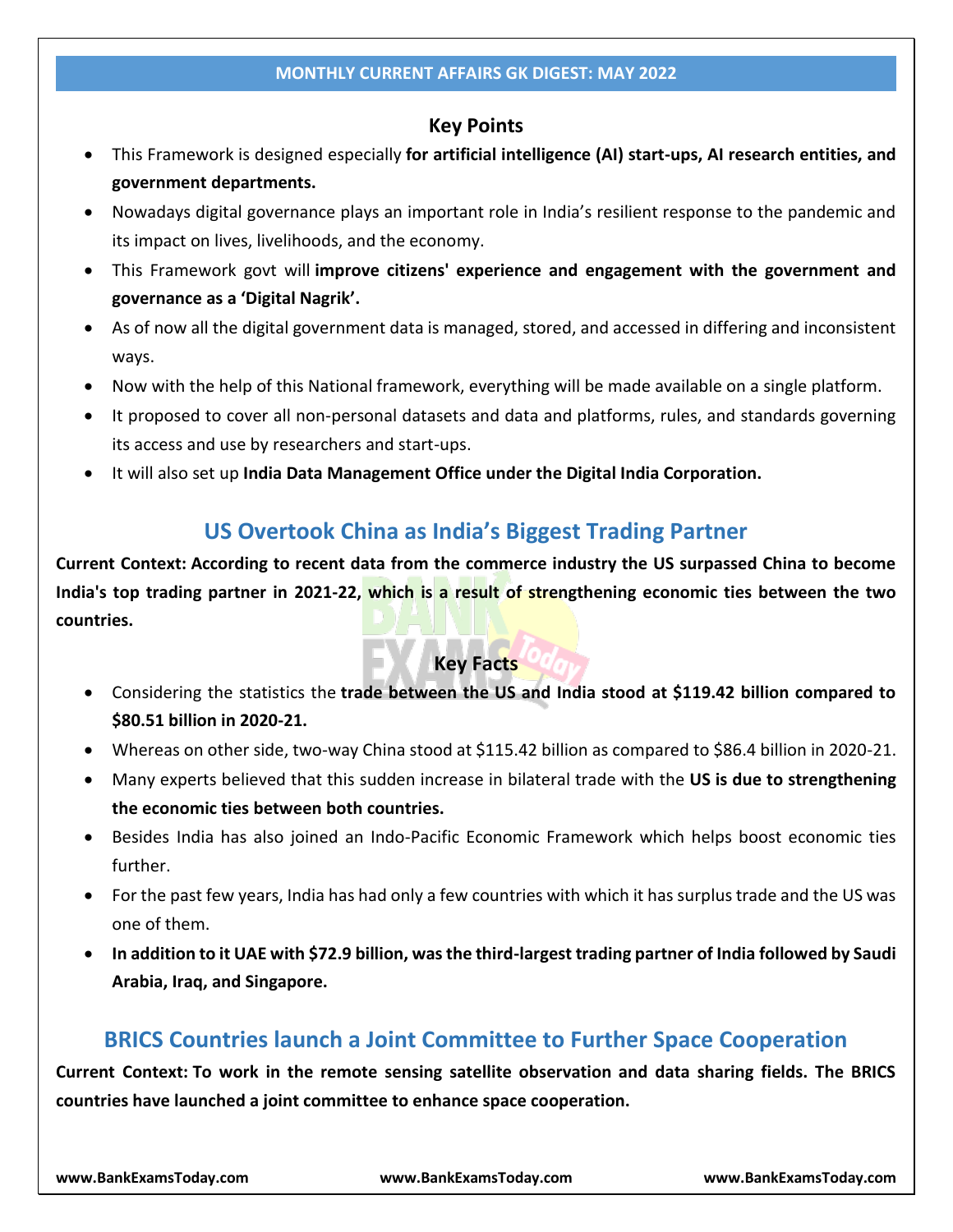### **Key Highlights**

- **China hosts the meeting for all BRICS member countries this year.**
- It will **guide cooperation on the BRICS Remote Sensing Satellite** Constellation to better serve economic and social development among the member countries.
- Not only that it will also help to enable all BRICS agencies to work together and brainstorm the issue related to environmental protection, disaster prevention, mitigation, and t climate change.
- They will also adopt a document on the joint committee's terms of reference, the technical specifications for data exchange, and the implementation procedures for joint observation.
- Earlier, the five BRICS space agencies signed an agreement on the Cooperation on BRICS Remote Sensing Satellite Constellation.
- **It includes many satellites like Gaofen-6, Ziyuan III, Kanopus-V type, Resources at-2, etc.**

## **Centre Mulling to Lift the Curtain on Taxing NFT as a Virtual Digital Asset**

**Current Context: The Central Board of Direct Taxes (CBDT) is preparing guidelines, on what will be covered within the ambit of virtual digital assets (VDA).**

### **Key Points**

- As we all know that the government in the **Union Budget for 2022-23 introduced new provisions aimed at taxing and tracking virtual digital assets (VDAs). Introduced a flat 30 percent tax on all gains from the sale of VDAs and a 1 percent TDS on all cryptocurrency transactions.**
- CBDT will define non-fungible tokens (NFTs) and whether they fall within the purview of VDA or not.
- Apart from that, they **will also provide clarity on the credit card or loyalty points, which are awarded or redeemed digitally and have underlying value or not.**
- **A 1% TDS is introduced to track cryptocurrency transactions will be effective from July 1** and the government will soon release the rules for their calculation.
- But still, there were many issues regarding the clarity of the definition of virtual assets and their implementation. So the tax body is working out before the deadline.
- **An NFT is a digital asset that exists on a blockchain, allowing anyone to verify its authenticity and ownership.**

## **Govt of India Approves New Rules for MSME Cluster Development Programme**

**Current Context: The Union Government has approved new guidelines for the Micro and Small Enterprises Cluster Development Programme. Guidelines will be implemented during the 15th Finance Commission Cycle.**

### **Key Facts**

 With the approval of this, it **will enhance the competitiveness and productivity of micro and small enterprises by undertaking certain interventions.**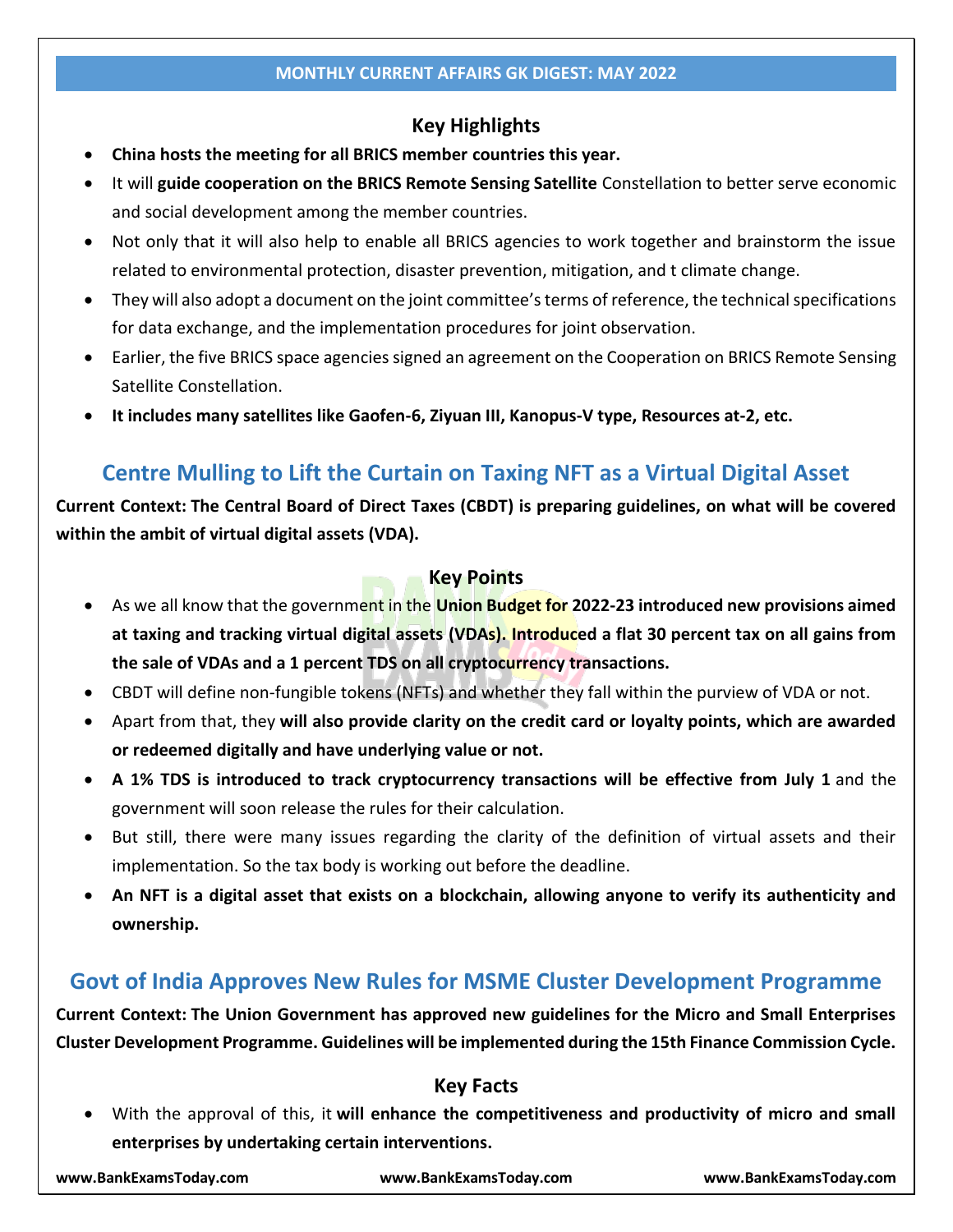#### **MONTHLY CURRENT AFFAIRS GK DIGEST: MAY 2022**

- It includes the setting up of common facility centers and infrastructure development.
- The central government's grant for the development of **Common Facility Centres (CFCs) will be restricted to 70% of the cost of the project from Rs 5 crore to 10 crores and 60% of the cost of the project from Rs 10 crore to Rs 30 crore.**
- This will also help to build the capacity of MSEs and Startups for common supportive action through the integration of SHGs, district Industry associations, etc.
- Apart from that, it will also promote green & sustainable manufacturing technology for the clusters, which enable them to switch to sustainable and green production processes and products.
- **This Cluster development program is considered to be the oldest & most reliable scheme of the Office of development commissioner of MSMEs.**

# **PM Modi released Benefits under PM CARES**

**Current Context: Prime Minister Narendra Modi released benefits under the PM CARES for children scheme via video conferencing.**

# **Details**

- Through this conference, he transferred scholarships to school-going children.
- **In addition to that PM has also distributed a passbook for Children, and a health card under Ayushman Bharat - Pradhan Mantri Jan Arogya Yojana.**
- **The scheme by the name PM CARES for Children was launched by the Prime Minister on May 29, 2021,** to support children who have lost both their parents or legal guardian or adoptive parents, or surviving parents to the COVID-19 pandemic.
- The main objective behind this scheme is to ensure comprehensive care and protection of children in a sustained manner by providing them boarding and lodging and empowering them through education and scholarships etc.
- It **will also help them to become self-sufficient existence with the financial support of Rs 10 lakh on attaining 23 years of age and ensuring their wellbeing through health insurance.**
- Besides an online portal was also launched to register the children. This portal facilitates the approval process and all other assistance for children.

# **IIT Delhi study Decodes Evolution of SARS-CoV-2**

**Current Context: IIT Delhi study reveals mechanisms driving SARS-CoV-2 evolution in humans.**

### **About**

- Researchers have revealed the driving mechanisms and evolution of SARS-CoV-2 in humans.
- **This can help in better understanding COVID-19's immune evasion and the emergence of variants of concern.**

**www.BankExamsToday.com www.BankExamsToday.com www.BankExamsToday.com**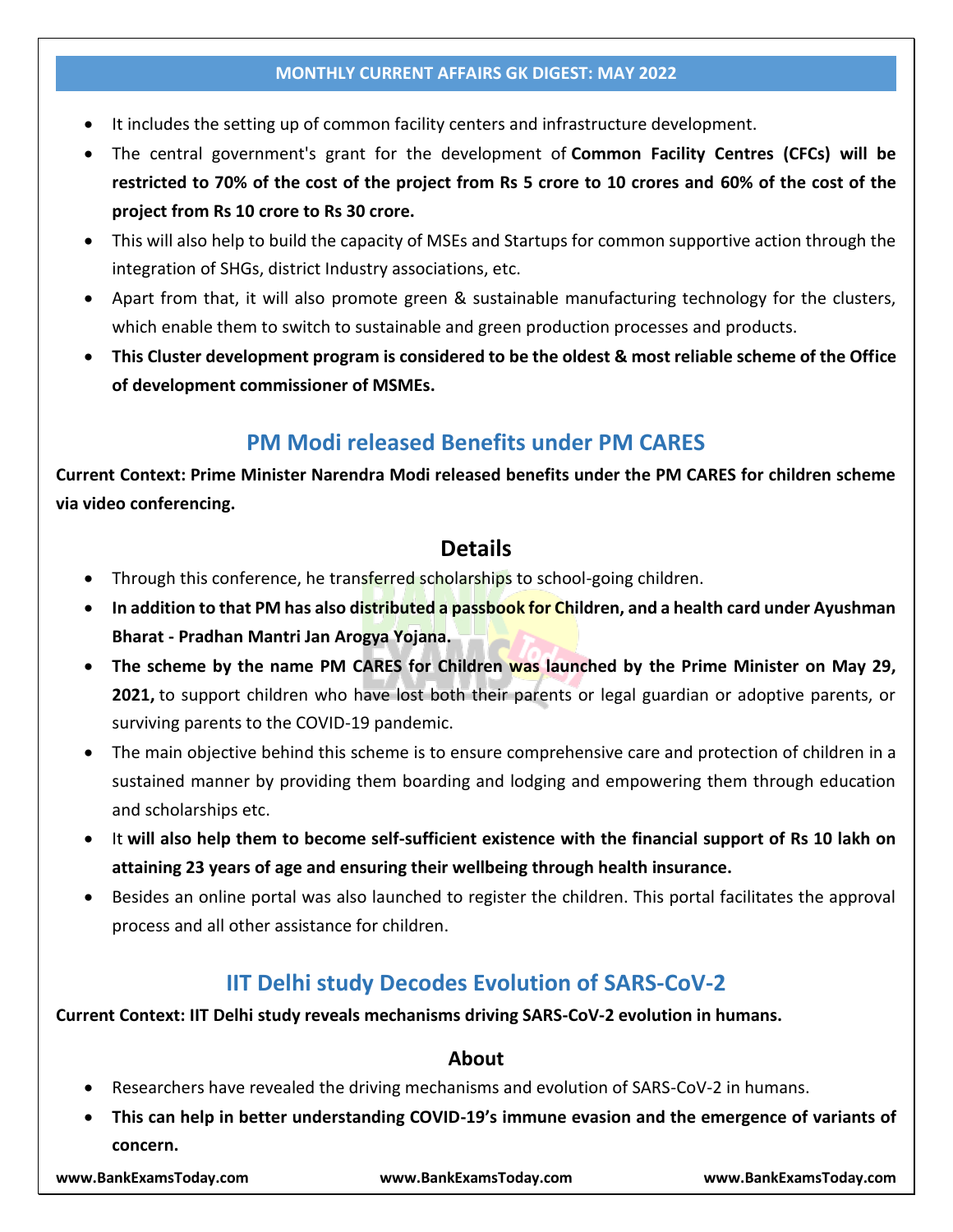#### **MONTHLY CURRENT AFFAIRS GK DIGEST: MAY 2022**

- This seven-member research team found that once cytosine numbers in virus genomes have been linked to host-switching, the virus replication will start and it develops the ability of a virus to cause disease.
- **It is also noted that SARS-CoV-2 genomes rapidly decrease after the first few months of evolution in humans.**
- The depletion of genomes also depends upon particular adaptation to the human host.
- **This research has been done on over 1.4 million full-length SARS-CoV-2 sequences from across the world.**
- These studies will create the groundwork for groundwork for future studies on understanding virus-host interactions with the human body.

# **PM Employment Generation Programme extended till FY26**

**Current Context: Union Cabinet has approved the extension of the Prime Minister's Employment Generation Programme has been approved till the financial year 2025-26 with a total outlay of Rs 13,554.42 crore.**

## **Highlights**

- The main objective of the scheme is to facilitate the generation of employment opportunities for youth across the country by assisting them in setting up micro-enterprises in non-farm sectors.
- As per their commitment, this scheme will create sustainable employment opportunities for about 40 lakh persons in five financial years.
- In addition to the extension of the time frame, many changes have been done to the existing scheme. These include an increase in the maximum project cost from existing Rs 25 lakh to Rs 50 lakh for manufacturing units and from existing Rs 10 lakh to Rs 20 lakh for service units.
- Besides some of the definition of village industry and rural area has also been modified for PMEGP, where Panchayati Raj institutions are accounted under rural area, and areas under municipal corporations are treated as urban areas.
- All the applicants under aspirational districts and transgender will be treated as special category applicants and will be provided with higher subsidies.
- Till now this scheme has generated employment for 64 lakh persons. Apart from that 7.8 lakh micro enterprises have been assisted with a subsidy of Rs 19,995 crore.

# **Alternative Investment Funds in FY22 are doubled**

**Current Context: As per recent data from SEBI Alternative investment funds (AIF) received a commitment of Rs 1.9 trillion from investors, which is more than double compared to Rs 81,228 crores.**

## **Key Facts**

 Considering the classification of AIF it's been divided into two categories i.e category 1 consists of angel funds, social impact funds, small and mid-size enterprises (SMEs), etc. Category 2 consists of private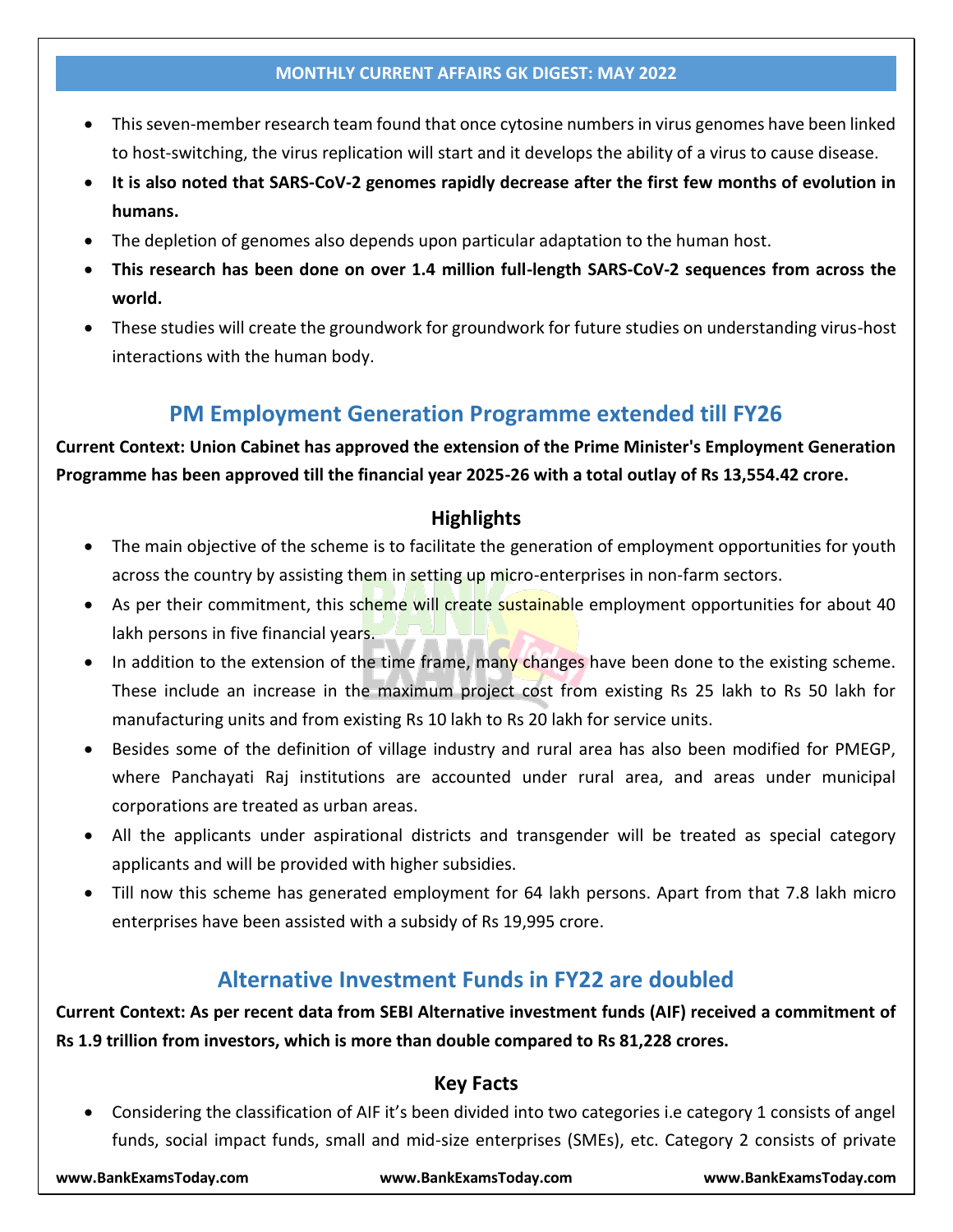#### **MONTHLY CURRENT AFFAIRS GK DIGEST: MAY 2022**

equity, venture capital, etc. Category 3 includes funds typically invest in public markets such as hedge funds.

- This time the biggest chunk of commitments came under Category 2 AIFs, harvesting Rs 1.62 trillion worth of commitments.
- This year it has been observed that the demand for AIFs was strong both for equity and debt.
- Due to covid, over the last two years, venture capital became a major attraction for high net-worth individuals and family offices to invest in.
- SEBI also played important role in providing space and ensuring less restriction on Investing in AIFs.
- **Static Part**
	- o What do you mean by Alternative Investment Funds?
	- $\circ$  AIFs means any privately pooled investment fund whether from Indian or foreign sources in the form of a trust or a company or a body corporate.
	- o They are divided into three categories as discussed above.

## **Stressed assets of NBFC-MFIs to Decline by 14% as of End**

**Current Context: According to a rating agency CRISIL report Stressed assets of non-banking financial companies- microfinance institutions are estimated to have declined to around 14% as of March compared to 22% in September 2021.**

## **Key Points**

- The factors like the limited impact of the Omicron variant and many fiscal packages from the government led to a reduction in stressed assets, along with improved collection efficiencies marking a recovery in the asset quality of NBFC-MFIs.
- It has been calculated as an average of 97-100% in the fourth quarter of last fiscal, which shows as overall monthly collection efficiency was healthy.
- Resolution Framework 2.0 announced by the Reserve Bank of India (RBI) in the wake of the second Covid-19 wave, paved the way for the microfinance sector to restructure around 10% of its loan book compared to 1-2% earlier.
- Apart from that, RBI has removed the interest margin cap on lending rates under the new regulatory framework for microfinance loans.
- It creates flexibility to adopt risk-based pricing which can provide space to further enhance provisioning safeguards if required.

# **State Finances improve and Gross Fiscal Deficit Declines by 31.5%**

**Current Context: According to the recent report of RBI State finances showed improvement in 2021-22 as the consolidated gross fiscal deficit (GFD) of 26 states was lower by 31.5% compared to the previous year.**